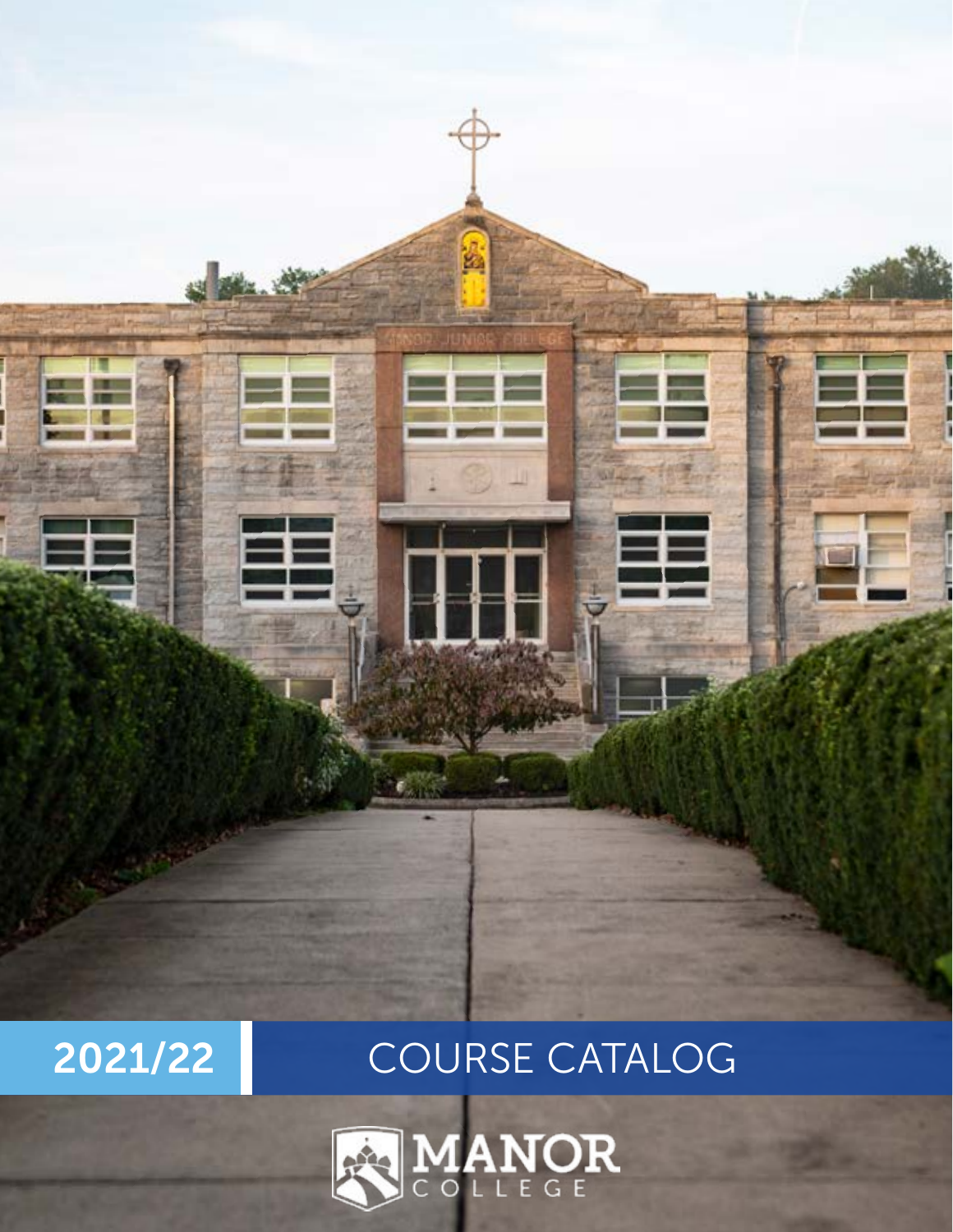# 2021/22 TABLE OF CONTENTS

- 3 Academic Advisement Academic Grievance Procedure Academic Honesty
- 4 [Academic Year](#page-2-0) [Appeal Procedure](#page-2-0) [Articulation Agreements](#page-2-0)
- [Assessment of Prior College Level](#page-2-0)  5 [Learning for Credit](#page-2-0)
- [Attendance](#page-3-0) [Auditing](#page-3-0) [Background Checks](#page-3-0) [Change Of Degree Or Curriculum](#page-3-0) 7
- 8 [Classification of Students](#page-4-0) [Courses at Other Institutions](#page-4-0) [Course Load](#page-4-0) [Course Overload](#page-4-0) [Cumulative Average](#page-4-0) [Dean's List](#page-4-0) [Definition of Credit](#page-4-0)
- [Developmental Courses](#page-4-0) [Directory Information](#page-4-0) [Drop/Add - Course Change](#page-4-0) 9
- [Electronic Communication](#page-5-0) **[Systems Policy](#page-5-0)** 10
- 11 [E-Mail](#page-5-0) [Examinations](#page-5-0) [Externships/Internships](#page-5-0)
- 12 Family Educational Rights and [Privacy Act of 1974 \(FERPA\)](#page-6-0)  [General Education Program](#page-6-0)
- 13 [Grading System](#page-6-0) [Grade Reports](#page-6-0)
- 14 [Grade Appeal Policy](#page-7-0) [Graduation Requirements](#page-7-0)
- 15 [Independent Study](#page-7-0) [Leave of Absence](#page-7-0)
- 16 [Pass-Fail Option](#page-8-0)
- [Placement Testing](#page-8-0) [Pre-Registration](#page-8-0) [Re-Admissions](#page-8-0) [Reverse Transfer Policy & Residency](#page-8-0)  [Requirements](#page-8-0) [Safety & Emergency](#page-8-0) [Services for Students with Disabilities](#page-8-0) 17
- 18 [Transcripts](#page-9-0) Transfer of Credits
- [Transfer of Credits Transferring](#page-9-0)  [Withdrawal from the College](#page-9-0)  19
- [Withdraw From a Course](#page-10-0)   $20<sup>2</sup>$
- 20 [Course Descriptions](#page-10-0)



# *COLLEGE POLICIES & PROCEDURES*

The information in this catalog applies only to the current academic year. Manor College reserves the right to change, at any time, the provisions contained in this catalog including, but not limited to, information regarding fees, deadlines, admissions requirements, academic requirements, courses, degree programs, scheduling, academic policies and procedures, and any other matters described in this publication. It is the responsibility of each student to become familiar with the information contained in this catalog and to consult with college personnel regarding questions or the need for additional information relating to the policies, procedures, and services described herein.

# Academic Advisement

Every matriculated student is assigned a faculty advisor under her/his program of study. The advisor meets with each student prior to registration in order to assist with and approve course selection. The academic advisor is also available as needed throughout the semester to provide academic counseling. All non-degree seeking students will register through the Office of the Registrar.

# *Student Responsibilities in Advising Include:*

- Discussing long-range plans with your advisor
- Discussing a choice of major with your advisor
- Making final decisions about choices concerning academic matters
- Being able and willing to ask intelligent questions about your degree program
- Keeping your advisor informed of changes in schedules, academic problems, change of major, etc.
- Making regular appointments with your advisor and seeking help when needed
- Keeping advising appointments and being on time
- Gathering all decision making information before appointments
- Following through on referrals
- Accepting responsibility for decisions and academic choices

# Academic Grievance Procedure

Students should speak with the faculty member directly or with their advisor regarding any complaint they may have about any instructor, to try and resolve the situation.

1. If a student finds that the problem was not resolved, the student should present his/her complaint in a written and signed letter given to the Program Director under which the instructor teaches. The Program Director will contact both the student and the instructor involved to try to resolve the issue. The Program Director will document and date all investigation of the complaint and all findings, which will then be attached to the letter of complaint and filed.

2. If the student feels the complaint has not been resolved by the Program Director, he/she may petition the Division Dean for a meeting at which the student will present in his/her own writing a letter of complaint. The Division Dean will meet with the faculty member involved. The faculty member may write a reaction to the student complaint. The Division Dean will attempt to resolve the issue. All actions are to be put in writing, dated and attached to the letter.

3. The student may petition the Director of Academic Support & Retention in writing regarding the complaint if he/she feels the matter has not been resolved satisfactorily.

4. The Director will request all records and dated action notations regarding the dispute from the Dean and Program Director and advising file. The Director will meet with the student and the faculty member involved to resolve the complaint. The decision of the Director of Academic Support and Retention is final.

# Academic Honesty

Manor College expects that its students will uphold the principles of truth and honesty in the performance of all academic work. Plagiarism (the unacknowledged use of another person's words or assistance) and academic cheating (falsifying data, submitting without instructor's approval work in one course which was done for another, actually doing another student's work, and/or the use of any unauthorized aid) are prohibited.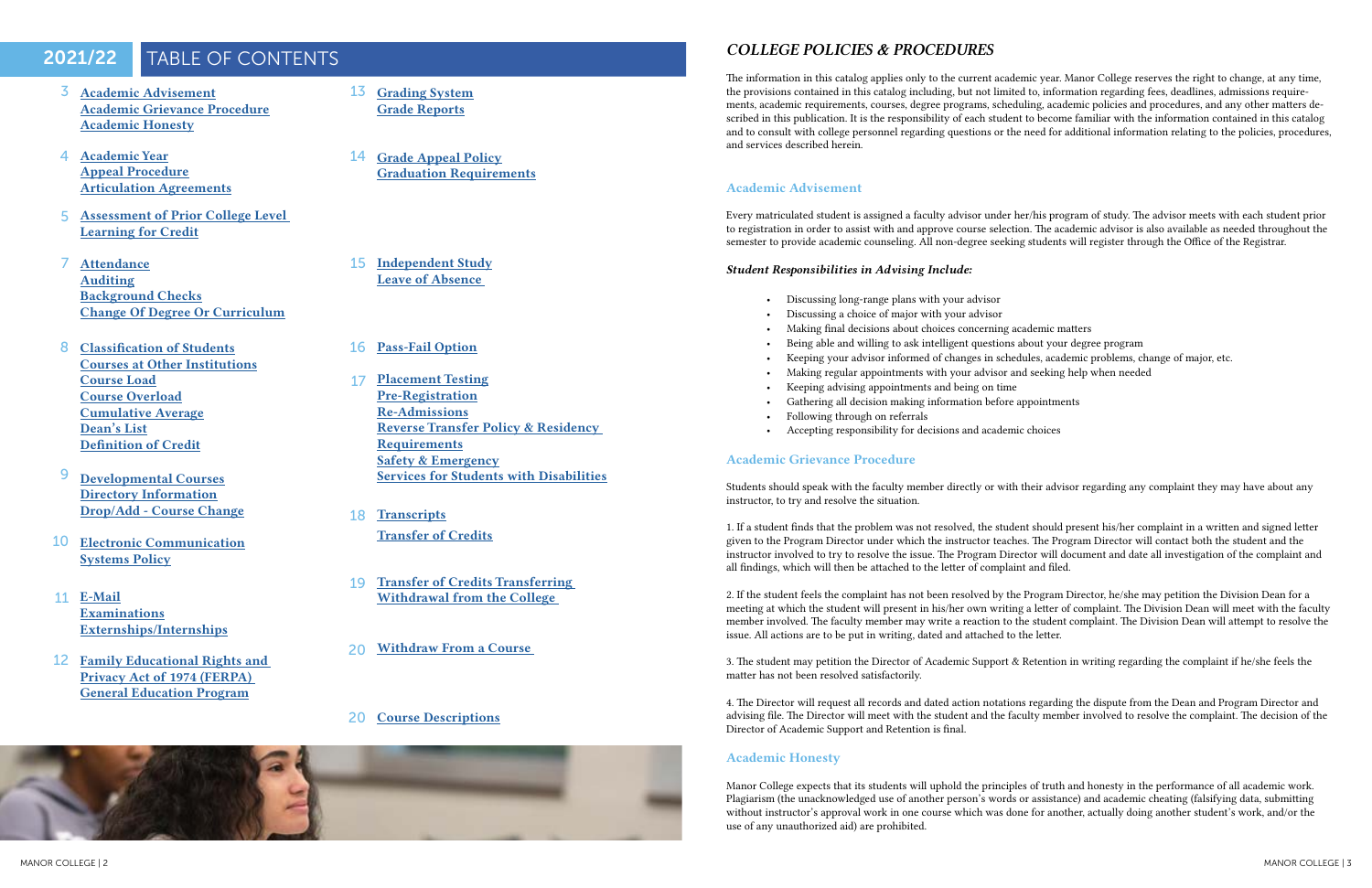<span id="page-2-0"></span>Digital plagiarism (cutting, pasting and copying sections of an article written by another; downloading papers from a "paper mill" web site and submitting as work written by the student; utilizing any graphics or audio or video clips without permission; and submitting any work with an electronic source without correct citation) is strictly prohibited and a violation of fair use and intellectual property rights.

The Director of Academic Support & Retention will be formally notified of any violations of this policy. The penalty for the violation will be a grade of "F" for the assignment. Any subsequent violations will result in a grade of "F" for the course and possible dismissal from the college.

# *Academic Standards*

See Financial Aid-Academic Progress Policy for Financial Aid Note

Academic progress will be reviewed at the end of each semester for all students by the Registrar, who notifies the Director of Financial Aid of any student in jeopardy of warning, probation, suspension, or dismissal. It is the responsibility of the student to keep track of their semester and cumulative G.P.A. This information can be seen on the Student Portal.

- Early Childhood Education Program to Program Articulation Agreement of Southeastern Pennsylvania
- Thomas Jefferson College of Health Professions
- De Sales University
- Sherman College of Chiropractic
- Pennsylvania College of Technology
- Peirce College
- Life University
- Warning: Below a 2.0 for one semester. Student will be sent a letter.
- **Probation:** Below a 2.0 for two consecutive semesters or 0.00 for one semester. Student will be sent a letter. Students on probation must take less than 15.0 credit hours; must meet with advisor at least two times during the semester; will have mandated tutoring.
- Suspension: Below 2.0 for three consecutive semesters or two probation periods within an academic year. Student will be sent a letter. Student cannot return for one semester; student may appeal suspension by submitting a letter of appeal to the Academic Appeals Committee. If returning, must take less than 15.0 credit hours; must meet with advisor at least two times during the semester; will have mandated tutoring.
- Dismissal: If student fails to comply with above, does not maintain academic standards, or is violent. Dismissed students may not appeal to return to the College.

# Academic Year

The regular academic year is comprised of two semesters: Fall and Spring, each 15 weeks in length. Fourteen weeks consist of classes, and the 15th week is reserved for final exams. Accelerated courses are 7 weeks in length during fall and spring. The Summer semester is comprised of three sessions: two are each 6 weeks in length and one is 12 weeks.

# Appeal Procedure

Students who are academically suspended have the right to appeal to return in writing to the Academic Appeals Committee. Appeals should be submitted in ample time prior to the term requesting to return. If approved the student will remain on Academic Probation. See Re-Admissions for more information. Dismissed students may not appeal to return.

# Articulation Agreements

Manor College has formal articulation agreements with a number of local four-year institutions. These agreements guarantee the acceptance of Manor credits at the four- year institution into which a student transfers. For the most up-to-date information, contact the Transfer Advisor or the Director of Academic Support & Retention.

At the present time, articulation agreements are in effect with the following institutions:

An Articulation Agreement grants admission to a four-year college or university to Manor College students who earn a designated Associate degree. A Manor graduate will be able to complete a Bachelor's degree in two years. Presently, Manor has Articulation

Agreements with the following institutions:

- Cabrini University
- Chestnut Hill College
- Delaware Valley University
- Gwynedd-Mercy University
- Holy Family University
- Immaculata University
- Immaculata University College of Lifelong Learning
- La Salle University
- Temple University
- Rosemont College

These agreements are periodically reviewed and updated.

Articulation Agreements generally require that a Manor student:

◦ Achieve the minimum GPA required for the transfer program

◦ Earn a "C" or better in all major courses transferred into a Bachelor major

◦ Sign a "Dual Admissions Intent" form before completing 30 (in some cases 45) credits. Manor students taking advantage of Dual Admissions receive benefits including: ◦ Application fee to bachelor's institution is waived.

◦ Transfer scholarships are available, if certain GPA averages are met.

◦ Manor students will have the opportunity to meet with the Staff from the four-year institution on Manor's campus

for assistance and information.

◦ Some Dual Admissions Agreements contain a "Core-To-Core" provision. Under this provision, the Core distribution courses at the four-year institution are fulfilled by the Core courses at Manor College. The four-year institution recognizes that the Core is embedded in the Associate degree. However, there are some academic advising qualifiers that may need to be addressed. For example: a Manor student would be advised to take a specific history or mathematics course as part of Manor's core to facilitate pre-requisites needed in the Bachelor's degree.

◦ A transfer agreement in which program courses in the Associate degree are evaluated and matched with equivalent courses in the Bachelor's degree program at the four-year institution to which the student wishes to transfer. This allows a "seamless" transfer between institutions for the students. Students know in advance what courses and number of credits will transfer into their program of choice and what courses will need to be taken at the transfer institution.

◦ Programs not covered by an agreement are reviewed on a course by course basis.

# Assessment of Prior College Level Learning for Credit

Prior college level learning of non-traditional students obtained through related job experience or related life experience can be assessed for college credit at Manor College.

The goals for credits obtained through these means are: to quantitatively validate that prior learning experiences of non-traditional students meet college level criteria and to expedite the time to completion of degree. Students must have CLEP, challenge examinations and portfolio assessments completed the semester prior to graduation.

Manor College recognizes and awards 15 academic credits for each or any combination of the following assessments: CLEP, AP, CHALLENGE EXAMINATION, ACE and DANTE'S TESTS. Included in this total of 15 credits given by the Assistant Dean of Academic Support & Retention is a maximum of nine credits for portfolio assessment. Assessment can be done through the following ways: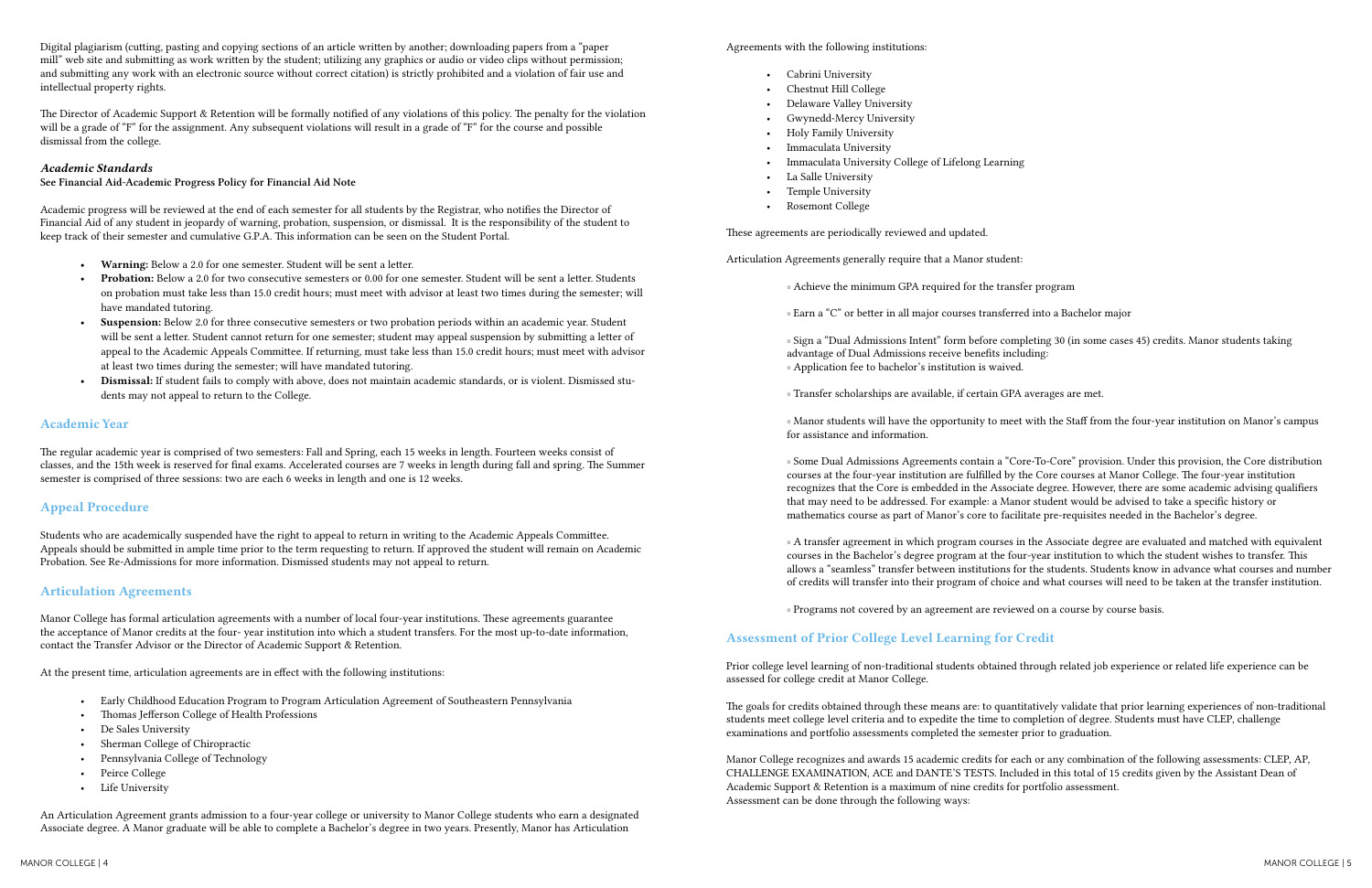# <span id="page-3-0"></span>*1 College Level Examination Program -- CLEP*

A fee per credit hour is assessed for placing CLEP credits awarded on a transcript. Please contact the Business office for fee costs and payments.

The following CLEP examinations are accepted if the credit-awarding score has been earned:

| <b>American Government</b>        | 3 cr. |
|-----------------------------------|-------|
| American Literature               | 3 cr. |
| Analysis & Interpretation of Lit. | 3 cr. |
| Calculus                          | 3 cr. |
| College Algebra                   | 3 cr. |
| College Mathematics               | 3 cr. |
| Pre-Calculus                      | 3 cr. |
| <b>Financial Accounting</b>       | 3 cr. |
| History of the US I               | 3 cr. |
| History of the US II              | 3 cr. |
| Human Growth and Dev.             | 3 cr. |
| Information System and            |       |
| <b>Computer Applications</b>      | 3 cr. |
| Principles of Management          | 3 cr. |
| College Composition               | 6 cr. |
| French Language-Level 1           | 6 cr. |
| German Language-Level 1           | 6 cr. |
| Spanish Language-Level 1          | 6 cr. |
| Introduction to Psychology        | 3 cr. |
| <b>Introductory Business Law</b>  | 3 cr. |
| Principles of Marketing           | 3 cr. |
| <b>Introductory Sociology</b>     | 3 cr. |
| Western Civ. I                    | 3 cr. |
| Western Civ. II                   | 3 cr. |
| Prin. of Macroeconomics           | 3 cr. |

# *Manor College accepts the ACE Recommended Score for granting CLEP credit*

#### *2 Advance Placement Exam (AP)*

Manor College participates in the Advanced Placement Program of the College Entrance Examination Board. High school students who have taken college level courses and the board's advanced examinations can submit the test scores to Manor College. Associate degree students who have achieved a score of three (3) or higher are eligible for consideration for credit at the discretion of the Registrar for core curriculum or program courses. Bachelor degree seeking students must have a score of 4.0 or higher.

# *3 Division Examinations/Exemption Testing*

For prior college level learning in areas not available through CLEP testing, a student may apply to take an exemption test for a particular course through their Division. The approval of the Division Dean is required. A \$20 per credit non-refundable fee is charged for exemption/ challenge testing of a course.

If the exam is passed with a minimum "C" grade, \$35 is required for each credit hour that is to be placed on the transcript. Each academic division determines whether or not division examinations may be taken and is responsible for preparing, administering, scoring and reporting the results of these examinations. Typically, Computer Science courses may be exempted. However, any course for which there is no CLEP exam may be challenged by examination. It is the responsibility of the student to drop any courses for which s/he is registered for and exemption is awarded. See Drop/Add-Course Change.

#### *4 Other Assessments*

Manor accepts ACE approved credit granting scores for Dantes, CAEL (Council for Adult & Experiential Learning), and The National College Credit recommendation Service (CCRS.)

### *5 Comprehensive Portfolio*

A non-traditional student, who has prior job related college level learning, in the area of a course offered by Manor or in which an externship/internship is required, may have this learning assessed for credit. The student must submit the following to the Assistant Director of Academic Support & Retention:

• For the course or externship/internship goals and objectives on the syllabus, provide evidence of specific anecdotal experiences and what was learned from these experiences to justify meeting the goals/objectives of the course or

• Have the above verified and signed by job supervisor (if petitioning for current job learning) or, • Submit with the above anecdotal learning experiences former job performance evaluations to corroborate information

- externship/internship.
- Document length of time for each specific learning experience.
- Have current job supervisor complete an evaluation form.
- 
- (if from past job related learning).
- Evidence of learning outcomes that have been achieved.
- Samples of pertinent work in course area, if appropriate.
- Awards or recognition citing work in the prior learning area.
- future career development.

• An essay explaining how the prior learning applies to the college course and degree program being sought, as well as,

Upon review of submitted material which meet the stated criteria, the Assistant Director of Academic Support & Retention may award credits for the college level job related experience presented. A maximum of nine credits for life learning experience by portfolio may be awarded.

A \$100 fee to assess the Portfolio will be charged. A \$35 fee is required for every credit hour that is to be placed on the transcript. Students must have portfolio assessments completed the semester prior to graduation.

# Attendance

Regular attendance in all classes and laboratory sessions is the responsibility of the student. The student assumes the responsibility for academic loss incurred through absenteeism. Manor College does not recognize a "cut" system. Faculty are expected to take attendance electronically and to submit "Academic Alert" forms for students with excessive absences. In addition, individual instructors have attendance policies as outlined in their course syllabus. Students are expected to review their attendance records through the Student Portal: https://cams.manor.edu/estudent/login.asp. Any discrepancies should be brought to the attention of the instructor.

# Auditing

Students who choose to audit classes are expected to attend classes, do the assigned reading, and participate in class discussions, but are not required to take the examinations. Permission to change from credit to that of audit must be obtained in writing from the advisor. The student must submit an audit form to the Registrar no later than the end of the Drop/Add period. At no time may a student change from audit status to credit status. The fee for each audit is the same as for a credit class.

# Background Checks

Acceptance into some academic programs at Manor College may be contingent on surface background checks. Programs that include placement into clinical sites, field experience, apprenticeship and internships require these checks in order to ensure that a student can successfully complete all course requirements necessary for graduation gaining licensure and finding employment.

# Change Of Degree Or Curriculum

Students seeking degree or curriculum change must complete the Change of Major form, which is available [here](https://manor.edu/wp-content/uploads/2018/08/Manor-College-Change-of-Program-1.pdf) and submit to the Office of the Registrar. This change is effective only at the beginning of a Fall or Spring semester prior to the end of Drop/Add period. NOTE: Some programs such as Dental Hygiene, Expanded Functions Dental Assisting, and Veterinary Technology, have limiting restrictions for admission.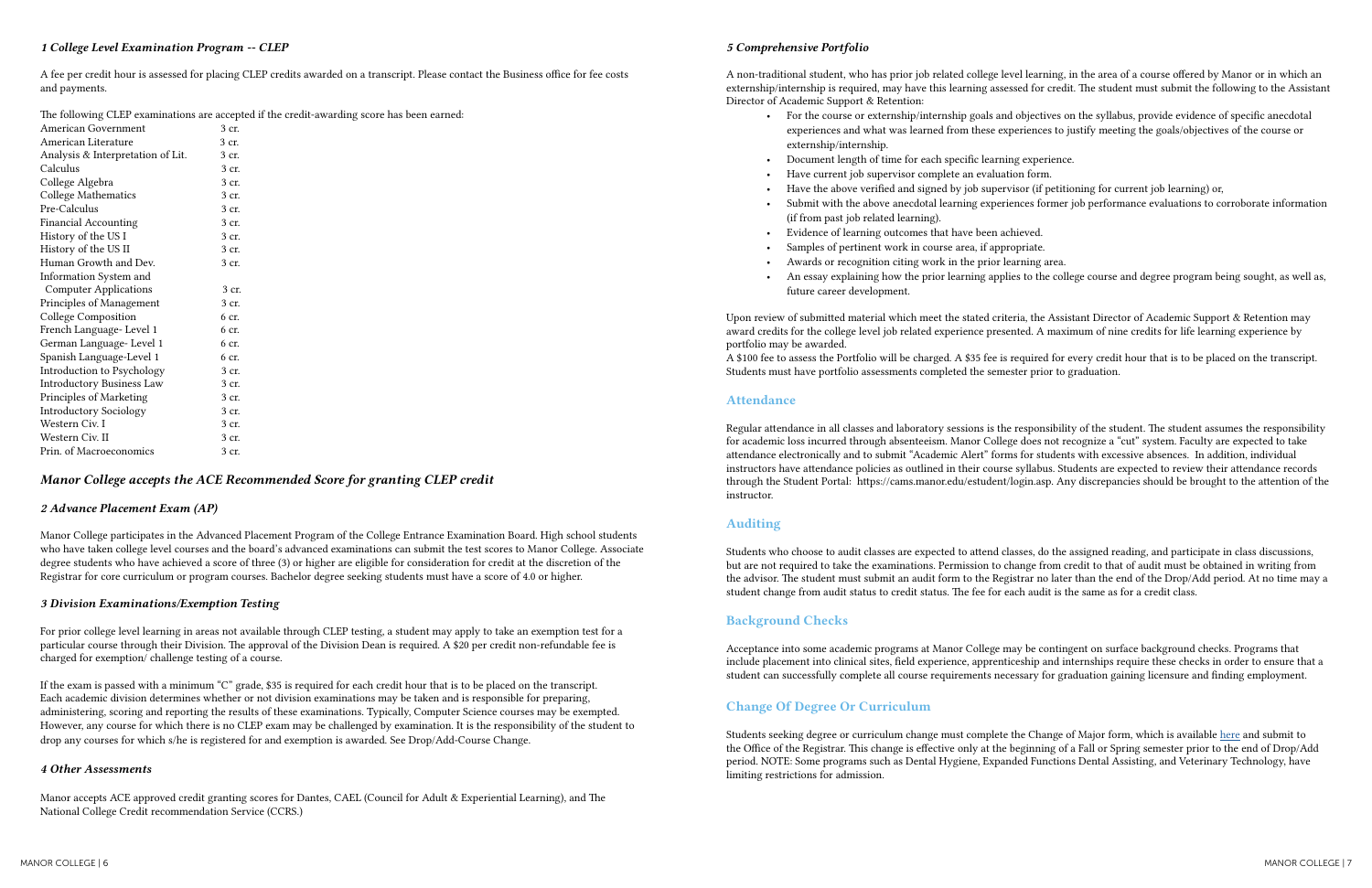# <span id="page-4-0"></span>Classification of Students

Class level is determined by the number of credit hours earned by the student as follows:

- 1-29.5 Freshman
- 30-60 Sophomore
- 60.5-90.5 Junior
- $\cdot$  91+ Senior

Developmental courses do not count toward graduation and are not included in the total of earned credits.

# Courses at Other Institutions

#### (Also See Transfer of Credit)

A matriculated student must obtain approval in order to enroll in a course at another institution during either semester or during the summer session. Approval will be granted for extenuating circumstances only. Only the credits, not the grades, from other institutions are transferable. The grade from other institutions is not calculated into Manor's GPA or Cumulative Average. A grade of "C" or higher must be earned in order for credits to be accepted by Manor.

A Student may request permission to take a program required course at another institution ONLY if that course is not offered at Manor College in the time remaining before his or her anticipated graduation date. Students must complete the request for External Study form, [which is available here](https://manor.edu/academics/registrar/external-study-form/) and receive approval prior to registering for the off-campus course. The completed form is to be submitted to the Office of the Registrar. Failure to do so may prevent the course from transferring and may delay graduation. Students must contact their Advisor and the Financial Aid office prior to submitting this form.

# Course Load

For students enrolled in a regular academic year program, a full-time credit load is 12-18 credit hours. A part-time load is up to 11 credits. Students who are on Academic Probation are limited to less than 15.0 credits. For students enrolled in the Adult Learning Program, both 24 month and accelerated, there is no full-time or part-time designation.

# Course Overload

For students enrolled in a regular academic year program, a course overload fee is charged for every credit hour taken beyond the maximum 18 hours per semester. Approval of the Director of Academic Support & Retention must be obtained to carry over 18 credits per semester.

# Cumulative Average

This average is computed by dividing the total number of quality points by the total number of credit hours attempted (excluding grades of P, S, U, W, AU, SP, T). Only courses taken at Manor are included in this calculation.

# Dean's List

Students who successfully complete a full course load of at least 12 credits and earn a term GPA of 3.5 or higher will be placed on the Dean's List.

# Definition of Credit

For every one credit, 50 minutes of instructional time, per week for 14 weeks, in addition to 2 hours for a final, is required. For example, a 3-credit course would include 35 hours of instructional time and 2 hours for a final. Regardless of the modality (Faceto-Face, On-Line, or Hybrid) or length of course (15 week, 3-week accelerated, 5-week accelerated, or 7-week accelerated) the total instructional time, including instructional activities, is 35 hours with an additional 2 hours allotted for a final. One lab credit is granted a for one-hour and fifty minute lab session per week for 14 weeks. An equivalent amount of lab time is required regardless of the modality or length of course. Additional information concerning Allied Health lab credits, clinic credits and externship/ internship credits can be found under their respective program descriptions.

# Directory Information

#### (Also see Family Education Rights and Privacy Act)

# In accordance with the Family Education Rights and Privacy Act (FERPA), the College has designated the following categories as

Directory Information:

- Name
- Address
- Electronic address assigned by the College
- Date of birth
- Major field of study
- Participation in officially recognized activities
- Dates of enrollment (including level of study and matriculation and withdrawal status)
- 
- The most recent previous educational agency or institutional attended
- Photographs

• Degrees and awards received (type of awards and degree and date granted, honors and Dean's list)

Students wanting any of the above information withheld should notify the Registrar in writing within two weeks of each year's academic enrollment. Please keep in mind, by submitting an Opt-Out form, no information regarding the student can be released--including verification of enrollment for health insurance purposes, day care assistance, housing assistance, verification of degree conferred to employers or perspective employers—unless the Registrar's office receives additional consent to release this information. In accordance with FERPA, letters of recommendation and transcripts from other institutions will not be copied. Students must request these from the originator. Further information regarding the Family Educational Rights and Privacy Act of 1974 may be obtained from the Registrar's Office.

# Drop/Add - Course Change

A period of one week following the start of each traditional term is for course changes. At the request of the student, courses may be dropped or added during this period by a student's Academic Advisor or through the Registrar's office with written approval by the Academic Advisor. Drop/Add is not official unless the Advisor or the Registrar has processed the change during the Drop/Add period. The exact dates of the Drop/Add periods are on the Academic Calendar. Dropped courses will not appear on an academic transcript however, failure to officially drop a course will result in a failure.

Students must notify the Financial Aid Office if there are any changes in their enrollment status.

Students should be aware that changing their credit hours may affect financial aid eligibility and will cause a change in the student's award. In addition, a student withdrawing from one or more courses will be responsible for completing additional course work to meet Satisfactory Academic Progress requirements for financial aid.

Students who fail to abide by Manor's attendance, academic, conduct, and financial policies may be dropped from their classes at the discretion of the College Administration. Likewise, the College reserves the right to cancel classes during this period due to low enrollment.

# Electronic Communication Systems Policy

Manor College provides its users access to a variety of electronic communications systems. Our goal in providing this access to college users is to promote excellence in higher education by facilitating resource sharing, innovation and communication in support of the college mission. College users are defined as students, faculty, staff, alumni, and authorized guests.

Electronic communications systems include e-mail, computer networks, Internet access, voice mail, and telecommunications systems. The electronic communications systems and the communications transmitted through them are the property of Manor College and are subject to acceptable use compliance. The smooth operation of these systems relies upon the proper conduct of college users, who must adhere to acceptable use guidelines. The use of the college's electronic communications systems is a privilege, not a right.

The college reserves the right to deny systems access, or to cancel systems access, at any time. All users are expected to use these networks in an appropriate and ethical manner. Appropriate use includes use for instructional, educational and research purposes. These policies and guidelines outline the responsibilities inherent in authorized access, requiring efficient, ethical and legal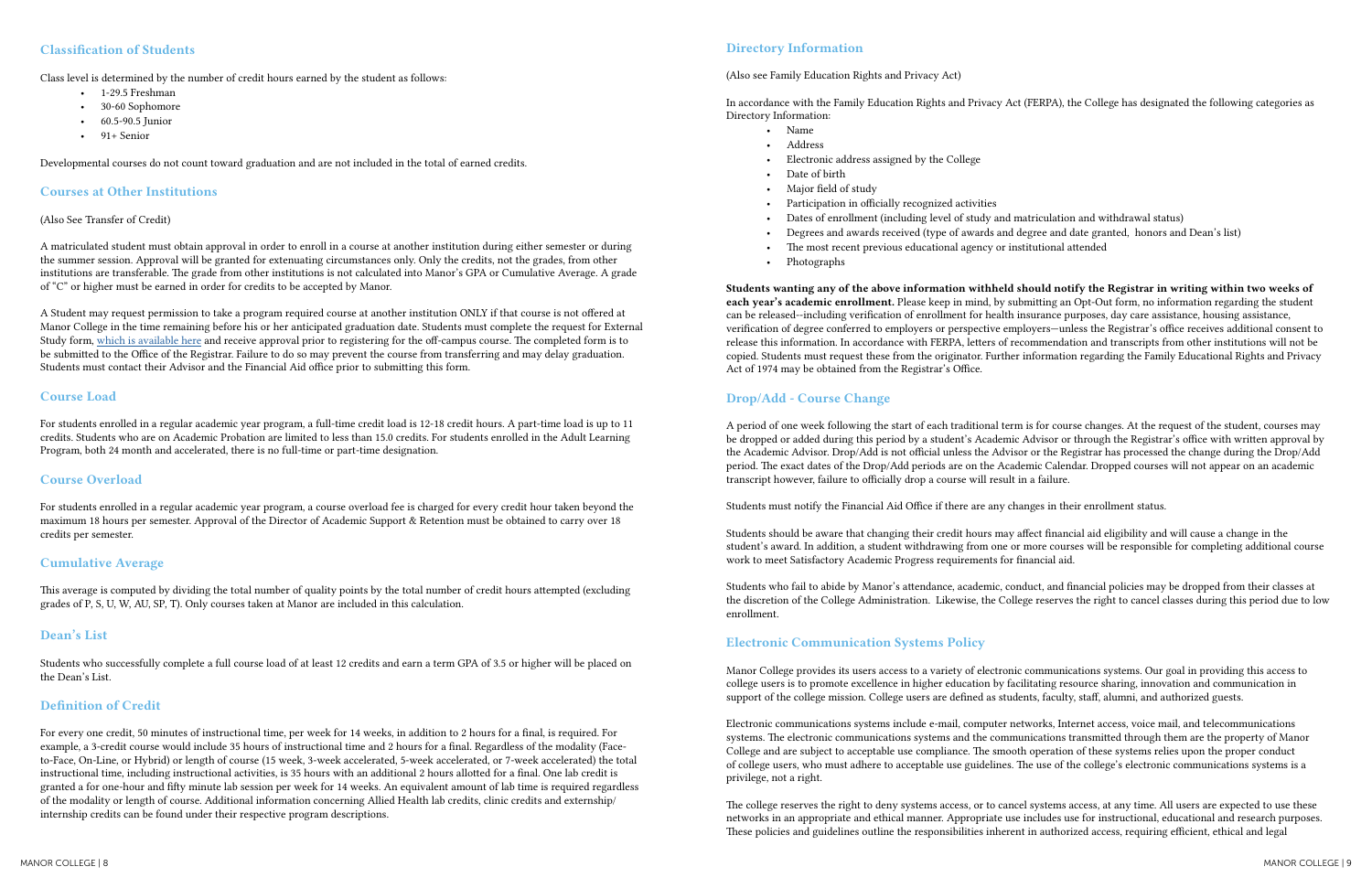<span id="page-5-0"></span>utilization of system resources. By using the Manor College Electronic Communications Systems you agree to abide by the Manor College Electronic Communications Systems Policies and Guidelines:

#### *POLICIES AND GUIDELINES*

#### 1 Acceptable use policies:

The following are considered violations of acceptable use and are prohibited:

1.1 Engaging in conduct that obstructs or disrupts institutional activities or the individual pursuit of learning, including but not limited to:

1.1.1 Vandalism, which is defined as any attempt to harm or destroy systems and/or the data contained therein. This includes, but is not limited to, the uploading or creation of computer viruses and inflicting damage or sabotage on the system.

1.1.2 Reading/listening to, or attempting to read/listen to, another user's electronic messages without authorization.

- 1.1.3 Degrading system performance.
- 1.1.4 Unauthorized use of an account.
- 1.1.5 Any activity that changes the nature of the computer or computer environment for subsequent users.

1.2 Using the college's electronic systems to conduct any activity not related to the college's operation, including, but not limited to, advertising or soliciting other business.

#### 1.3 Use for political lobbying.

1.4 Involvement in the violation of, or conviction for violation of, federal, state or local statutes or regulations regarding computers, electronic communications, interstate commerce and/or security regulations. This includes, but is not limited to, material protected by copyright, trade secret, obscenity and related laws.

1.5 Threats, harassment (including, but not limited to, sexual harassment), or libel or slander in an electronic message (file transfer, e-mail or voice mail).

#### 2 Guidelines for Electronic Communications Access:

Users are expected to abide by the generally accepted rules of network and voice mail etiquette. These rules include, but are not limited to, the following:

Any problems with the college's electronic communications systems and/or any user policy violations, including unauthorized or improper use, should be brought to the attention of Manor College's IT Department at [helpdesk@manor.edu.](mailto:helpdesk@manor.edu)

2.1 Do not expect electronic communications to be private. Network maintenance may result in staff access to communications and even "deleted" information may be accessible. Electronic communications can be sent to unintended recipients. Electronic communications are subject to access by subpoena or other lawful order. Failure to log out appropriately may result in unauthorized use of a user's account. The college may access communications for legitimate business purposes.

2.2 Do not use electronic networks to transmit confidential messages. The College encourages courtesy and professionalism in electronic messaging.

2.3 For security and safety reasons, do not reveal personal information over the electronic systems concerning any individual, including yourself. For example, do not disclose address, phone number, social security number, password or credit card information.

2.4 Do not use the network in such a way that would disrupt the use of the network by other users. Users are required to observe posted time limits for the use of public access computers, where applicable.

2.5 It is the policy of Manor College to abide by all laws concerning the use of copyrighted and patented material. This protected property shall be used with authorization only. When used in an authorized context, appropriate attribution must be given. The rules of academic honesty apply to information obtained on the Internet. Aside from sanctions by the college as described below, you could be subject to civil damages and criminal penalties, including fines and prison terms for violating copyright and patent laws.

2.6 Do not share log-in username or passwords.

#### 3. Disclaimer:

Every effort has been made to provide accurate information, however, errors can occur. By using the information contained in the electronic communications systems, the user/viewer willingly assumes all risks in connection with such use. Manor College is not responsible for any errors or omissions in information contained in the electronic systems and is not liable in whole or in part for damages resulting from any user(s)/viewer(s) use of, or reliance upon, this material.

Manor College assumes no liability for damages that may result from loss of data resulting from delays, non-deliveries, misdeliveries, service interruptions or technical difficulties.

### 4. Systems Problems:

5. Resource Utilization:

Manor College has limited computing and electronic communications resources, including limited storage capacity. Users are reminded to respect these limited resources and to routinely delete or purge unnecessary data.

#### 6. Sanctions:

Violations of this policy may result in the cancellation of the user's account and electronic communications privileges and other disciplinary action.

# E-Mail

The College uses email to disseminate important and timely information to students both in the form of college-wide emails and individual emails. All students are issued a College email address. To comply with federal privacy regulations only Manor assigned email will be used once a student is matriculated. Students should check their Manor email on a regular basis to make sure they get critical information.

A student can access his or her account by going to [www.manor.edu](http://www.manor.edu ) once log-in information is received. This information is mailed once the new student deposits. For questions about email or problems with log-in procedures, students should contact Computer Services by emailing helpdesk@manor.edu. or by calling (215) 885-2360 x320. By using the Manor College Electronic Communications Systems, students agree to abide by the Manor College Electronic Communications Systems Policies and Guidelines.

### Examinations

Mid-term examinations are given at mid semester. Final examinations are scheduled at the end of the semester. Students who, for valid reasons, cannot take the scheduled examination, will secure permission for a deferred examination from the Director of Academic Support & Retention. Deferred examinations are held within two weeks of the scheduled Final Examination. A time extension may be granted upon the recommendation of the faculty and approval of the Director of Academic Support & Retention. Failure to take a deferred examination within two weeks will automatically result in a failing grade for the course.

# Externships/Internships

Incorporating externships and internships into most of the programs, Manor enhances the opportunities for its students to succeed in the highly competitive job market. Manor's paralegal and accounting students may prepare for their careers in accounting and law by serving intern positions at some of the largest and most prestigious businesses and law firms in the city of Philadelphia. Information Systems and Technology students have an optional internship course.

Early Childhood Education students engage in extern work at Creative Beginnings, Step by Step Child Care, A Step Ahead, Abington Friends Day Care, Grace Trinity Child Care, Wyndmoor Montessori, Cheltenham School District, Abington School District, and Fox Chase Elementary School. With the approval of the Program Director, other daycare facilities are chosen by the student.

Externship sites are available for the Allied Health Division at Jeanes Hospital Outpatient Rehab, Wyndmoor Hills Health Care and Rehabilitation, and Manor Care Health Services.

Veterinary Technology students are assigned to core externship sites, some of which include: North Star VETS, Flowersmill Veterinary Hospital, Horsham Veterinary Hospital, Garden State Veterinary Hospital, Rau Animal Hospital, Center for Animal Referral and Emergency Services, Metropolitan Veterinary Associates, Red Bank Veterinary Hospital, Veterinary Referral Center-Animal Critical Care and Specialty Group, Veterinary Specialty & Emergency Center, Valley Central Veterinary Referral, Centocor Inc., University Laboratory Animal Research University of Pennsylvania, and Veterinary Specialty Center of Delaware. Students also complete externships at various elective sites.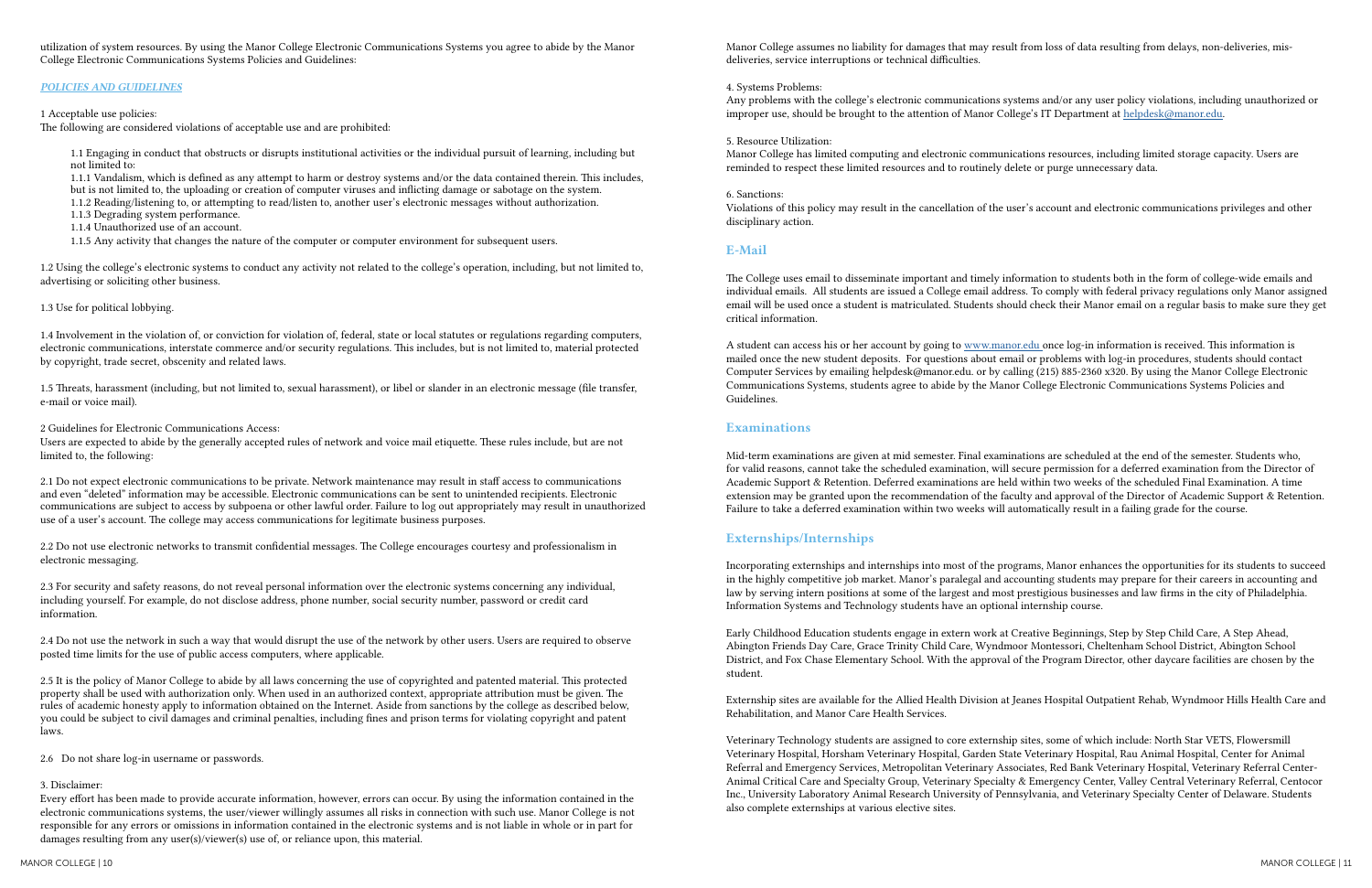| Quality Points | Honors |  |
|----------------|--------|--|
|                |        |  |
| 4.00           | 5.00   |  |
| 3.67           | 4.67   |  |
| 3.33           | 4.33   |  |
| 3.00           | 4.00   |  |
| 2.67           | 3.67   |  |
| 2.33           | 3.33   |  |
| 2.00           | 3.00   |  |
| 1.67           | 2.67   |  |
| 1.00           | 2.00   |  |
| 0.0            | 0.0    |  |
| 0.0            |        |  |
| 0.0            |        |  |
| 0.0            |        |  |
| 0.0            |        |  |
| 0.0            |        |  |
| 0.0            |        |  |
| 0.0            |        |  |
| 0.0            |        |  |
| 0.0            |        |  |
| 0.0            |        |  |
| 0.0            |        |  |
|                |        |  |
| 0.0            |        |  |
| 0.0            |        |  |
| 0.0            |        |  |

<span id="page-6-0"></span>Manor's Dental Health Center utilizes the students in both the Expanded Functions Dental Assisting Program and the Dental Hygiene Program. Also students in these programs have rotations in various dental office and clinics in the area, complementing the soundness of Manor College's Allied Health programs.

# Family Educational Rights and Privacy Act of 1974 (FERPA)

#### Also see Directory Information

Manor College upholds all the rights and regulations of the ([FERPA\) Family Educational Rights and Privacy Act of 1974,](https://www2.ed.gov/policy/gen/guid/fpco/ferpa/index.html) also known as the Buckley amendment. In accordance with the Act, students wishing to release information relative to their academic performance and/or finances and conduct must first authorize the College to do so. Therefore, all requests to release information must be submitted to the Office of the Registrar by the student. The permission to release information will remain in effect for the full duration of the student's enrollment unless otherwise notified in writing by the student. The exceptions are as follows:

- College officials with legitimate educational interest
- Officials of other institutions in which you seek to enroll
- Access shall be granted to authorized federal officials auditing federally-supported education programs and state officials to whom information from student records is required by statute to be disclosed.
- Persons processing financial aid applications
- Access will be granted to accrediting organizations carrying out their accrediting functions.
- Appropriate authorities in an emergency situation if the knowledge of information from a student's record is necessary to protect the health or safety of the student or other persons.

# General Education Program

Mission Statement: The General Education Program at Manor College is designed to introduce students to the fundamental knowledge, skills, and values essential to a broad educational experience. To achieve this breadth of learning, the college has established general education goals and objectives to be met by the core curriculum.

Manor College faculty and administration have developed and approved five general education goals to be fulfilled by the core curriculum.

#### Goal Core Course(s) Requirements:

I. Effective Communication: 6.0 credits for Associates degree; 9.0 for Bachelors

- II. Conceptualization and Analysis: 6.0 credits for Associates degree; 9.0 for Bachelors
- III. Personal, Social, and Ethical Responsibility: 3.0 credits for Associates degree; 9.0 for Bachelors
- IV. Scientific and Quantitative Reasoning: 6.0/8.0 credits for Associates and Bachelors
- V. Appreciation of Culture and Diversity: 6.0 credits for Associates degree; 9.0 for Bachelors

Total Credits- Associate: 27/29; Bachelor: 42/44

The College offers Associates degrees in programs including Allied Health Science, Pre-Science, Pre-Nursing, Pre-Radiologic Sciences, EFDA, Health Care Administration, Human Services, Accounting, Business Administration, Management, Marketing, Computer Science, Computer Information Systems, Sport and Recreational Management, Paralegal, Criminal Justice, Paralegal, Early Childhood Education, Psychology, Health Care Management, Engineering Science, and Liberal Arts.

Manor College also offers the Associates of Science Degree in specified career programs including Veterinary Technology and Dental Hygiene. For students seeking the A.S. degree in a designated career program, a minimum of 21 credits in the core curriculum are required. The distribution of these credits is determined by the career program. The spiritual and ethical core is required for all career programs.

In addition, Manor College offers Bachelor's degrees in Business Analytics, Child Care Administration, Child Care Development, Computer Information Systems, Criminal Justice Administration, Criminal Justice Juvenile Justice, Criminal Justice Law Enforcement, General Business, General Management, Healthcare Management, Law Enforcement, Liberal Studies, Health Services, Life Sciences Profession, Public Policy, Sport Management, Health Services, and Veterinary Practice Management.

# Grading System

Manor uses the following letter grading system with the corresponding quality points. The student's semester grade point average is determined by dividing the total number of quality points by the total number of credit hours carried.

| Grade<br>Earned | Description                  | <b>Quality Points</b> | Honors |
|-----------------|------------------------------|-----------------------|--------|
| А               | Excellent                    | 4.00                  | 5.00   |
| $A-$            |                              | 3.67                  | 4.67   |
| $B+$            |                              | 3.33                  | 4.33   |
| $\mathbf{B}$    | Above Average                | 3.00                  | 4.00   |
| $B-$            |                              | 2.67                  | 3.67   |
| $C+$            |                              | 2.33                  | 3.33   |
| $\mathsf{C}$    | Average                      | 2.00                  | 3.00   |
| $\mathcal{C}$ - |                              | 1.67                  | 2.67   |
|                 | <b>Below Average</b>         | 1.00                  | 2.00   |
| D<br>F          | Failure                      | 0.0                   | 0.0    |
| $^*S$           | Satisfactory                 | 0.0                   |        |
| *U              | Unsatisfactory               | 0.0                   |        |
| *P              | Pass                         | 0.0                   |        |
| $^*M$           | Military Leave               | 0.0                   |        |
| $\rm ^*T$       | <b>Transfer Credit</b>       | 0.0                   |        |
| $*W/WD$         | Withdraw                     | 0.0                   |        |
| $*_{WB}$        | Withdraw by Business Office  | 0.0                   |        |
| *AU             | Audit                        | 0.0                   |        |
| $^{\star}$ CR   | Credit by Exam or Experience | 0.0                   |        |
| *CLEP           | College Level Exam Program   | 0.0                   |        |
| $^{\ast}SP$     | <b>Shows Progress</b>        | 0.0                   |        |
| *NG             | No Grade Reported            | 0.0                   |        |
| $^*AP$          | <b>Advanced Placement</b>    | 0.0                   |        |
| *I              | Incomplete                   | 0.0                   |        |

\*Asterisk grades are not calculated into the G.P.A

# Grade Reports

At the close of each semester, the student's grades are available on the Student Portal. Students who have not paid their tuition before the Final Exam is given, will not have grades available to them and will be unable to obtain an official transcript until they have paid their tuition and the Bursar's office has given permission to do so.

# Grade Appeal Policy

A student may appeal a final course grade within thirty (30) days or ten (10) days (for Accelerated Classes) from the deadline to submit grades.

The student is encouraged to resolve this issue by speaking with the instructor who has given the grade. If a conversation does not resolve the issue, the student may appeal in writing to the Program Director with any relevant materials. The Program Director should respond, within ten (10) days of receiving the request, with a written statement to the student detailing the reasons for the grade.

If consultation with the Program Director does not lead to a resolution satisfactory to the student, the student may, within ten (10) days or five (5) days for Accelerated Classes) of the Program Director's response, appeal in writing to the Dean of the appropriate Division, stating the reasons for the disagreement and presenting evidence in support of appeal.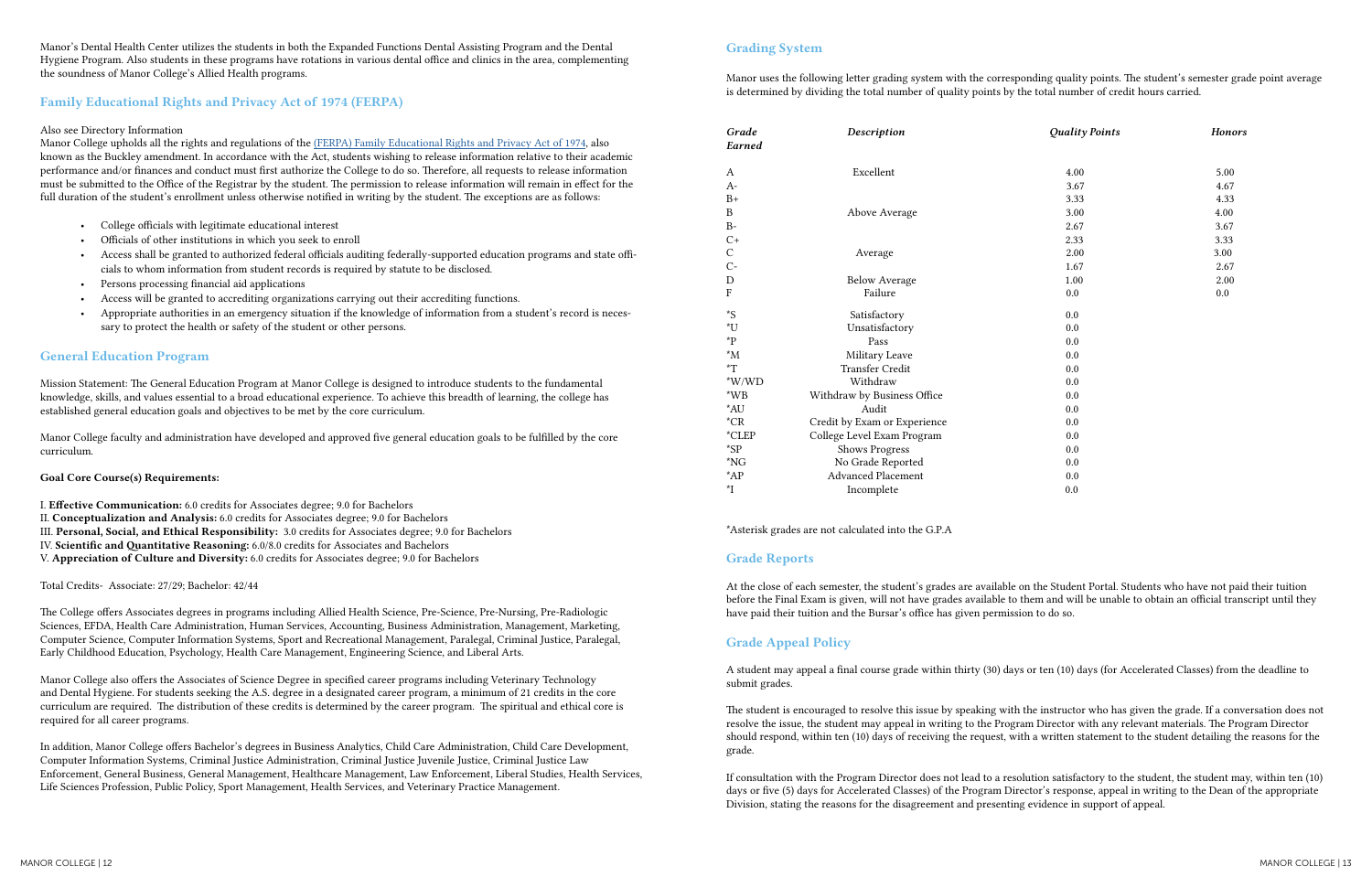<span id="page-7-0"></span>If the decision of the Dean remains unsatisfactory to the student, the student may, within ten (10) days or five (5) days for Accelerated Classes) of the Dean's written response, appeal in writing to the Director of Academic Support & Retention. The Director will review the issue and the evidence and make a final recommendation to the Provost/Vice President of Academic Affairs who will reach a final verdict. The Director will notify the student in writing of the final decision.

# Graduation Requirements

### *The Associate Degree*

Manor College confers the Associate Degrees to students who:

1. Complete a minimum of 60 semester hours of work with a cumulative average of at least 2.0. Complete the stipulated number of credits as required by each individual program as stated in this catalog.

2. Complete the specific course requirement in the student's area of specialization.

3. Maintain a "C" or better in each required course in EFDA, Dental Hygiene, and Veterinary Technology.

4. The student is responsible to contact the Financial Aid Office for an exit interview if they have Perkins or Federal Direct Loans.

# *The Bachelor Degree*

Manor College confers the Bachelor Degrees to students who:

1. Complete a minimum of 120 semester hours of work with a cumulative average of at least 2.0. Complete the stipulated number

- of credits as required by each individual program as stated in this catalog.
- 2. Complete the specific course requirement in the student's area of specialization.

3. The student is responsible to contact the Financial Aid Office for an exit interview if they have Perkins or Federal Direct Loans.

# *The Certificate Program*

Requirements for the Certificate:

- 1. Complete 24-30 semester hours of work, as required by the individual program.
- 2. Complete the specific course requirement in the student's area of specialization.
- 3. Maintain a cumulative Grade Point Average of 2.0.
- 4. Meet all financial obligations to the college.

5. The student is responsible to contact the Financial Aid Office for an exit interview if they have Federal Perkins or Federal Direct Loans.

#### *Graduation*

Commencement exercises are held annually at the end of the spring semester. Students who complete their degree requirements in the prior summer or fall semesters, may participate in Commencement, however, may receive their diplomas following their completion of the degree requirements in August or December. All students must be clear of Holds in order to participate in Commencement.

#### *Petition to Graduate*

Students who intend to graduate and meet the residency requirement must see their academic advisor during registration the semester prior to their anticipated degree completion term. Advisors and Students will work together to complete and submit a Graduation Petition to the Registrar. Students must also complete the Manor College Graduation Survey. BOTH the Graduation Petition AND Graduation Survey MUST be completed in order to be eligible for a degree evaluation. Only once all materials are received will an academic audit will then be done.

Approval to graduate is granted by the Provost/Vice-President of Academic Affairs.

#### *Student Graduation Procession Policy*

Students are required to complete their specific degree/certificate requirements prior to commencement exercises in order to be eligible to participate in the ceremony. In addition, students are to be clear of all financial obligation in order to participate in commencement.

#### *Honor Societies*

Membership in honor societies is contingent upon the student's scholastic average and the approval of the Provost/Vice-President of Academic Affairs. Manor participates in the following: Alpha Beta Gamma - Upsilon Chapter, International Two-Year College Business Honor Society and Phi Theta Kappa - XI Chi Chapter, National Honor Society of the Two-Year Colleges.

#### *Incompletes*

Incomplete indicates that all the requirements of the course have not been fulfilled. An "incomplete," defaults to a failure if not removed by the first day of the following traditional semester. An incomplete can be changed by the submission of a "change of grade" request by the student's instructor. All "change of grade" requests must be submitted to the Registrar's office by the instructor. A grade change option will only be in effect up until a student's graduation or withdrawal from the college. After that date the student's grade cannot be changed. Students in their last term of study do not qualify for an incomplete.

# Independent Study

Independent study allows students to undertake their work under the guidance of a faculty member in the area they choose, if approved. The project is carried out in an independent manner with regular meetings between the student and faculty member directing the study. The student must present an outline of proposed study for approval by the division chairperson within the first week of a semester. Independent study credits are not to exceed the number of credits per course in a given program.

### *International Baccalaureate Credit*

Manor College may award up to 3.0 International Baccalaureate (IB) credits for each Higher Level course completed with a score of 5 or higher. Manor does not accept Standard Level Courses. The maximum allowable credits is 30.0, including credits transferred from other institutions.

# Leave of Absence

(Also see Withdrawal from College)

Students who have an urgent need to discontinue their studies are allowed to have a leave of absence from the College of up to one term by submitting a written request and being granted approval by the Director of Academic Support & Retention. At the end of the leave of absence period a student may return to the College by being formally readmitted. The student is still responsible for tuition and fees during a leave of absence.

*Military Leave* - Military Leave is available only to students who are active-duty service members or activated reserve members of the U.S. armed services (not a contractor or civilian working for the military) and/or spouses of members and are ordered to relocate and, as a result, are unable to meet class attendance and other participation requirements, including web-based activities.

Students and/or spouses should contact the Office of the Registrar and present a copy of the military orders with formal correspondence on unit letterhead signed by the commander requesting Military Leave. The correspondence should include commander contact information and verification of duration and location of pending assignment.

A "Withdrawal from College" form will be signed by the student and/or spouse and the reason on the form will be "Military Leave". Once approved, "M" for "Military Leave" will be indicated on the student's transcript, if unable to complete the term.

Financial Aid will review eligibility for aid funds already received by the student. Students with a "Military Leave" will receive a full tuition refund if unable to complete the term.

Medical Leave - Students may have the need to interrupt studies due to medical reasons. In order to be re-admitted these students must have a note rom a physician stating the student is healthy to return. In some cases students may not be permitted on campus until they are formally re-instated.

# *Non-Degree Students*

Students wishing to enroll for credit coursework for the purpose of transferring credits to another institution of higher learning or for personal enrichment and do not intend to seek a degree may enroll as Non-Degree Students. Upon the completion of 15 credit hours of study at Manor College and in order to continue taking classes at Manor, non-degree students may be required to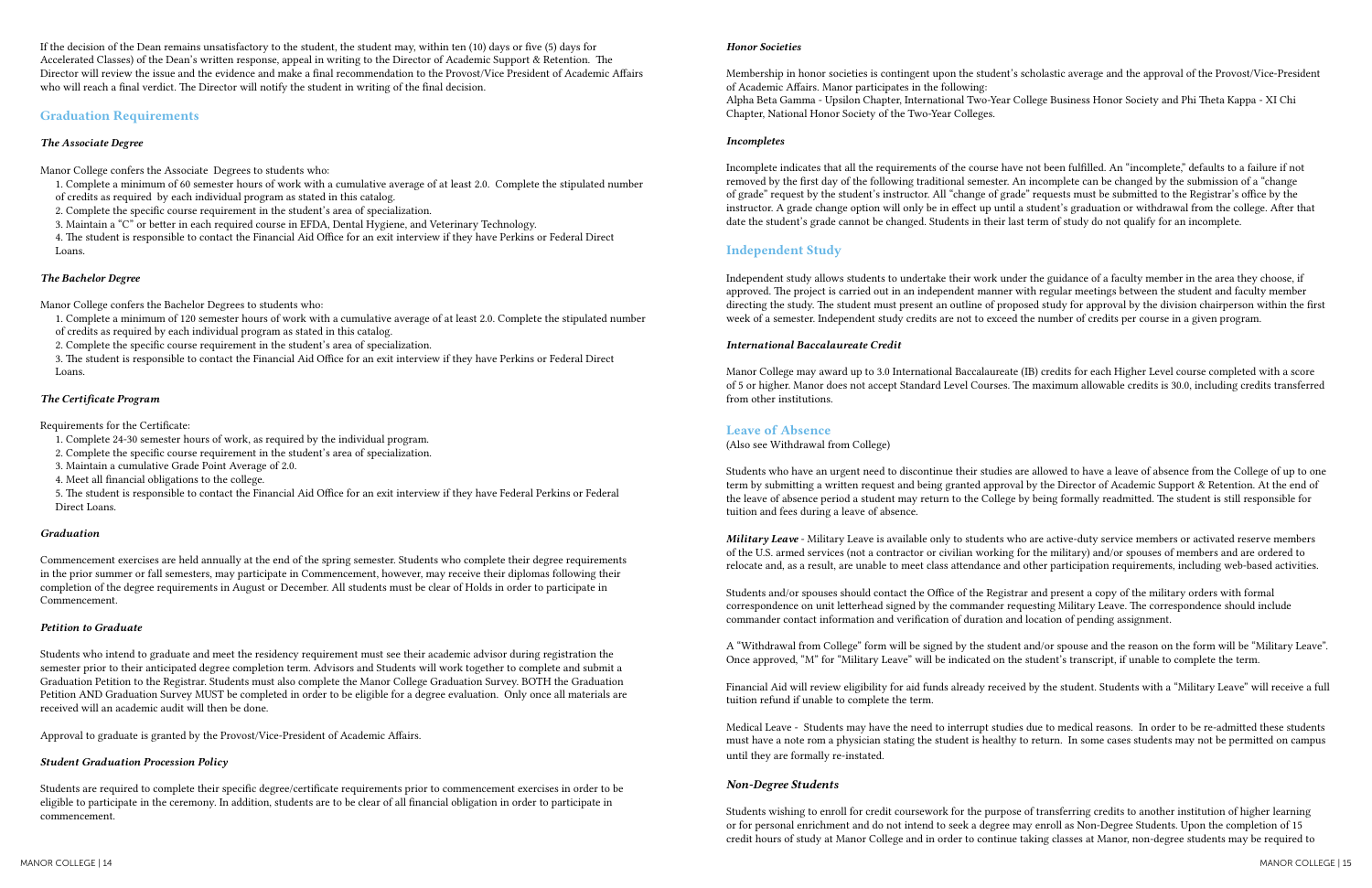<span id="page-8-0"></span>matriculate into a program by proceeding with the Admission's process. During the summer accelerated sessions, Non-degree students may not enroll for more than 9.0 credit hours. Non-degree students must pay the full tuition prior to registering.

# *Non-Discrimination Policy*

Because Manor College affirms the uniqueness and dignity of each person, any conduct that violates the dignity of another person, including but not limited to threats of violence, verbal or physical; assault or abuse of any kind; hazing or harassment, including sexual harassment; lewd, obscene, or indecent language, behavior, or representations reasonably found offensive by others; or discrimination against another person based on race, color, religion, national origin, age, sex (including pregnancy, childbirth and related medical conditions), disability, genetics, citizenship status, military service, or any other status protected by law is a violation of the Code of Conduct.

This applies to all aspects of the College's life including, but not limited to, hiring, recruiting, admission, educational programs, housing, counseling, financial assistance, career planning, health and other insurance benefits, services and athletics. This policy also prohibits all forms of ethnic intimidation. The College regards ethnic intimidation as any subtle or blatant acts, words or deeds that may reasonably be considered offensive towards any particular race, color, religion, national origin, or other legally protected characteristic of an individual or group. Any student or person who believes they have been subjected to discrimination or ethnic intimidation is obligated to report the matter to the Dean of Students for appropriate action. Violation of this policy will not be tolerated. If, after investigation, it is determined that there has been a violation, appropriate action will be taken up to and including dismissal. A determination under this policy is not a legal conclusion.

# Pass-Fail Option

Students may choose to take any course on a Pass/Fail basis with the approval of their academic advisor. The following regulations apply:

1. Pass/Fail grades do not enter into the cumulative average.

2. To receive a grade of "Pass" a student must earn a grade of at least a "C." Grades of "D" or "F" automatically convert into a grade of "Fail."

3. All courses in the catalog are eligible for a Pass/Fail option.

4. Certain courses, such as all Developmental Courses, must be taken on a Pass/Fail basis.

5. Exclusive of courses listed above (#4), the maximum number of credits that can be taken on a Pass/Fail option is 6 credits in the student's entire program.

6. Pass/Fail courses cannot be counted toward the 12 credit minimum required for Dean's List eligibility.

7. Students who wish to take a Pass/Fail course must file a Pass/Fail form with the Registrar prior to the end of the Drop/Add period. A Pass/Fail option for a course is declared in the Registrar's Office and not filed with the advisor or the instructor. 8. Pass/Fail grades are denoted on academic transcripts as "P" (Satisfactory) or "F" (Unsatisfactory).

# Placement Testing

Most students accepted into Manor College who have not taken English/Math at a prior institution, earning a "C" or higher, will be required to take placement tests. The tests are designed to identify those students who need developmental course work in Mathematics, Reading, and/ or Writing. Information concerning required tests, testing schedules, and contact information is included in the student's acceptance package. Students must contact the testing center to schedule an appointment and complete the placement test process before meeting with an advisor for course selection and registration.

For more information on placement testing and possible exemptions please go to the college [Placement Testing web page.](https://manor.edu/admissions/accepted-students/placement-test/)

# Portal

Each student has access to his/her records through their Student Portal. In the Portal, students can see grades and unofficial transcript, attendance, finances, and more. It is important for students to review their records regularly. Students should contact helpdesk@manor.edu for login issues.

# Pre-Registration

Students are required to pre-register for their courses before each semester on the dates designated on the Academic Calendar.

Students can register online through their Student Portal or through their advisors. It is important for students to register during the posted weeks.

Students must clear administrative "Holds" in order to register.

The College reserves the right to limit enrollment in any course and to cancel any course for which an insufficient number of students has registered. Although notified of changes by email, students should check their schedule at the start of the term for any changes.

# Re-Admissions

With the exception of those wanting to go into the Dental Hygiene program\*, students who have graduated or have withdrawn from Manor College and wish to return for an Associate or Bachelor program must complete the [Reinstatement](https://manor.edu/wp-content/uploads/2018/09/Manor-College-Reinstatement-Form-4.pdf) [Application,](https://manor.edu/wp-content/uploads/2018/09/Manor-College-Reinstatement-Form-4.pdf) which is available here to be considered to return to the college. This request is to be completed and sent to the Office of the Registrar for approvals and processing. See Appeal Procedure if suspended from the College.

# *Repeating a Course*

Students may repeat a course in an attempt to improve their grade. Both matriculated and non-matriculated students at Manor will be allowed to repeat a course only once. All courses attempted will appear on the transcript. However, the lower grade will not be calculated in the CUM. Financial Aid can be given to repeat a course once if the student is enrolled for an additional 12 credits of new coursework during that semester.

# Reverse Transfer Policy & Residency Requirements

Students must meet the Manor College residency requirements in order to be eligible for graduation. To fulfill the residency requirements, all Associate degree-seeking students may only transfer up to 50% of the required credits at Manor; Bachelor degreeseeking students may transfer up to 90 credits.

With Provost approval, students who withdrawl from Manor and enroll elsewhere may transfer up to 8.0 credits back to Manor to earn their degree.

# Safety & Emergency

Students should immediately notify the Manor College Department of Public Safety of all emergencies at 215-885-2360 ext. 292

# Services for Students with Disabilities

In accordance with Section 504 of the Rehabilitation Act of 1973, Manor College does not discriminate against an otherwise qualified individual based on a physical or mental disability. Manor College will make reasonable, academic adjustments that do not change or diminish the outcomes, measures, standards, or grading policies of a course or program. To be eligible for appropriate accommodations the student must complete the [Application for Modifications & Services Form.](https://docs.google.com/forms/d/1jU6PasHGl44dlz1eh44ef221r0I29koCgy9bdGZc_8o/viewform?edit_requested=true) Once completed the Director of Academic Support & Retention will review the materials and discuss proposed accommodations with the student. Requesting accommodations is the responsibility of the student. Accommodations are in effect for one semester. Students who want continued accommodations must first register for classes for the semester in question and then meet with the Director of Academic Support & Retention to discuss accommodations appropriate to the classes shown on the student schedule. Accommodations may include, but are not limited to : extended time for testing, testing in a less distracting environment, note taker, recording lectures, and/ or academic support through the Learning Center. Due to the individualized nature of accommodations, academic adjustments, auxiliary aids, and/or services are determined on an individual, and course-by-course basis.

# **Transcripts**

Students (current and past) who would like the College to send their official academic transcript or credit bearing courses now have two options to choose from:

OPTION I) The traditional paper transcript, free of charge, can be requested by submitting a written request to the Office of the Registrar. All requests must contain and original signature – electronic signatures will not be accepted. Requests will not be processed if student has an outstanding obligation to the College. Requests must be made by using the transcript request form found here: https://manor.edu/academics/registrar/transcript-request/.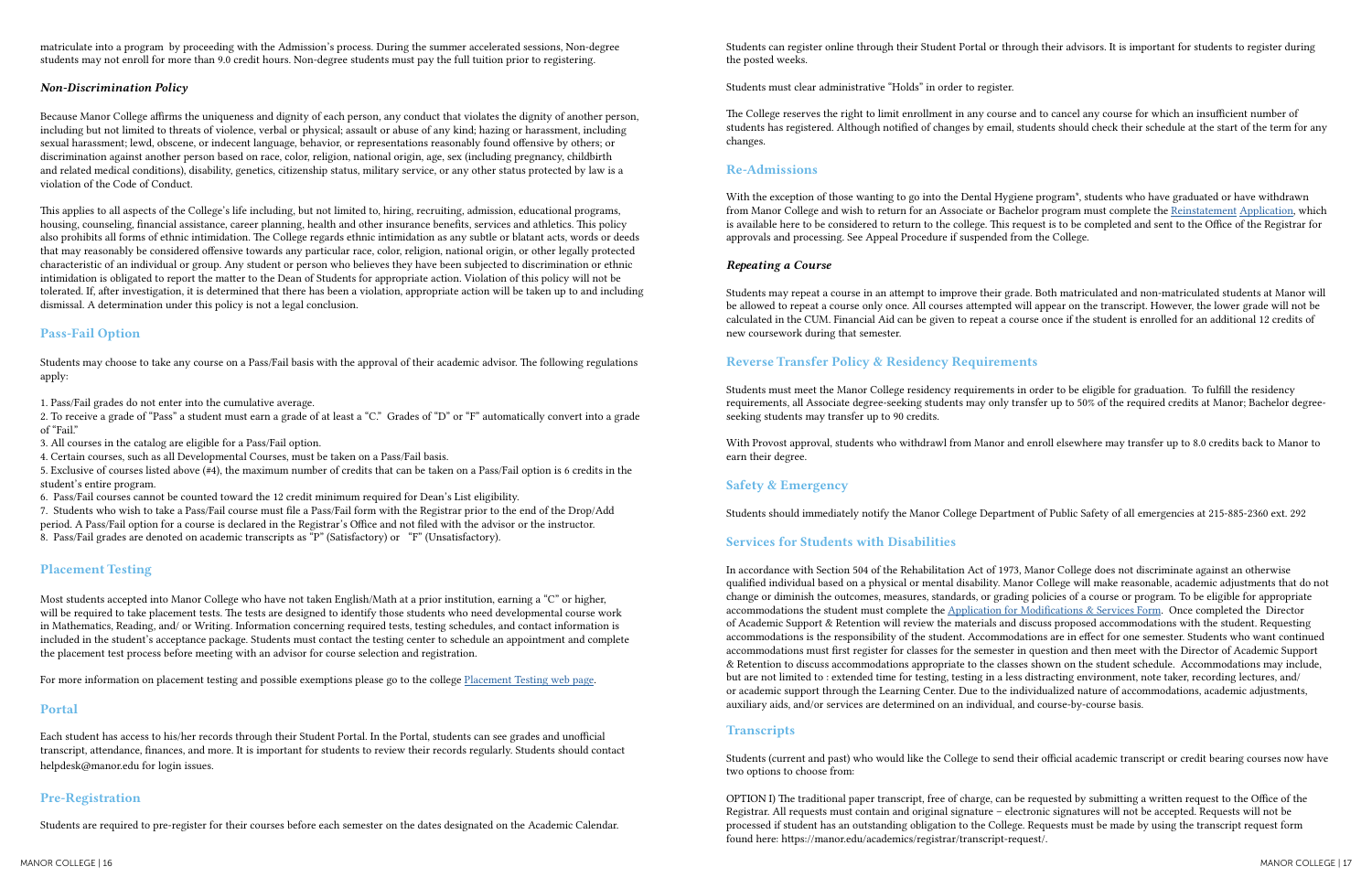#### <span id="page-9-0"></span>How to submit:

By Email (with attachment ONLY): transcripts@manor.edu

- By Mail: Manor College
	- Office of the Registrar Transcript Processing 700 Fox Chase Road Jenkintown, PA 19046

#### By Fax: 215.780.1950

Option 2) A new [e-transcript service](https://tsorder.studentclearinghouse.org/school/select) is available through National Student Clearinghouse for a charge of \$5.00. This option is having your official transcript digitally sent to your desired location by secured electronic conveyance. To choose this option click here

e-transcript service and enter Manor College as the school from which you are requesting. Students are charged per destination once the transcript is documented as received.

Enrolled students can obtain an unofficial transcript from their student portal.

# Transfer of Credits

Transcripts from prior learning are evaluated by the Division of Academic Services and the Registrar. Courses completed at regionally accredited two and four-year institutions PRIOR TO MATRICULATION may be transferred into Manor provided these credits are applicable to the curriculum into which the student is transferring and Manor receives an official transcript from the transferring institution. Courses from non-traditional settings will be considered if course content, learning goals, assessment and contact hours are comparable to the College's credit bearing courses. A student may be asked to provide a course description and/ or syllabus to determine if transfer credit is appropriate. Courses taught on-site, on-line, in blended format, and in other modes of delivery are all subject to the same criteria when being evaluated for transfer of credit.

Courses from Foreign, Non-American based Institutions must be evaluated by an evaluation service. Manor accepts evaluations completed by World Education Services, Inc. and Educational Credential Evaluators, Inc.

Only official, sealed transcripts or evaluations, and transcripts received electronically with an authentication procedure will be evaluated for transfer credits.

Credit is granted based on semester hours. A quarter hour is equivalent to 0.6 semester hours; therefore, a 3.0 credit course is equivalent to 5 quarter hours. When applicable and appropriate, quarter hour credits may be combined and multiplied by 0.6 to determine the equivalent number of semester hour credits.

Manor will accept a maximum of 50% of required semester credit hours for an associate degree program and 90 credits towards a Bachelor degree program provided these credits are applicable to the curriculum into which the student is entering.

For students transferring into Manor's Associate in Science Paralegal program, Manor will accept a maximum of nine (9) semester hours of legal studies credit toward completion of paralegal program requirements. A maximum of nine (9) semester hours of credit will be accepted toward a Post-Baccalaureate Paralegal Certificate.

Science and Math courses taken over 10 years are not transferable; Computer classes, over three years are not. All other courses are unlimited in age.

The lowest acceptable transfer grade is a "C" ("C-" and below will not be accepted)

No credit is given for courses with pass/fail or satisfactory/unsatisfactory grades unless the transcript clearly defines those grades as equivalent to a C or better.

The GPA earned at a transfer institution is not computed in the GPA at Manor College.

Previous college level credits accepted by Manor College are not guaranteed to be recognized by other subsequent institutions. Each institution of higher education reserves the right to determine what is appropriate for their particular programs and degrees. Manor reserves the right to consider each transfer of credit evaluation on a case by case.

Provided the recommended credit-granting scores have been earned, Manor College recognizes and awards 15 academic credits for each and any combination of the following non-credit assessment; CLEP, AP, International Baccalaureate, ACE and DANTE'STESTS. Included in this total of 15 credits is a maximum of nine credits for portfolio assessment. Please refer to Assessment of Prior College Level Learning in the college catalog for detailed information on these assessments. Six (6) semester hours of credit will be granted to Early Childhood Education students who submit a current CDA certificate accompanied by a Letter of Verification from the Council for Professional Recognition. A maximum of nine (9) semester hour credits will be awarded to students who meet the criteria established in a signed articulation between Manor College and the Pennsylvania Department of Education Bureau of Career and Technical Education.

AFTER MATRICULATION, students must receive approval. Please see Courses at other Institutions in this Handbook.

# **Transferring**

Students should first consider their options to stay at Manor College for a Bachelor's degree.

Students who plan to transfer are advised to become familiar with academic requirements of the transfer institution. While Academic Advisors will assist students with their plans, the primary responsibility for all matters related to transfer rests with the student. While credits are expected to be transferable to most institutions there is no guarantee regarding the transfer of credits to other colleges and universities.

Students who are transferring prior to earning a degree at Manor are to notify the registrar in writing. See Withdrawal from the College

# Withdrawal from the College

(Also see Leave of Absence)

In order to voluntarily withdraw from the College, the student must file a formal notice of withdrawal with the Office of the Registrar after consulting with their Advisor, Program Director, and the Provost/Vice President of Academic Affairs. The official date of withdrawal is the date on which the student initiates the procedure with the Registrar or disengages from the College.

Students who fail to abide by Manor's attendance, academic, conduct, and financial policies may be withdrawn at the discretion of the College Administration. The student remains responsible for all tuition and fees incurred as a result of his or her enrollment. Tuition refunds will be distributed as stated in the College Refund Policy.

There will be no refunds for withdrawals, including medical (physical or mental health), requested after the college refund deadlines. Students remain fully responsible for College fees, any outstanding fines and for the repayment of financial aid as mandated by the Federal Government.

Students who have a medically documented injury, illness, or significant and transmittable disease are eligible to receive a Medical Accommodation or Medical Withdrawal. Such students must submit an application to the Registrar for the Medical Accommodation or Medical Withdrawal. Upon receipt of the application, the Registrar will inform the student to submit medical documentation to the Vice President of Academic Affairs who must approve the Medical Accommodation.

As a result of this accommodation, the student will receive the opportunity to complete coursework in a delivery mode best suited to the students' illness. If the request for the Medical Accommodation is approved, faculty will be notified, but they will not be informed of the student's personal medical information. The director of Academic Support and Retention will inform the faculty member of the accommodations (including attendance, assignments, testing, etc.) that he or she must provide to the student. If the student needs to take a Leave of Absence for the semester due to the illness, he or she must also submit the medical documentation for the Vice President of Academic Affairs to approve his or her Medical Withdrawal for the current semester.

If the Medical Withdrawal is approved, faculty will be informed that the student will receive a "W" in the course(s) for the semester and will not return to class that semester. Faculty will also be informed to provide the student with academic resources that will assist the student to return to Manor in future.

Any matriculated student who has officially withdrawn from the college and wishes to return must complete an online Reinstatement Form, which must be approved by the Registrar, appropriate academic division, the Bursar, and the Financial Aid Office. Manor College reserves the right to deny a request for reinstatement.

# Withdraw From a Course

The last day to withdraw from a course is set to occur at a point approximately 2/3 of the length of a course. For example, a student may withdraw before the 10th week of a 15-week semester and before the fourth week of a 7 week accelerated course. The exact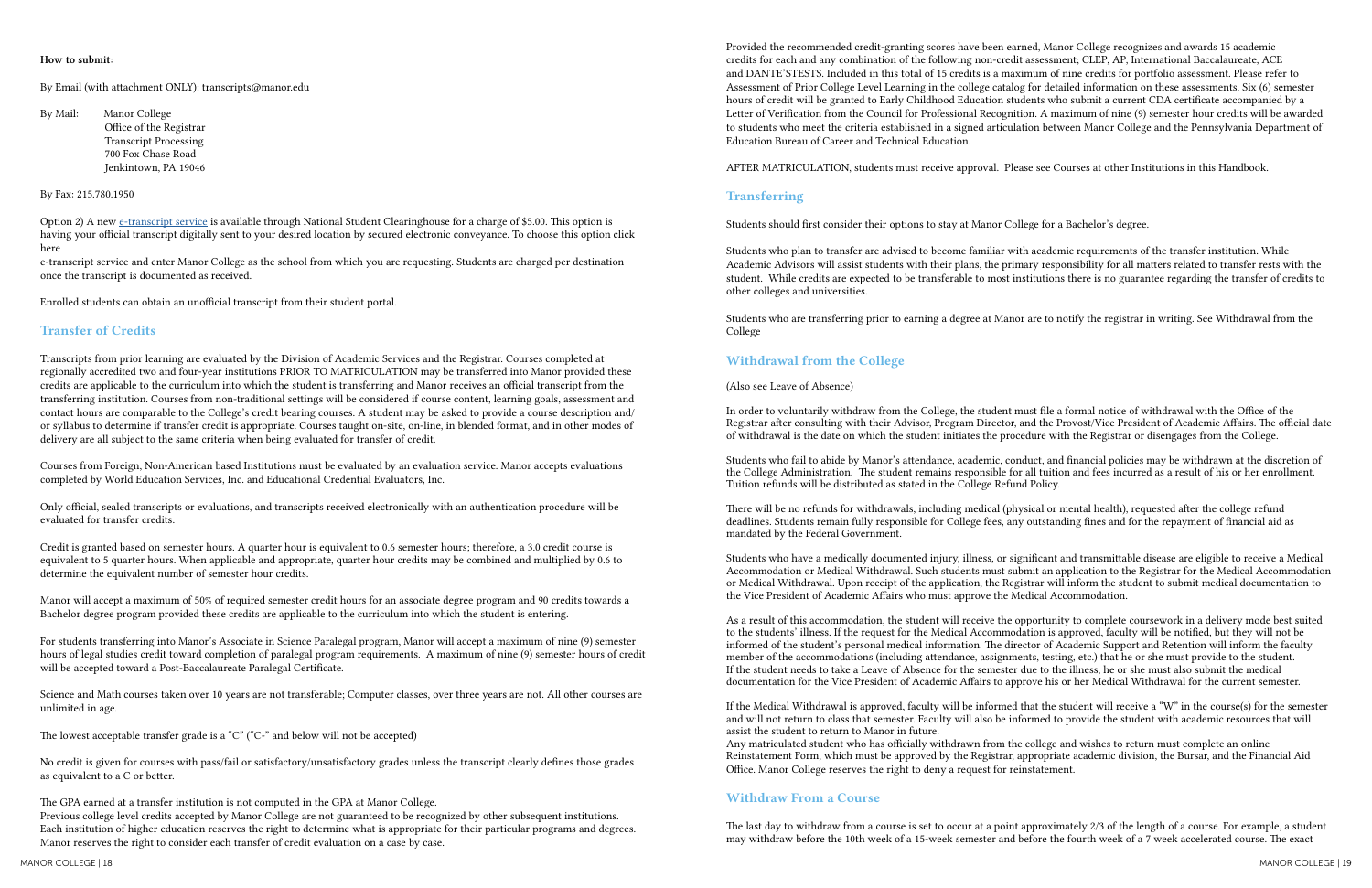<span id="page-10-0"></span>date will be stated on the academic calendar each semester and session. After the announced date the student must petition their Advisor to withdraw from a course. A course withdraw is not official unless a written request is received by the Registrar during the withdraw period. Likewise, the last date of attendance for withdrawn courses is the date the College is officially notified. A student may be required to make up credits for withdrawn coursework in order to make satisfactory academic progress to receive continuation of financial aid. Withdrawn courses appear on transcripts but are not calculated into the grade point average.

#### Students must notify the Financial Aid Office if there are any changes in their enrollment status.

Students should be aware that changing their credit hours may affect financial aid eligibility and will cause a change in the student's award. In addition, a student withdrawing from one or more courses will be responsible for completing additional course work to meet Satisfactory Academic Progress requirements for financial aid.

### COURSE DESCRIPTIONS

# FIRST YEAR EXPERIENCE

#### MC101 Manor College Experience: 0 Credits

This course is designed to help students acclimate to an academic environment. Students will be taught how to develop good study habits and time management skills. Skills in critical thinking at the college level will be developed. Students will learn how to perform quality research and be given an overview of six different literacies: health, financial, media, civic, digital and global. Lastly, students will have an opportunity to create and explore their own personal path to success by modeling Manor College's mission and values.

#### MC102 Manor College Experience: Writing - Writing: 0 Credits

This is a course for students who need additional support in reading and/or writing. The instructor in the lab would work with the students in groups or individually, based on their reading and writing needs. The purpose would be to support those students in fulfilling the requirements of EN101.

### ACCOUNTING

#### AC105 Financial Accounting: 3.0 Credits

An introduction to the basic concepts and principles of financial accounting and the preparation and analysis of three basic financial statements: balance sheet, income statement, and the statement of cash flows. Prerequisite: Successful completion of MH080 or MH103. Major Requirement.

#### AC111 Entrepreneurial Accounting: 3.0 Credits

This course will provide the student with an overview of business financial management. Emphasis is placed on financial statement analysis, management of cash flow, risk and return, and sources of financing. Upon completion, students should be able to interpret and apply the principles of financial management to their own entrepreneurial venture.

#### AC201 Intermediate Accounting I: 3.0 Credits

Thorough examination of accounting theory, the accounting process, and the problems involved in the proper recording of transactions and the preparation of financial statements. A review of the accounting cycle; preparation and interpretation of advanced accounting statements using contemporary techniques; current standards underlying financial statements of business entities. Topics to be studied include working capital, current and non-current liabilities, and income determination. Prerequisite: AC105. Major Requirement.

#### AC202 Intermediate Accounting II: 3.0 Credits

Continuation of AC 201. Thorough examination of the practices employed in the development and use of financial statements to present an accurate and fair picture of operation results, financial position, and changes in financial status of business enterprises. Use of accounting information as a basis for decisions by users of financial statements and reports. Special areas to be studied include asset valuation and plant assets; long term debts; stockholder's equity and surplus; correction of errors of prior periods; tax allocations, pensions, and leases. Preparation, analysis, and interpretation of financial statements are considered in detail. Prerequisite: AC201. Major Requirement.

### AC203 Managerial Accounting: 3.0 Credits

A study of cost and managerial concepts and their application to the planning and control of manufacturing and service firms. Topics include accounting for the production process; performance and productivity measurement; revenue and cost analysis for decision making. Financial statements, budget planning, control and cost behaviors are also evaluated. Prerequisite: AC105. Major Requirement.

#### AC204 Accounting Information Systems: 3.0 Credits

An accounting information system is designed to collect, record, store, and process data to produce information for decision makers. This course provides an introduction to modern enterprise Accounting Information Systems (AIS).The student will apply accounting information systems concepts and procedures utilizing practical hands-on applications utilizing computer software, case studies and research projects. Projects will be related to both development of current accounting information systems theory and practical uses. In addition to studying select business transaction cycles within AIS, the course will present current challenges within today's modern accounting information systems such as information systems audit, cyber security and enterprise risk management and IT governance. Prerequisite: Successful completion of 6 credit hours in accounting and CS105. Major Requirement.

### BIOLOGY

#### BI100 Survey of Biology: 3.0 Credits

This course is designed as a science elective for students not intending to enter science careers. It includes a brief look at all major areas of biology, including chemistry, cells and genetics; taxonomy, evolution and ecology; current topics such as genetic engineering and cloning; and life processes in simple to complex organisms. (Three hour lecture/no laboratory). Major requirement.

#### BI101 Biological Science I: 4.0 Credits

A comprehensive study of fundamental concepts of living organisms, emphasizing the molecular and cellular organization of life. Primary emphasis is given to basic unit of life, the cell. Topics include basic biochemistry, cell structure and function including reproduction, energy in biological systems, genetics and gene expression. The scientific method and evolution are introduced. Laboratory investigations are designed to correlate and clarify lecture topics. Lab studies include Eukaryota comparisons, cellular processes, molecular biology and genetics. (Three hours lecture/ two hours laboratory) Prerequisite: Placing out of EN065 or successfully completing EN065 or EN101. "C" or better in high school biology or completion of prep biology. Major requirement.

#### BI102 Biological Science II: 4.0 Credits

This course is a continuation of BI 101 and focuses on comparative vertebrate anatomy, physiology and development. Taxonomic, evolutionary and ecological concepts are presented and current challenges in these areas are discussed. Laboratory includes a systematic survey of plants and animals and stresses the taxonomic relationships of living organisms, with frequent comparisons to humans. (Three hours lecture/two hours laboratory) Prerequisite: BI101. Major requirement.

#### BI104 Medical Terminology: 3.0 Credits

Medical Terminology is an exploration of common medical language with a focus on understanding word components and the clinical usage in terms of relation to human body systems. (Three hour lecture; no laboratory)

#### BI105 Basic Human Structure & Function: 3.0 Credits

Survey of the fundamental principles applying to the anatomical systems of the human body and physiological processes involved in the functioning of the body. Emphasis on the homeostatic mechanisms which enable the body to function as an integrated system. (Three hour lecture/no laboratory)

#### BI106 Human Nutrition Science: 3.0 Credits

Fundamental concepts of diet with analysis of food intake and nutritional values are studied. Structure of proteins, carbohydrates, lipids, vitamins, and minerals are presented and related to healthy diet planning. Students will be encouraged to analyze personal eating habits through discussion, written food diary assignments and diet analysis using Diet Analysis Plus software. Nutrition Connection software will also be used. Current DVDs and research may supplement lectures. A registered dietician will teach the course. (Three hour lecture; no laboratory) Major requirement.

#### BI107 Environmental Issues: 3.0 Credits

A study of ecology with special emphasis on the impact of humans on the environment. Following an introduction to biological and ecological concepts, contemporary environment issues will be examined. Topics include population growth and world hunger, pollution problems and their effects, resource depletion, and viable alternatives to environmental problems. Political, ethical, and social implications will also be discussed. Field trips will be planned, depending on season and time during which course is offered. (Three hour lecture/no laboratory)

#### BI108 Environmental Sustainability: 4.0 Credits

This course provides an introduction to the study of environmental science, with special emphasis on the impact of humans and sustainability. Following an introduction to biological and ecological concepts, contemporary environmental issues and possible solutions will be examined. Topics will include biodiversity and evolution, species interactions, urbanization, food production, pollution, and climate change. Laboratory exercises will include case studies in environmental sciences and sustainability. (Three hour lecture/two hour laboratory).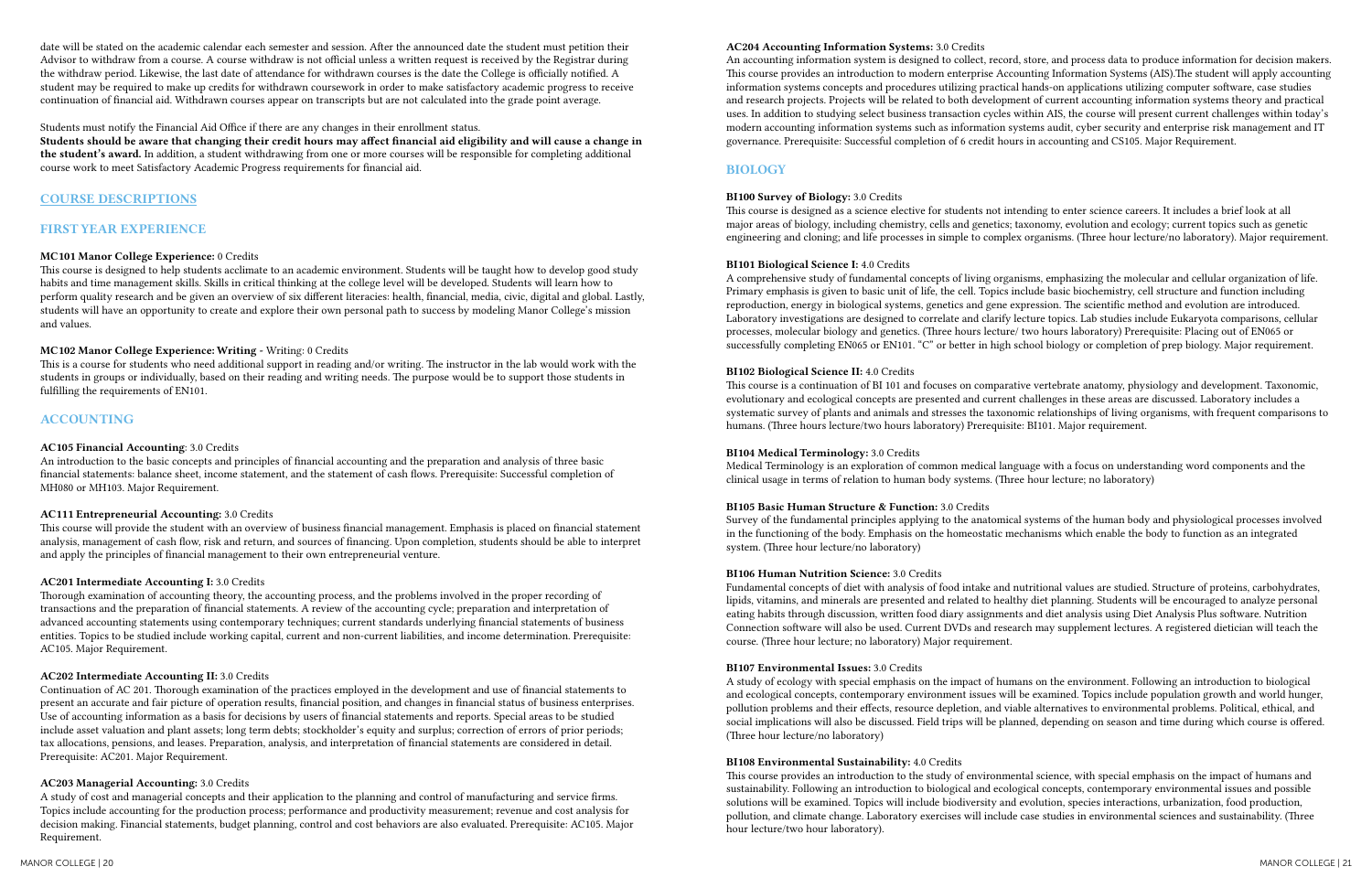#### BI109 Forensic Analysis: 4.0 Credits

Crime scene investigations are studied by incorporating real-life forensic applications to a variety of science topics. Cellular biology, anthropology, biotechnology, genetics, physics and chemistry concepts will be addressed in both lecture and laboratory as applied to modern day forensics. This course is designed for the non-science major. (Three hour lecture/two hour laboratory). Major requirement.

#### BI201 Human Anatomy and Physiology I: 4.0 Credits

An introduction to the structure and function of the major organ systems of the human body. After a brief examination of cellular and tissue structure, the skeletal, muscular, and nervous systems are studied. Laboratory will include experiments in cell physiology, microscopic review of prepared tissue slides, practical study of human bones, and dissection of rat and sheep organs. (Three hour lecture/two hour laboratory) Prerequisite: BI101. Major requirement.

#### BI202 Human Anatomy and Physiology II: 4.0 Credits

A continuation of BI201. Sense organs, endocrine, circulatory, respiratory, digestive, urinary, and reproductive systems of the human body are discussed. Laboratory will include dissection of the cat and demonstration of physiological principles. (Three hour lecture/two hour laboratory) Prerequisite: BI201. Major requirement.

#### BI203 Microbiology: 4.0 Credits

This is a basic course in the principles of microbiology. Special emphasis is placed on the medical and clinical aspects of microbiology. This includes cultural, morphological, biochemical, and microscopic characteristics of bacteria. Mycology, virology and parasitology are also covered along with the disease process of each organism. In the laboratory isolation, cultivation and microscopic examination of bacteria, fungi and parasites will be covered. Additionally, the student will become familiar with different staining techniques, media preparation and antibiotic sensitivity tests. (Three lecture hours/three laboratory hours) Prerequisite: BI101. Major requirement.

#### BI301 Cell and Molecular Biology: 4.0 Credits

Lecture and lab will focus on topics in cell biology including gene expression, protein synthesis, structure, and function, enzyme activity and modulation, cellular organelles, metabolism, nucleic acids, chromosome structure, cellular communication via chemical messengers, and cellular transport. Laboratory investigations involve microscope visualizations, gel electrophoresis, PCR. (3 credits lecture, 1 credit lab) Prerequisite: BI101, CH101, CH102 with a grade of C or better or permission of instructor.

#### BI302 Genetics: 4.0 Credits

Introduction to genetics at the classical, population, and molecular level. Students will study classic Mendelian genetics, linkage analysis, mutation and evolution, dominant/recessive/X-linked inheritance, and quantitative genetic analysis. Molecular genetics topics will include the structure and replication of DNA, transcription and processing of RNA, and translation. The role of mutation in population genetics will be analyzed quantitatively using population genetics models. Laboratory exercises will expand on lecture topics. (3 credits lecture, 1 credit lab) Prerequisite: BI101, CH101, CH102 with a grade of C or better or permission of instructor.

#### BUSINESS

#### BA101 Introduction to Business: 3.0 Credits

This course is an introduction to the concepts, principles, language, activities and philosophy of business in the world today. Topics include economic systems, business ownership, management, marketing, accounting, finance, and contemporary business trends. Major Requirement.

#### BA102 Principles of Marketing: 3.0 Credits

This course explores the entire marketing process. Emphasis is placed on the importance of the 4 Ps--product, place, price, and promotion, and practical applications of the marketing process. Prerequisite: BA101 or BA107. Major Requirement.

#### BA103 Legal Environment of Business: 3.0 Credits

This course is designed to introduce the student to the law of business from the perspectives of both consumers and businesses. An overview of the American legal system will be followed by discussions and analysis of the law pertaining to contracts, commercial transactions, employment, business organizations and property. Examination of how government regulates business will also be covered. Major Requirement.

#### BA105 Business Applications with Excel: 3.0 Credits

This course offers students the opportunity to master the advanced functionality of Microsoft Excel, and to apply those skills to genuine business applications such as financial modeling, reporting, and the automation of accounting and financial tasks. Although the basic functions of Excel will be covered, areas of focus include graphs and charts, the use of advanced financial functions and analytical tools, reporting templates, linking of worksheets and workbooks, importing and manipulating data, macros (automation

of tasks), auditing tools, and other features especially useful to the business professional.

# BA107 Introduction to International Business: 3.0 Credits

This course is an overview of the global business environment It examines the influences of economic, political, legal, and cultural forces on international business operations. Other topics include regional economic integration, global competition, foreign direct investment, and current international business trends.

#### BA111 Business Math: 3.0 Credits

This course applies students' interpretation of basic mathematical concepts to common business usage covering such topics as percentages, interest, trade, bank and cash discounts, payroll, time value of money, and business loans; linear and quadratic equations with applications involving supply, demand, revenue, cost, profit and break-even points. Major Requirement.

#### BA113 Introduction to Entrepreneurship: 3.0 Credits

This course introduces the student to the responsibilities of the entrepreneur and the unique concepts of business ownership. Students will benefit from case studies and practical entrepreneurial experiences, including interaction with successful regional entrepreneurs. Topics include the importance of business planning and the role and nature of entrepreneurship as a mechanism for creating new ventures.

# BA114 Introduction to Sport Management: 3.0 Credits

This course will provide students with an overview of the diverse and expanding field of sport and recreation as well as a comprehensive look at the basic organizational structures found in the industry. Students will examine managerial concepts and processes specific to the field. Major Requirement.

#### BA116 Entrepreneurial Business Analysis: 3.0 Credits

This course examines the entrepreneur's role in the global economy as an exploiter of opportunities. Topics include the creative search for ideas, the innovation process, and the opportunity analysis to screen for the best ideas. Learning activities cover the decisions needed to transform an idea into a business opportunity. Topics covered include the common sources of ideas, the environmental scan, creating opportunities from ideas, quick industry analysis, competitor scan, decision making principles and analytical techniques to screen opportunities for commercialization potential.

#### BA202 Business Communication: 3.0 Credits

This course provides students with a solid communication base so they are able to communicate effectively on both personal and professional levels. Students will build their skills through practical applications, which include writing and editing professional correspondence, composing and delivering oral presentations, and preparing employment documents. Prerequisite: EN101. Major Requirement.

#### BA203 Principles of Management: 3.0 Credits

This course focuses on the basic managerial functions of planning, organizing, leading, and controlling. Students are introduced to the foundations of management thought and managerial processes that lead to organizational effectiveness. Emphasis is placed on the discussion of cur- rent issues of management practice, analyzing case studies, and problem-solving in contemporary organizations. Prerequisite: BA101 or BA107. Major Requirement.

#### BA204 Human Resources Management: 3.0 Credits

This course provides an overview of the current issues, policies, and practices central to human resource management such as staffing, training and development, performance management, and EEO regulations. The emphasis of the course is on every manager's responsibilities in managing human resource issues. The elements of the HRM process will be covered through the use of case studies, exercises and articles. Prerequisite: BA101 or BA107

#### BA210 Compensation and Benefits: 3.0 Credits

This course defines the legal and regulatory factors affecting employee benefit programs (and the management of these programs), job descriptions and earnings, labor market and relations, as well as economic factors. Prerequisite: BA101 or BA107.

#### BA212 International Marketing: 3.0 Credits

An investigation of marketing practices in the global marketplace. Focus is on the impact of economic, political, cultural, and legal differences on marketing strategy. Prerequisite: BA102.

# BA214 Sports Marketing and Promotion: 3.0 Credits

Students will study the organizational structures, leadership styles and culture of different sport and recreational organizations and be introduced to how those businesses are promoted and marketed. Prerequisite: BA102 & BA114. Major Requirement.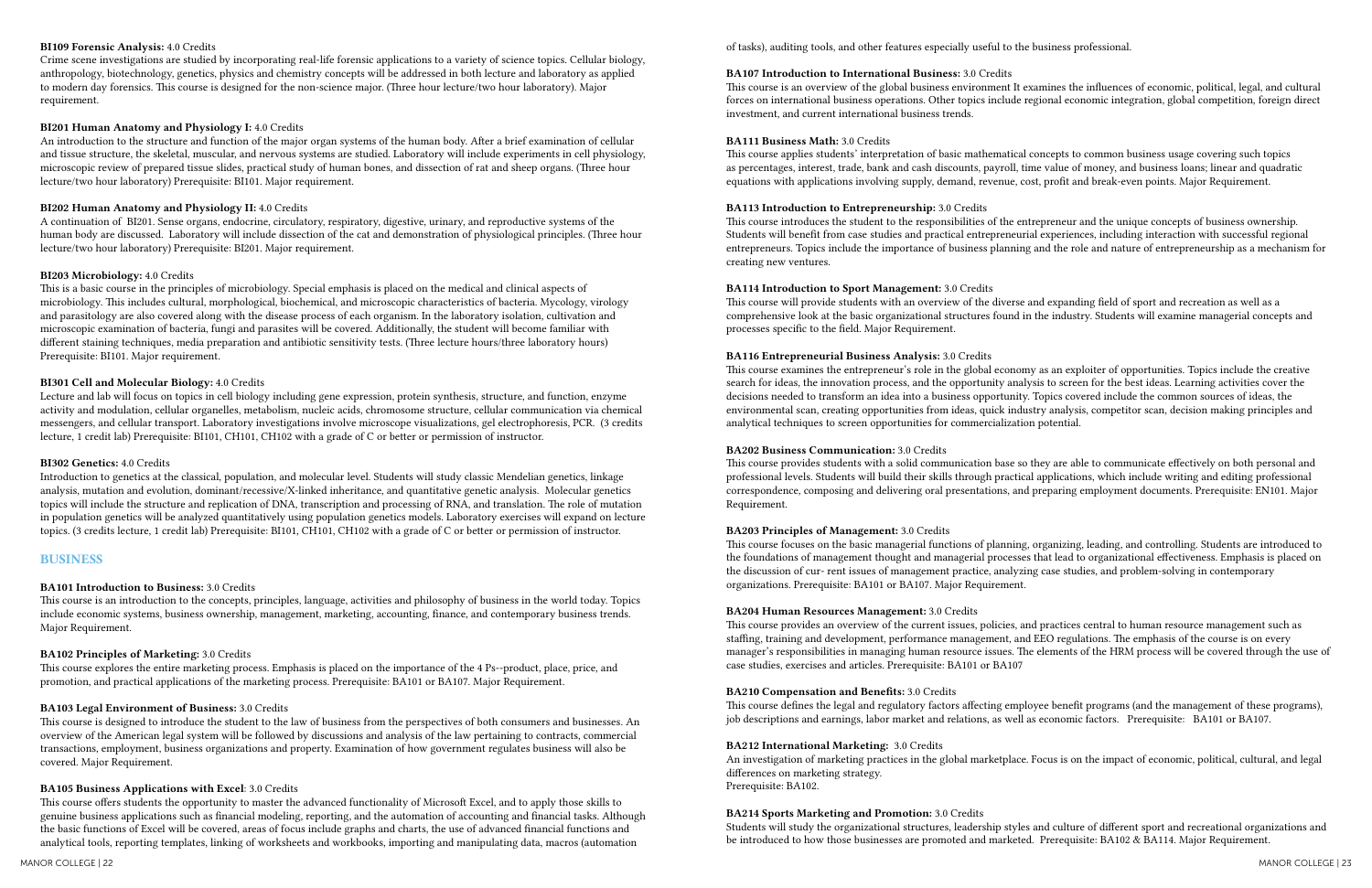#### BA216 Principles of Finance: 3.0 Credits

A fundamental introduction to finance theory and practices used by business organizations. Topics include capital budgeting, evaluation of a firm's financial performance, time value of money, stocks and bonds. Prerequisite: AC105. Major Requirement.

#### BA219 Internet Marketing and E-Commerce: 3.0 Credits

This course will explore the Internet as a marketing channel and how Internet marketing can support an organization's marketing strategy. Topics include online business models, online marketing strategies, and the online customer experience. Prerequisite: BA102. Major Requirement.

#### BA301 Introduction to Sport Media Relations: 3.0 Credits

Presents an overview of the roles of reporting and broadcasting of sporting events. Topics include trends and philosophies of sport reporting, the work of the sports desk, the history of radio and television sports broadcasting, as well as the business of sports reporting and broadcasting.

#### BA302 Social Media Marketing: 3.0 Credits

The course examines how the social media platforms such as Facebook, Twitter, YouTube, and corporate blogs fit into an organization's overall marketing strategy. Course will investigate the skills and activities involved in designing and implementing effective social media marketing strategies. Prerequisite: BA102

#### BA303 Current Issues and Ethics in Sports: 3.0 Credits

In this class, students will examine current issues, problems, trends and ethical issues as they relate to sports and leisure management. Students will evaluate how these current topics impact the management of sports and leisure organizations. Students will develop the skills and procedures necessary for gathering current information regarding issues and trends in the sports and leisure industry.

#### BA304 Managing Business Information: 3.0 Credits

A focus on the methods with which organizations access, compile, analyze, interpret and disseminate information. The course examines the way in which organizations use information in the planning, managing, and decision-making processes. The objective is to understand the constantly evolving role of information technology in providing the tools and techniques for effective use of management information.

#### BA305 Sports and Law Liability: 3.0 Credits

This class will expose students to the legal principles and rules of law affecting the management of sports and leisure service organizations. Students will utilize case studies based on court decisions to give them a real-world perspective of the law and how it applies to sports and leisure organizations. The class will place an emphasis on risk management, safety, insurance and liability issues. Students will learn about current litigation trends and the development of procedures to minimize legal risks. This class will also include an overview of various agencies that govern sports.

#### BA306 Business Apprenticeship: 3.0 Credits

An Apprenticeship in Business and Administration will develop your employability skills and give you valuable experience of a variety of routine business-related activities. You will be working in an office environment where your duties could encompass many areas of office work such as post and written communications, telephone communications, customer enquiries, computer systems, paper filing systems, photocopying etc. Your exact duties will depend upon your employer. Most of your training will be directly linked to the career you have chosen, gaining practical experience in the workplace.

#### BA307 Business Ethics: 3.0 Credits

This course provides students with insights into an organization's responsibilities to its stakeholders: employees, customers, shareholders, competitors, and the community at large. Moral principles and codes of ethics will be examined as the basis for the standards of leading and managing a commercial enterprise.

#### BA308 Group Dynamics: 3.0 Credits

Group Dynamics is a course designed to introduce students to the experiential group dynamics process. An experiential group's primary focus is on developing a student's understanding of group-level processes and of his or her own behavior in groups. The method is essentially inductive, moving from specific group experience to general ideas about group processes. By drawing on their own resources, students attempt to come to terms with the task of becoming a group and increasing their understanding of group processes.

#### BA 309 Entrepreneurship: 3.0 Credits

How to start your own business: from concept to reality. A study of the challenges and responsibilities of an entrepreneur. Operational strategies concerning business, financial, and marketing plans, along with advertising, human resource, legal, and ethical issues.

#### BA310 Introduction to Business Analytics: 3.0 Credits

This hands-on introductory course provides students with knowledge of the role of business analytics in modern business decision making and the skills necessary to utilize data and analytics to analyze business problems. The course begins with an overview of business analytics concepts, terminology, and tools. Students will understand the history of business analytics, how business analytics is used across a variety of industries, and the future of analytics in today's interconnected business environment. The three types of business analytics discussed are: descriptive, predictive, and prescriptive. In addition to understanding the environment and role of business analytics, students will gain hands-on knowledge of Excel's advanced capabilities that support the use of data for decision making. The course includes the use of advanced Excel functions to reference and manipulate data, pivot tables to slice and dice data, and graphs and charts to communicate results visually.

#### BA311 Personal Finance: 3.0 Credits

Introduction to personal financial evaluation, management, and planning. The course provides the student with an understanding of consumer credit, life insurance, health insurance, property and casualty insurance, wills, trusts, Social Security, stocks, bonds, real estate, mutual funds, retirement planning, and other topics.

#### BA312 Management in Today's Veterinary Practices: 3.0 Credits

This course addresses the particular challenges of managing veterinary practices in today's competitive climate. Marketing, human resources, compensation and benefits, finance, legal issues, managing 3rd party insurance, sales strategies and staff management will be addressed. The particular needs of various types of veterinary practices (general small animal, emergency critical care, specialty, large animal, equine, etc.) will also be presented as a basis for class discussion. Prerequisites: VT103, BA101 and BA 203

#### BA313 Small Business Finance: 3.0 Credits

This course links traditional topics in financial management to the unique needs of a small business from start-up to maturity. Starting with the development of a sound business plan, the small business needs include raising capital, managing that capital, evaluating opportunities from a financial perspective, and planning for growth. Topics include: working capital management, time value of money, financial statement analysis, budgeting and managing cash flow.

# BA314 Investment and Portfolio Management: 3.0 Credits The course introduces students to the fundamental concepts of modern portfolio theory and basic investment management tools. hedging.

The course explores risk-return relationships of single assets and of a diversified portfolio. The course also evaluates relative investment performance compared to established market indices and outlines portfolio management tools of asset allocation and

#### BA315 Global Business Management: 3.0 Credits

This course presents an analysis of areas involved in managing business in an international environment. Areas of concentration include: political, legal, economic, cultural, and financial factors which influence doing business in a foreign country. Additional factors of human resource management and strategic planning will be addressed. To operate effectively, businesses must understand the differences between managing solely in a domestic environment compared to an international one.

#### BA316 Supervisory Management: 3.0 Credits

The supervisor's relationship to the total management environment is analyzed. The supervisor's management efforts are discussed, as well as the relationship between supervisor and individual employee. This contemporary course is helpful to any student interested in the principles and practices of effective supervision.

# BA317 Sport Ticket Sales and Strategies: 3.0 Credits

This course will examine the ever-changing environment of ticket sales and strategies in the sport industry and discuss the reliance on ticket sales as a key revenue source in athletics. The material is designed to expose students to the standards, principles and practices that can be applied to the ticketing industry.

#### BA318 Forecasting Business Analytics: 3.0 Credits

This course provides knowledge of how to choose an appropriate time series forecasting method, fit the model, evaluate its performance, and use it for forecasting. The course will focus on the most popular business forecasting methods: regression models, smoothing methods including Moving Average (MA) and Exponential Smoothing, and Autoregressive (AR) models. It will also discuss enhancements such as second-layer models and ensembles, and various issues encountered in practice.

#### BA319 Web and Social Media Analytics: 3.0 Credits

Students will gain knowledge of the most effective strategies for analyzing web and social media data generated by online activity. The course will examine social media analytical tools that enable organizations to understand what consumers and bloggers are saying about them, their products, and their competitors. Students will gain knowledge of web analytics to track and analyze the behavior of customers and browsers. Topics include extracting conclusions from abandoned shopping carts, RFM analysis, site usage, domains and URLs, keywords, and search engine placement.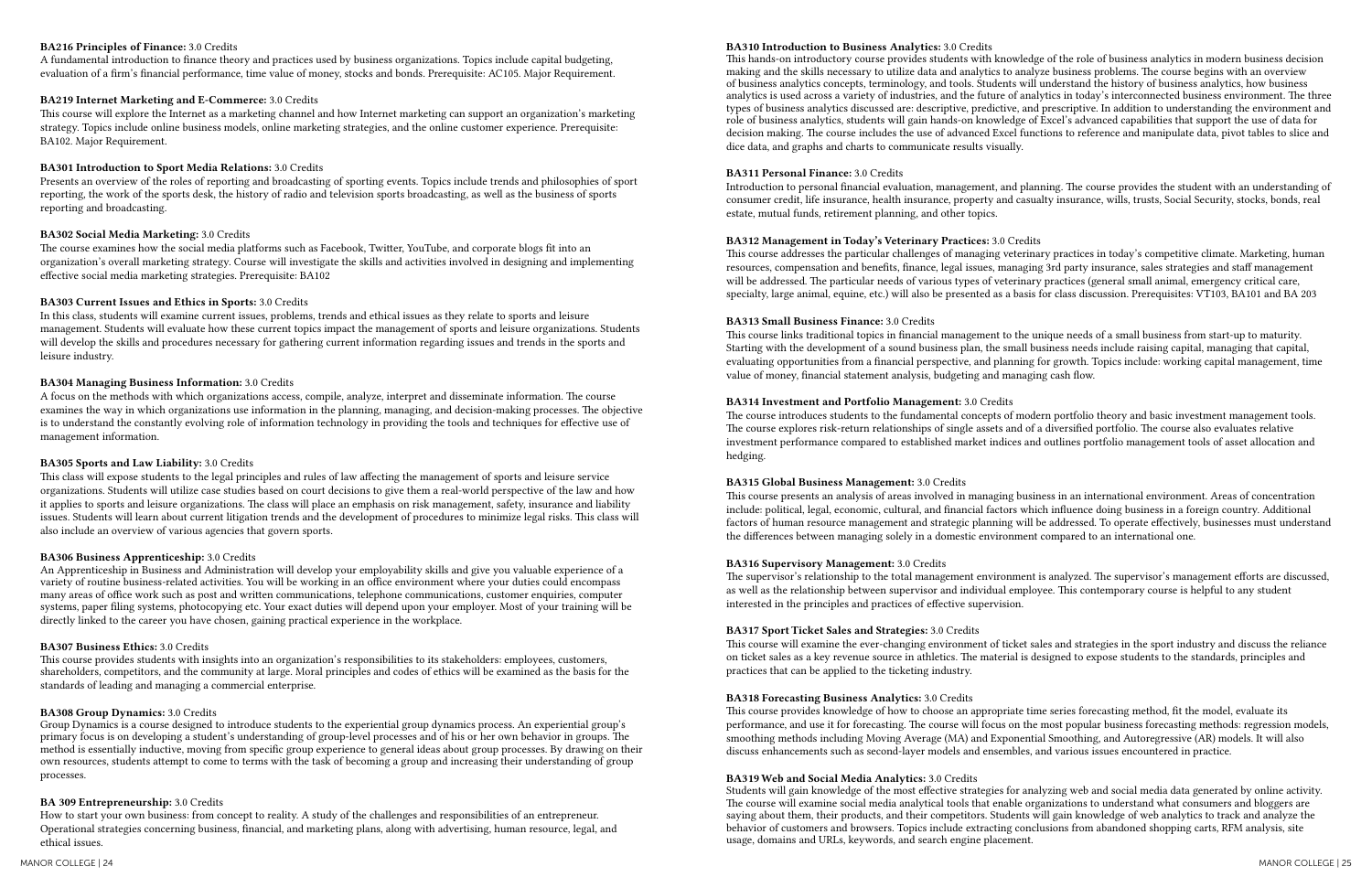#### BA320 Human Resources Management: 3.0 Credits

This course provides an overview of the current issues, policies, and practices central to human resource management such as staffing, training and development, performance management, and EEO regulations. The emphasis of the course is on every manager's responsibilities in managing human resource issues. The elements of the HRM process will be covered through the use of case studies, exercises, and articles. Prerequisite: BA101 or BA107.

#### BA321 Organizational Behavior: 3.0 Credits

This course explores attitudes and behaviors of individuals and groups in organizations, covering the practical side of human relations--predicting, understanding and influencing the outcomes of interactions. Topics include goal setting, motivation, leadership and decision making, as well as contemporary and emerging topics such as ethics, power, mentoring and workforce cultural diversity. Prerequisite:

BA101 or BA107. Major Requirement.

#### BA322 Sales Strategies: 3.0 Credits

Selling is a component of the marketing mix. This course examines effective selling techniques, consumer behavior, planning and sales strategies, and sales management. Prerequisite: BA102. Major Requirement.

#### BA324 Business Intelligence: 3.0 Credits

This course will introduce students to the concepts of business intelligence. It will include contemporary applications and practices for the collection, analysis and presentation of an organization's information. Students will also be introduced to the concepts of converting data into business intelligence to improve organizational performance

#### BA325 Database Marketing: 3.0 Credits

In this course students will acquire a comprehensive understanding of how an organization can use its customer data to maximize the value of customer relationships. Businesses now have a wide array of tools to convert raw customer transactional data into usable marketing intelligence. Companies can identify, profile, analyze, and interact with both current and prospective customers on a personal basis. Topics covered include upselling and cross-selling, customer lifetime value, customer segmentation, predictive modeling, RFM analysis, customer loyalty and reward programs, and churn management.

#### BA328 Advanced Excel for Business Analytics: 3.0 Credits

This course will develop intermediate to advanced Excel skills using an applied focus on different types of decisions one may analyze using spreadsheet capabilities. The student will develop knowledge of how to evaluate a business process. Additionally, the art of modeling and the process of structuring and analyzing problems so as to develop a rational course of action will be discussed. The course includes the use of pivot tables to slice and dice data, and graphs and charts to communicate complex analytics visually. In addition, the course integrates advanced topics in business statistics such as linear and multiple regression and forecasting, linear programming, and simulation.

#### BA401 Business Employment Law: 3.0 Credits

This course presents the legal environment of the employer- employee relationship. It provides an overview of the main areas of employment law, including anti-discrimination, labor relations, workplace safety and health, and compensation and benefits. Course content will consider legislation that governs employment activities. Primary focus will be on compliance with government regulations (administrative law) that detail rights and obligations within the employer-employee relationship.

#### BA402 Leadership Dynamics: 3.0 Credits

This course will develop an awareness of the knowledge, abilities, and skills that professionals need in order to perform effectively in leadership situations. Areas of inquiry include examination of individual temperament, leadership theories and styles, leadercollaborator relationships, group and organizational dynamics, problem and decision analysis, and conflict resolution.

#### BA 403 Operations Management: 3.0 Credits

An examination of the important concepts and techniques of operations management in various organizations, such as banks, factories, retail stores, hospitals, offices, etc. This course covers typical aspects of managing operations such as capacity planning, scheduling, inventory control, and quality control. Management tools such as linear programming, forecasting, CPM/PERT, and queuing theory will be explored in detail.

#### BA404 Brand Marketing: 3.0 Credits

Guidelines of marketing and theories of brand strategy will be discussed, researched and implemented with a general concentration and then specifics, regarding certain products and services. Brand related decisions in the implementation process of brand strategies will be measured for marketing success/failure outcomes.

#### BA405 Sports and Athletics Fundraising: 3.0 Credits

This course will explore the necessary components of fundraising in sport and athletics at all levels. Fundraising has become a crucial component at all levels of sport. The course will blend the necessary components of fundraising theory and development of fundraising programs and events. Students will learn the importance of fundraising for volunteer sports, non-profit sport organizations, amateur sport organizations, high school and collegiate level sport organizations. Topics which will be discussed include: fundraising program planning, board of directors, managing volunteers, fundraising control and evaluation.

#### BA406 Financing Sports Operations: 3.0 Credits

This class discusses the financial concepts and theories and their application in the professional, intercollegiate, and commercial sport industries. Specific topics include: revenues and expenses of professional, intercollegiate, and private sport industries; budgeting; the economic impact of the sports industry; and fund-raising.

#### BA407 Seminar in Sports Analytics: 3.0 Credits

The course is designed for students from all backgrounds and degree levels interested in studying sport analytics. The class will discuss the theory, development and application of analytics in sports. Students will learn about the application of analytics in sports for the purpose of in-game strategy, player performance, team management, sports operations and fantasy competitions, among many other topics. This course covers the applications of analytics and sports using probability, statistics and other mathematical tools. This course will provide students with an understanding of the burgeoning field of analytics as applied to sports. Not only will the course demonstrate the application of analytics to sports operations, including non-game areas, but will also present the history of data analysis in sports.

#### BA408 Facility Planning and Management: 3.0 Credits

This class will provide the students with an introduction to the management of a sport, fitness, recreation, or public assembly facility. The course will focus on planning, designing, equipping, staffing, scheduling, financing and managing a sports and recreation facility. Students will examine functions of event management as they relate to maintenance, security, operations, and evaluation. This course will develop the students' problem solving and organizational skills by utilizing class discussion, guest speakers, and facility site visits.

#### BA409 Managing Business Conflicts: 3.0 Credits

This course addresses the sources of and the resolutions for a variety of conflicts that arise within organizations. Discussions and assignments will address the organizational leader's roles, and responsibilities and relationships that are critical to successful conflict resolution. A case study approach is used to examine real-world conflict situations and methods for dealing with them.

#### BA410 Strategic Planning: 3.0 Credits

A survey of current concepts, models, and practices of strategic planning and resource allocation in a business organization. Discussions, exercises, and projects will provide practical experience with the development of organizational mission, vision and values statements, external and internal environmental analyses, long range goals and objectives, and implementation plans. (Students must hold senior status [90 credits] as department majors.)

#### BA411 Business Policy and Strategy: 3.0 Credits

Capstone course in management dealing with management policies and strategies with emphasis on managerial decision making and the solution of problems that cross major functional areas in business. Course enrollment is limited to seniors.

# BA412 Corporate Responsibility Management: 3.0 Credits

Companies increasingly think about their responsibility to have positive impact on society and the environment. In fact, some have argued that this is a sure path to business performance. In actuality, managing corporate responsibly is filled with pitfalls, contradictions, and dilemmas. This course will examine both the opportunities and dangers for leaders at companies large and small.

#### BA413 Talent and Acquisition Management: 3.0 Credits

The methods and techniques by which employees are recruited and selected for organizations are explored in the broader context of the challenge of talent management in this course. Strategic human resource staffing is emphasized. Topics include the external environmental influences on organizational staffing needs, external and internal recruitment methods, selection devices, interviewing approaches, decision making, orientation, and retention.

#### BA414 Data Modeling and Warehousing: 3.0 Credits

This course will focus on the data warehousing concepts and the general architecture of data warehousing systems, including data marts. Students will learn the business drivers for deciding to make an investment in data warehousing. The course will include a review of the entity-relationship/domain class modeling techniques used in the design of the transactional databases that provide the source of data for data warehouses. Students will learn how to create dimensional data models to design data warehouses. In addition, students will develop an understanding of the ETL (extract, transform, load) processes for extracting data from multiple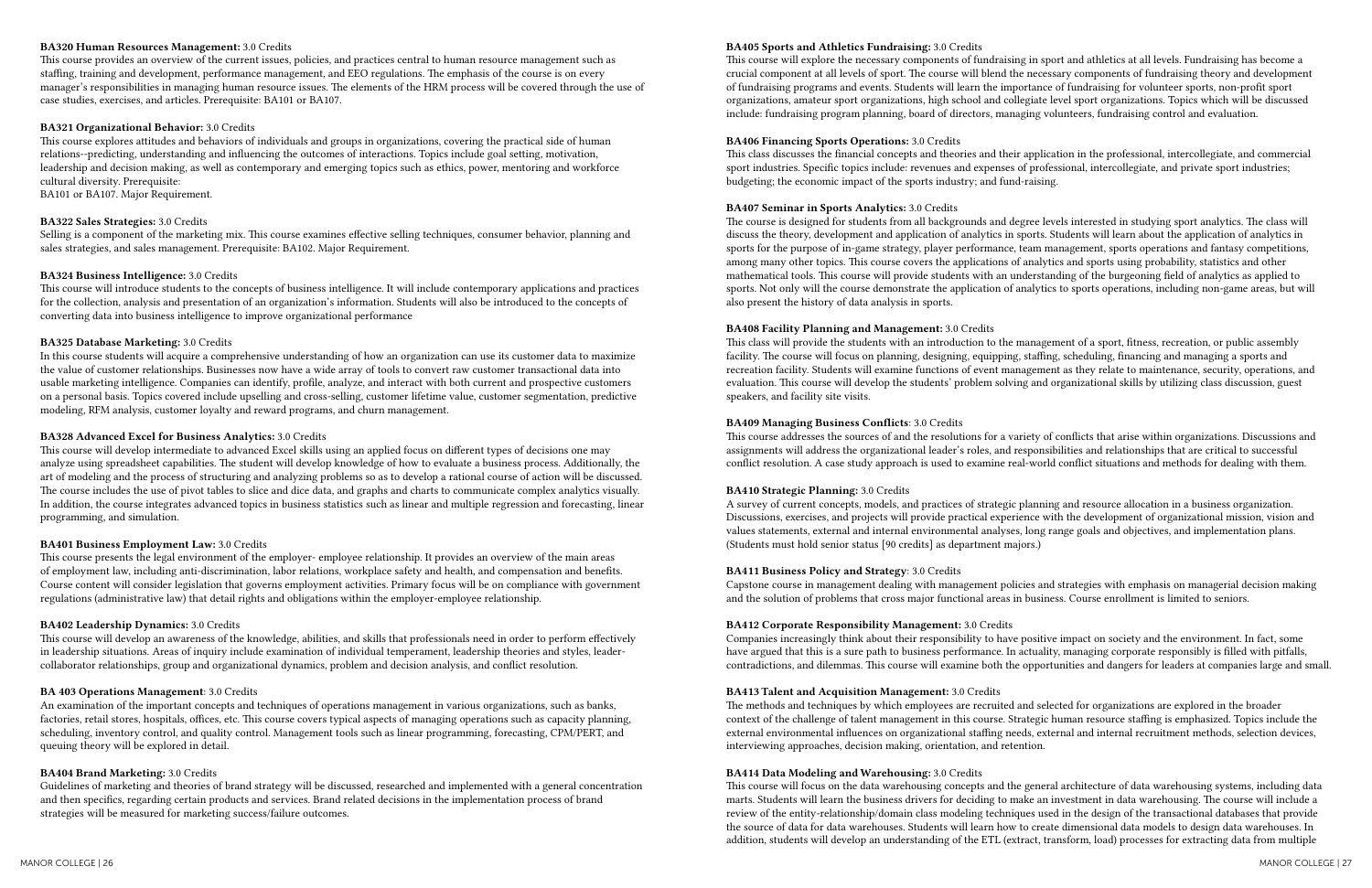sources and converting the data into a consistent format, based upon the reference data standards, for consolidation in the data warehouse. The students will be introduced to the Business Intelligence (BI) concepts of OLAP and data mining that are generally used in conjunction with data warehouses. This course will focus on the implications of different data warehousing technologies on the use of BI techniques. A separate course will explore Business Intelligence applications in depth.

#### BA415 Simulation for Business Analytics: 3.0 Credits

This course provides knowledge of how to develop, implement and use simulation methods for business decision making. Students will build simulation models to answer practical questions that are motivated by operational business decisions such as determining optimal inventory policies, and deciding staffing levels for an organization. The course will utilize Microsoft Excel as well as Excel add-ins as modeling tools.

### BA416 Project Management: 3.0 Credits

This course focuses on the various functions associated with managing a project. Topics covered in the course include: the project manager role, relating the statement of work (SOW), scheduling processes, estimating methodologies and budgeting, quality, risk management, communications, procurement, team structures/practices, and understanding the importance of establishing variance and change thresholds for scope and control. Students will gain knowledge in starting, controlling, managing, and completing diverse projects in addition to solving problems associated with these projects. Project Management Certification requires (1) an educational component and, (2) passing scores on the PMC exam. This course satisfies the educational component for certification. The PMC exam is for students seeking certification and is not a requirement of this course

# BA417 Big Data and Visualization: 3.0 Credits

This course provides knowledge of the data sources, tools, and techniques used in the exploration and analysis of big data such as: text and stream mining, social media and big data, Hadoop, NoSQL, fundamentals of big data programming, cloud-based solutions, and visualization of big data using Tableau and GIS software. The course will utilize business case studies for students to understand big data solutions in the business environment.

# BA418 Data Mining: 3.0 Credits

This introductory course to data mining will explore various statistical approaches used for data mining analyses. The preparation of data suitable for analysis from an enterprise data warehouses using SQL and the documentation of results is also covered. Building predictive analytics (e.g., SEMMA, KDD); exposure to logistic regression, machine learning and decision tree methods; Understanding lift factors, ROC curves; hands-on use of mining software; business case studies. A simple data mining analysis project using SPSS will be used to reinforce the concepts.

# BA498 Business Internship I: 6.0 Credits

This culminating course prepares students for the real challenges of working in business management. An internship experience will provide an opportunity to combine actual field experience with classroom knowledge in an area of special interest. The course also provides the opportunity to re-examine learning objectives at the program level. (Instructor permission required).

# BA499 Business Internship II: 6.0 Credits

This culminating course prepares students for the real challenges of working in business management. An internship experience will provide an opportunity to combine actual field experience with classroom knowledge in an area of special interest. The course also provides the opportunity to re-examine learning objectives at the program level. (Instructor permission required).

# CHILD DEVELOPMENT

# CD301 Adolescent Development: 3.0 Credits

This course will require early childhood practitioners to take a deep look at the adolescent years of child development and its implications in preparing adolescent development. Topics include physical development and health, cognitive development, and social and emotional development. Fieldwork is required. A minimum of 10 hours is required for this course. Students must possess required clearances prior to beginning fieldwork (PA Child Abuse, PA Criminal Background Check, FBI Background Check). This course is a required course in the Child Development program aligns with the following National Association for Education of Young Children (NAEYC) Standards for Early Childhood Professional Preparation and Pennsylvania Department of Education (PDE) Standards for Pre-K-4th Grade—Chapter 49-2 Regulations.

# CD302 Supporting Children with Autism: 3.0 Credits

This course requires early childhood practitioners to take a deeper look at the how the characteristics of children with autism affect their academic programming. Early childhood practitioners will study children with autism in inclusive settings over the course a semester and will develop an understanding of the impacts of the use Applied Behavior Analysis (ABA) and Universal Design. Fieldwork is required. A minimum of 15 hours is required for this course. Students must possess required clearances prior to beginning fieldwork (PA Child Abuse, PA Criminal Background Check, FBI Background Check).

This course is a required course in the Child Development program aligns with the following National Association for Education of Young Children (NAEYC) Standards for Early Childhood Professional Preparation and Pennsylvania Department of Education (PDE) Standards for Pre-K-4th Grade—Chapter 49-2 Regulations.

# CD303 Infant Toddler Practicum: 3.0 Credits

This online course with provide early childhood practitioners with practical experiences within an infant and toddler classroom. Practitioners will experience the experiential study of planning, implementing, and evaluating scheduled programs, age appropriate methods, materials, activities and environments of infants and toddlers through a hands-on fieldwork experience and seminar discussions.

Fieldwork is required. A minimum of 30 hours is required for this course. Students must possess required clearances prior to beginning fieldwork (PA Child Abuse, PA Criminal Background Check, FBI Background Check). This course is a required course in the Child Development program and aligns with the following National Association for Education of Young Children (NAEYC) Standards for Early Childhood Professional Preparation and Pennsylvania Department of Education (PDE) Standards for Pre-K-4th Grade—Chapter 49-2 Regulations.

# CD304 Care for Infants and Toddlers with Disabilities: 3.0 Credits

This course provides early childhood practitioners with an overview of how to work with infants and toddlers with disabilities within early learning programs and within the home. A focus will be placed on providing high quality teaching strategies that support early intervention services as well as support the overall development of infants and toddlers. This course is a required course in the Child Development program and aligns with the following National Association for Education of Young Children (NAEYC) Standards for Early Childhood Professional Preparation and Pennsylvania Department of Education (PDE) Standards for Pre-K-4th Grade—Chapter 49-2 Regulations.

This course requires early childhood practitioners to take a deeper look at the how the characteristics of children with autism affect their academic programming. Early childhood practitioners will study children with autism in inclusive settings over the course a semester and will develop an understanding of the impacts of the use Applied Behavior Analysis (ABA) and Universal Design. Fieldwork is required. A minimum of 15 hours is required for this course. Students must possess required clearances prior to

# CD306 Characteristics of Children with Autism: 3.0 credits beginning fieldwork (PA Child Abuse, PA Criminal Background Check, FBI Background Check). This course is a required course in the Child Development program and aligns with the following National Association for Education (PDE) Standards for Pre-K-4th Grade—Chapter 49-2 Regulations.

Education of Young Children (NAEYC) Standards for Early Childhood Professional Preparation and Pennsylvania Department of

CD308 Nutrition, Health, and Safety for Children: 3.0 credits This course will help early childhood practitioners ensure that best practices are used in regard to the health, safety, and nutrition of children and adults in an early childhood setting. Students will develop a deep understanding of several core topics including child and adult wellness, identifying and managing chronic and acute illnesses, creating high-quality environments where safety is a priority, and understanding of basic nutrition and planning meals for children, and developing a proactive nutritional program. Fieldwork is required. A minimum of 10 hours is required for this course. Students must possess required clearances prior to beginning fieldwork (PA Child Abuse, PA Criminal Background Check, FBI Background Check).This course is a required course in the Child Development program aligns with the following National Association for Education of Young Children (NAEYC) Standards for Early Childhood Professional Preparation and Pennsylvania Department of Education (PDE) Standards for Pre-K-4th Grade—Chapter 49-2 Regulations.

# CD310 Children, Stress, and Trauma: 3.0 Credits

This course provides early childhood practitioners with an overview of the effects of chronic stress, trauma, and violence on child development. Practitioners will discuss specific risk factors and the protective factors that can be put in place to support children and their families dealing with these issues. The course will also discuss the impact of generational poverty on families as well. This course is a required course in the Child Development and Child Care Administration Programs and aligns with the following National Association for Education of Young Children (NAEYC) Standards for Early Childhood Professional Preparation and Pennsylvania Department of Education (PDE) Standards for Pre-K-4th Grade—Chapter 49-2 Regulations.

# CD311 Infant Toddler Mental Health Prevention and Intervention: 3.0 Credits

This course will provide early childhood practitioners an overview of the importance of using preventative practices to support infant and toddler mental health support and services both the child and family. The course will focus on developing healthy relationships, attachment theory, and will preview intervention models. This course is a required course in the Child Development and Child Care Administration Programs and aligns with the following National Association for Education of Young Children (NAEYC) Standards for Early Childhood Professional Preparation and Pennsylvania Department of Education (PDE) Standards for Pre-K-4th Grade—Chapter 49-2 Regulations.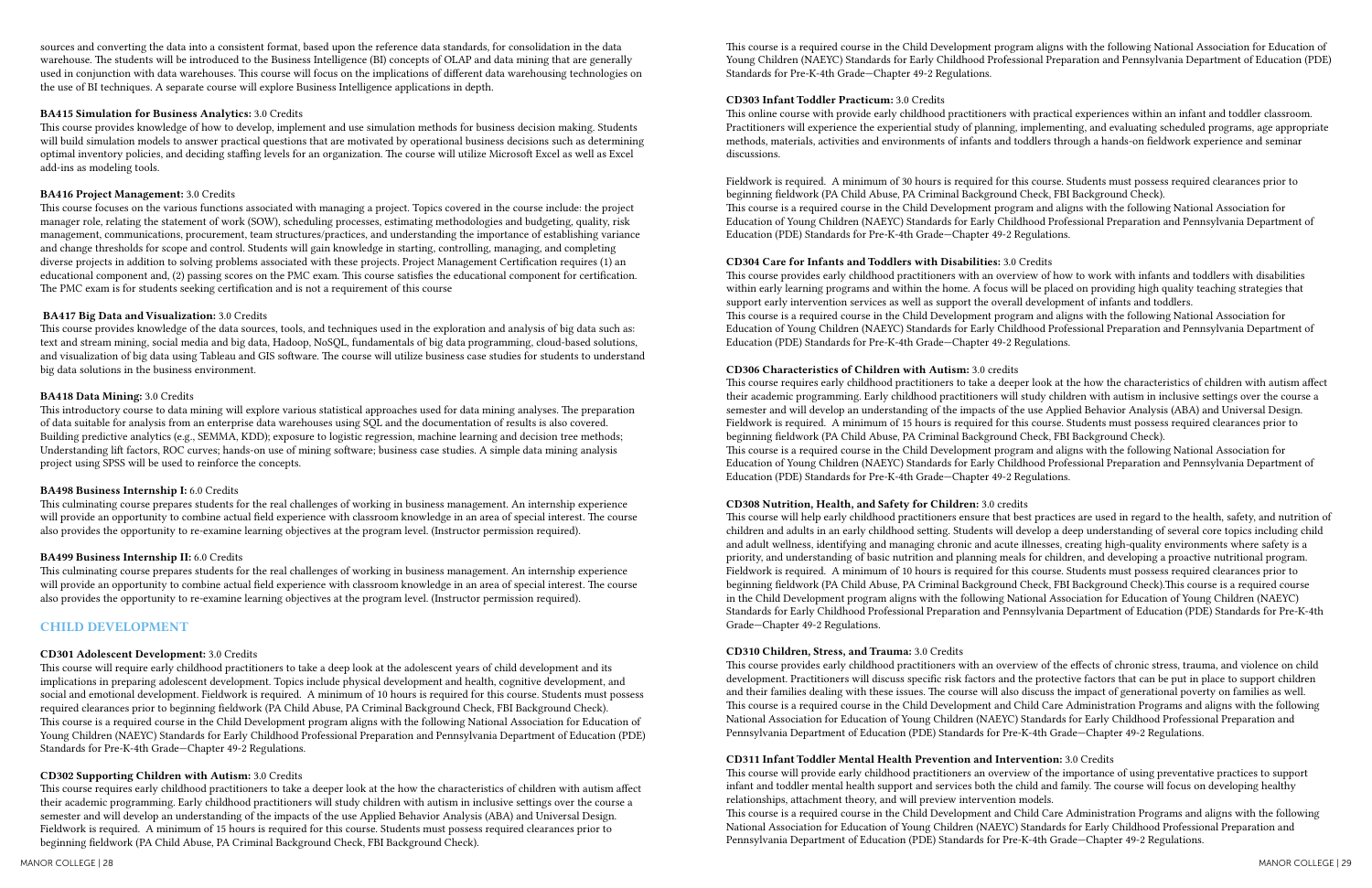#### CD312 Developmentally Appropriate Practice: 3.0 Credits

This course will provide early childhood practitioners deep look at the National Association of Young Children (NAEYC)'s Developmentally Appropriate Practices (DAP) and how they support the overall development of the children and support families within a program. Practitioners will make the connection with DAP to child theory, brain development, quality learning programs and well as professional relationships with children, colleagues, and families.

This course is a required course in the Child Development and Child Care Administration Programs and aligns with the following National Association for Education of Young Children (NAEYC) Standards for Early Childhood Professional Preparation and Pennsylvania Department of Education (PDE) Standards for Pre-K-4th Grade—Chapter 49-2 Regulations.

# CD314 Working with Culturally Diverse Children and Families: 3.0 Credits

This course will provide early childhood practitioners with the necessary skills to effectively work with culturally diverse children and families. The course will focus on cultural diversity as relates to race, ethnicity, religion, socioeconomic, etc. It will provide teachers with an in depth look at what it means to be a culturally responsive educator and use culturally responsive practices in and outside the classroom.

This course is a required course in the Child Development and Child Care Administration Programs and aligns with the following National Association for Education of Young Children (NAEYC) Standards for Early Childhood Professional Preparation and Pennsylvania Department of Education (PDE) Standards for Pre-K-4th Grade—Chapter 49-2 Regulations.

# CD314 Working with Culturally Diverse Children and Families: 3.0 Credits

This course will provide early childhood practitioners with the necessary skills to effectively work with culturally diverse children and families. The course will focus on cultural diversity as relates to race, ethnicity, religion, socioeconomic, etc. It will provide teachers with an in depth look at what it means to be a culturally responsive educator and use culturally responsive practices in and outside the classroom.

This course is a required course in the Child Development and Child Care Administration Programs and aligns with the following National Association for Education of Young Children (NAEYC) Standards for Early Childhood Professional Preparation and Pennsylvania Department of Education (PDE) Standards for Pre-K-4th Grade—Chapter 49-2 Regulations.

# CD316 Atypical Child Development: 3.0 Credits

This course will provide early childhood practitioners with an exploration of atypical child development that may arise during the life of child. Practitioners will explore topics and themes such as child abuse and neglect, chronic illness in childcare and school settings, Autism Spectrum Disorder, ADHD, conduct disorders, and specific learning difficulties and disabilities.

Fieldwork is required. A minimum of 10 hours is required for this course. Students must possess required clearances prior to beginning fieldwork (PA Child Abuse, PA Criminal Background Check, FBI Background Check).This course is a required course in the Child Development program aligns with the following National Association for Education of Young Children (NAEYC) Standards for Early Childhood Professional Preparation and Pennsylvania Department of Education (PDE) Standards for Pre-K-4th Grade—Chapter 49-2 Regulations.

# CD401 Contemporary Issues in Child Development: 3.0 Credits

This is the first capstone of two capstone courses within the Child Development program. Early childhood practitioners will have an opportunity to explore contemporary issues in child development that affect children, their families, and the community at large. Practitioners will be required to work with an early childhood program and/or classroom to develop course project that will directly impact child development within the program and present the project at the end of the course. The project will require practitioners to critically create a project that will benefit the program and/or classroom and elevate the need to support child development research in the field of early childhood education.

Fieldwork is required. A minimum of 20 hours is required for this course. Students must possess required clearances prior to beginning fieldwork (PA Child Abuse, PA Criminal Background Check, FBI Background Check). This course is a required course in the Child Development program and aligns with the following National Association for Education of Young Children (NAEYC) Standards for Early Childhood Professional Preparation and Pennsylvania Department of Education (PDE) Standards for Pre-K-4th Grade—Chapter 49-2 Regulations.

# CD402 Policy Analysis and Advocacy: 3.0 Credits

This is the second and final capstone project in the child development program. Early childhood practitioners will work directly with a local and/or early childhood education to analysis policy and set a plan for advocacy work in the field of early childhood education. Practitioners will devise a formal six-week training module to help support the development of policy analysis and advocacy work. This capstone project will require practitioners to shadow a person currently working in on policy and advocacy currently in the field of early childhood education.

Fieldwork is required. A minimum of 20 hours is required for this course. Students must possess required clearances prior to beginning fieldwork (PA Child Abuse, PA Criminal Background Check, FBI Background Check). This course is a required course in the Child Development program and aligns with the following National Association for Education of Young Children (NAEYC) Standards for Early Childhood Professional Preparation and Pennsylvania Department of Education (PDE) Standards for Pre-K-4th Grade—Chapter 49-2 Regulations.

# CD403 Current Issues and Trends in Early Childhood Education: 3.0 Credits

This is the first capstone of two capstone courses within the Child Care Administration program. Early childhood practitioners will have an opportunity to explore current and issues and trends in the early childhood that affect children, their families, and the community at large. Practitioners will be required to work with an early childhood program and/or classroom to develop course project that will directly impact a child care program by providing a solution to problem within the program and present the project at the end of the course. The project will require practitioners to critically create a project that will benefit the program and/or classroom understanding of current issues and trends in Early Childhood that will improve curriculum, staffing, and community partnership practices within the early childhood program.

Fieldwork is required. A minimum of 20 hours is required for this course. Students must possess required clearances prior to beginning fieldwork (PA Child Abuse, PA Criminal Background Check, FBI Background Check).

This course is a required course in the Child Development program and aligns with the following National Association for Education of Young Children (NAEYC) Standards for Early Childhood Professional Preparation and Pennsylvania Department of Education (PDE) Standards for Pre-K-4th Grade—Chapter 49-2 Regulations.

CD404 Early Childhood Administration Leadership: 3.0 Credits This is the second and final capstone project in the child care administration program. Early childhood practitioners will work directly with a program director, program coordinator, and/or director in an early childhood program. Practitioners will devise a formal six-week training module to help support the development of staff development regarding their understanding of curriculum, cultural responsive practices and/or professionalism in the field. This capstone project will require practitioners to shadow a program director, program coordinator, and/or director currently working in the field of early childhood education. Fieldwork is required. A minimum of 20 hours is required for this course. Fieldwork consists of visiting early childhood programs, interviewing early childhood faculty and administration, and working directly with individuals working on policy and advocacy work. Students must possess required clearances prior to beginning fieldwork (PA Child Abuse, PA Criminal Background Check, FBI Background Check).

This course is a required course in the Child Development program and aligns with the following National Association for Education of Young Children (NAEYC) Standards for Early Childhood Professional Preparation and Pennsylvania Department of Education (PDE) Standards for Pre-K-4th Grade—Chapter 49-2 Regulations.

# **CHEMISTRY**

# CH101 Fundamentals of Chemistry I: 4.0 Credits

This course introduces the International System of Units (SI); concepts of matter; atomic theory; periodic table and periodicity; structure of compounds; chemical nomenclature; calculations/stoichiometry; chemical equations. (Three hours lecture; two hours laboratory). Prerequisites: Placement in College Level Math. "C" or better in high school chemistry or completion of prep chemistry. Major requirement.

# CH102 Fundamentals of Chemistry II: 4.0 Credits

This course is a continuation of Fundamentals of Chemistry I. Gas laws; liquids and solids; water; solutions; acids, bases, and ionic equations; oxidation-reduction equations; chemical equilibria; organic and biochemistry fundamentals. (Three hours lecture; two hours laboratory). Prerequisite: CH101. Major requirement.

# CH201 Organic Chemistry I: 4.0 Credits

This course is an introduction to the chemistry of carbon compounds and of structural organic chemistry, including nomenclature and fundamental theoretical concepts. The mechanisms of addition, substitution and elimination reactions of aliphatic compounds are discussed. An important underlying theme is the relationship of molecular structure to the reactivity of organic compounds. An introduction to the use of spectroscopy to determine molecular structure is also included. (Three hours lecture and three hours laboratory). Prerequisites: CH101 & CH102.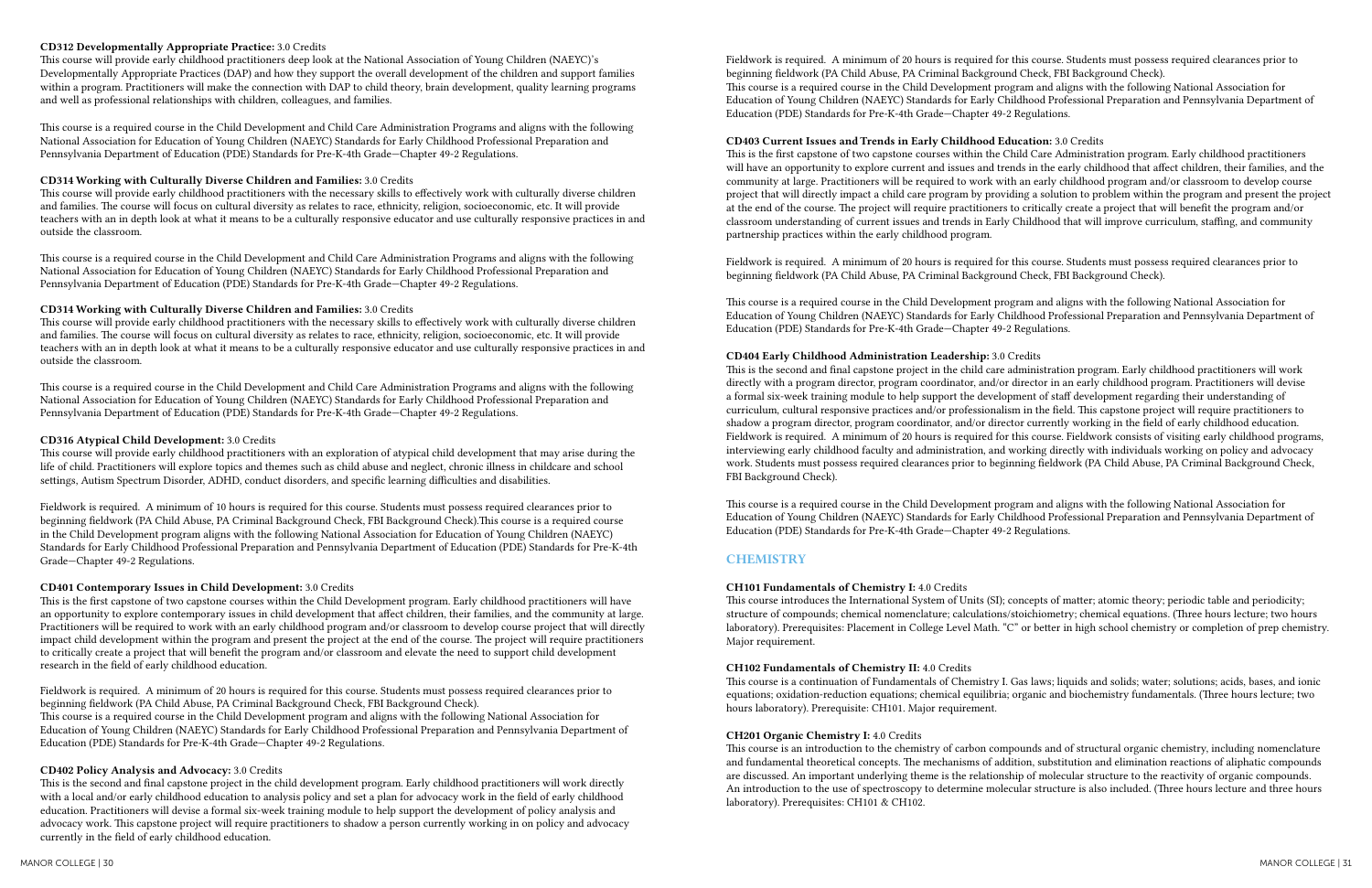#### CH202 Organic Chemistry II: 4.0 Credits

This course is a continuation of Chemistry 201. Mechanisms of aromatic electrophilic substitution reactions of benzene and its derivatives and of nucleophilic addition reactions of carbonyl compounds are discussed. Reactions of carbonyl compounds and carboxylic acid and their derivatives are presented. Name reactions such as Friedel-Crafts alkylation and acylation, Witting, Hell-Volhard-Zelinski, and Michael reactions and Claisen condensation are discussed. The importance of the relationship of structure to reaction mechanism is presented in terms of concepts such as electron delocalization, acidity-basicity, nucleophilicity, aromaticity and oxidation-reduction. Students are encouraged to compare and contrast many aspects of these reactions and their mechanisms. (Three hours lecture and three hours laboratory) Prerequisites: CH101, CH102, and CH201.

#### CH401 Introduction to Biochemistry: 3.0 Credits

This course provides students an introduction to the major principles of biochemistry. Topics may include structure and function of biomolecules including carbohydrates, lipids, and proteins, enzyme kinetics and mechanisms, an introduction to intermediary metabolism, and the study of membrane structure and function. Prerequisite: BI301, CH201 with a grade of C or better or permission of instructor.

# COMMUNICATIONS

#### CM104 Introduction to Public Relations: 3.0 Credit

CM104 is an introduction to the theory and application of public relations. Students will discover the objective and purpose of public relations. They will learn about it's function within organizations, it's impact on politics, and it's role in society. Emphasis is placed on the responsibilities of a public relations practitioner and the necessity of organization, evaluation, planning, and preparation. This course will also address the ethics of public relations practice and preparation of basic written public relations documents.

### COMPUTER SCIENCE

#### CS105 Introduction to Computer Fundamentals: 3.0 Credits

In this course, students will learn basic Windows Operating Systems skills (including Core PC Hardware Components, Graphical User Interface, Local and Cloud File Management, Applications, Internet Browsers, Security, and key System Utilities), Google Email, Contacts, Calendar, and Drive applications, as well as introduction to Word Processing, Spreadsheet and Presentation applications. Additionally, students will learn to create and convert documents between different format (Microsoft and Google apps). Major requirement.

#### CS106 Intro to Computer Technology and Programming Concepts: 3.0 Credits

This course will present students with basic concepts and terminology for computer hardware; software; networks; the Internet; mobile devices. Hands-on exercises will expose students to Microsoft Office applications (Word, Excel, PowerPoint, and Access). Course will explore use of Internet for research and how to evaluate web sources. Students will also learn computational thinking and explore object-oriented programming concepts and techniques as they create movies and interactive games using ALICE software. Ethical issues will be discussed throughout the course. Major requirement.

#### CS181 Operating and Application Systems: 3.0 Credits

Install an operating system. Use OS for data and file management, backup, hard-drive maintenance functions, etc. Be familiar with general utility programs. Demonstrate familiarity with both stand-alone and network operating systems. Create, use and maintain system Learn functions and major components of systems software, and identify and define the important features of current operating systems. configuration. Change configuration parameters to optimize performance. Describe major features and functions of major categories of applications software (word processing, spreadsheet, database, browsers, e-mail, etc.). Use basic features of office productivity software. Demonstrate ability to learn a new feature in software package, and ability to learn a known application (such as word processing) in another vendor's package. Install and test an application software package.

An overview of computer communications, hardware and software requirements, protocols and applications (including terminal emulation, remote login and file transfer). Explore local area network topologies, installation and administration issues. Students will install server software and set up a working network during the course. Prerequisite: CS105 or CS106. Major requirement.

### CS203 Computer Graphics: 3.0 Credits

Specialized Graphics software will be used to design and compose computer graphics and 3-D animation as applied in print, digital video and web formats. Course will focus on theory and technique, using currently popular graphic and publishing software in addition to core learning goals including: Critical Thinking, Oral and Written Communications, Basic Principles (Competency in Discipline), Ethical Issues, Effective member of Team projects. Prerequisite: CS105 or CS106.

#### CS205 Management Information Systems: 3.0 Credits

This course explores current information management techniques. The system development life cycle is reviewed from initial needs analysis to final testing and implementation. Topics include benefit/cost analysis, data flow diagrams, top-down design, project management, techniques for planning program development (including modular coding, implementation, and maintenance.)

Semester-long team case project will require student to apply system development life cycle concepts and techniques. Prerequisites: CS105 or passing grade on exemption test and BA101 or relevant business experience (approval of program director). Major requirement.

#### CS206 Computer Forensics: 3.0 Credits

Based on the objectives of the International Association of Computer Investigative Specialists (IACIS) certification, this course prepares students to understand computer investigations and current computer forensic tools. Various components of digital investigation and presentation of evidence as an expert witness will be explored. Application of these concepts for network security and control will be explored. Prerequisite: CS105 or CS106.

### CS210 Programming I: 3.0 Credits

An introductory contemporary computer programming language course to overview basic structured programming concepts, and provide students with the ability to write simple programs. Course will consist of lectures and hands-on exercises, with projects assigned to be completed using the Manor Student Network. (3 lecture hours) Prerequisites: CS106.

#### CS211 Programming II: 3.0 Credits

Detailed course in problem solving, expanding upon programming language skills acquired in CS210. This course emphasizes concepts of system design, coding, testing and implementation and introduce object oriented programming concepts. Course will involve extensive coding using structured programming techniques. (3 lecture hours) Prerequisites: CS210.

#### CS212 Visual Basic Programming: 3.0 Credits

Visual Basic will be used to create applications for the Windows operating system. Students will learn how to work with pre-built objects, graphics, enter commands, use variables and constants, use programming control structures and work with classes. The course will include an introduction to Active X Data Objects and functions of the Application Programming Interface.(3 lecture hours, 2 laboratory hours) Prerequisites: CS106.

#### CS215 Database Management and Design: 3.0 Credits

Concepts, procedures, design, implementation and management issues of database systems, following database development life cycle. Stresses importance of needs analysis, requirements statement, and testing final product against initial requirements definition. Database management and security issues will be explored. Programming will be based on currently used business application database software, and SQL. Theory will be reinforced with projects to be completed using current business database software. Prerequisites: CS105 and CS205. Major requirement.

#### CS217 Web Page Design and Development: 3.0 Credits

This course introduces students to the fundamentals of World Wide Web home page design using the Extended Hypertext Markup Language (XHTML). Students will gain extensive hands- on experience creating Web pages using HTML tags for links, tables, forms, and incorporating images. Additionally, the course will present an introduction to basic web page scripting and web database interfacing. Quality design elements and style will be considered throughout the course. Prerequisite: CS105 or CS106

#### CS218 Computer Networks: 3.0 Credits

#### CS219 Data Structures and Algorithms: 3.0 Credits

Course provides an overview of data structures, including arrays, lists, stacks, queues, classes and trees. Abstract data types (ADTs) are also covered. Other topics included are: recursion, linked-lists, big-O notation, linear and binary searches, hashing and sorting. Prerequisite: CS210.

#### CS299 Information Systems and Technology Internship: 3.0 Credits

Students complete a minimum of 80 hours of computer-related work experience. Job functions can include programming, user support, network support and administration, web site development or other related responsibilities (subject to approval by the program director). Students are responsible for placement search, interviewing, and transportation to and from the work site. Students will be required to keep a journal of their hours, and employer feedback will impact student's course grade. There will be six (6) sessions with the course instructor to discuss various work-related topics, including appropriate work dress and ethics, working in teams, managing your manager, how to deal with stress, etc. Prerequisite: Students must have successfully completed (C or better) at least nine credits in Information Systems and Technology courses. Major requirement.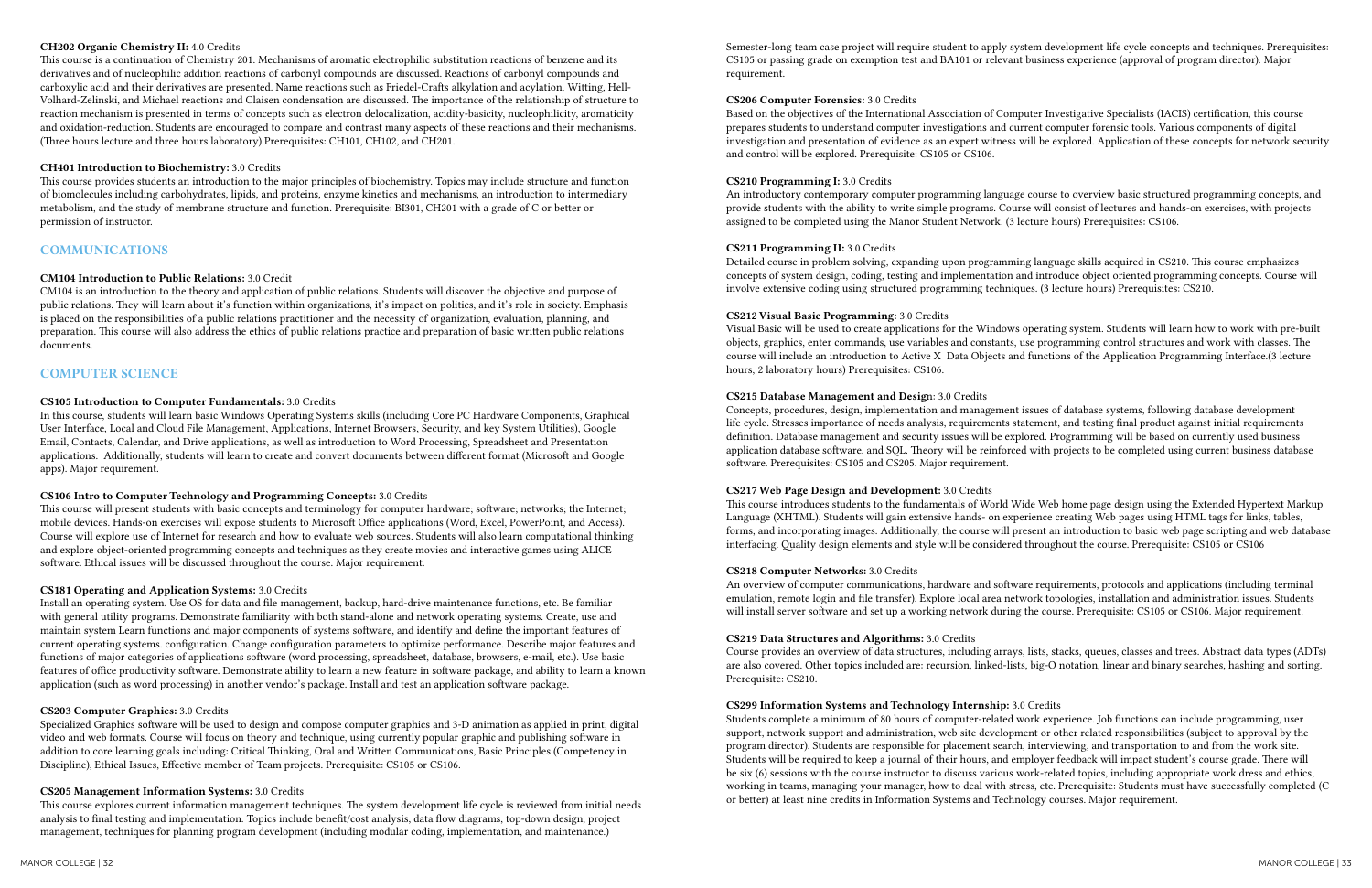#### CS301 Cybersecurity Fundamentals: 3.0 Credits

Cyber security Fundamentals introduces learners to the interdisciplinary field of cybersecurity. During the course, learners will review the evolution of information security into cybersecurity, and explores the relationship of cybersecurity to organizations and society. Learners will analyze topics such as vulnerability assessment, ethical hacking, malicious software (malware), virus attacks, spyware, network defense, passwords, firewalls, and intrusion detection. Current issues such as privacy concerns and cyberbullying are also discussed.

# CS410 Advanced Informational Technology: 3.0 Credits

This IT capstone course aims to increase students' productivity by providing the skills and knowledge from the concentration to produce effective business projects. In addition, topics such as social networking, small business publications, photo editing, presentation graphics, multimedia, image processing, demo production and web design will be discussed.

# CRIMINAL JUSTICE

# CJ101 Introduction to Criminal Justice: 3.0 Credits

This course will provide students with an introduction and overview of the United States criminal justice system. Study will include the differences between criminal, civil, and social justice, what constitutes a crime, law enforcement, policing strategies, the judicial system, sentencing strategies and correctional practices. Major requirement.

# CJ102 Criminology: 3.0 Credits

This course will examine crime patterns and trends through an exploration and evaluation of the definition of crime, causes of crime, theories of criminal behavior, and characteristics of criminals and victims. Major requirement.

# CJ201 Juvenile Justice: 3.0 Credits

This course will provide a general overview of the various activities and decisions involved in the processing of young criminal offenders. Examination of the justice system specially designed to handle children, consideration of the many stages in the system, and considerations of issues in juvenile justice policy formulation. Prerequisite: CJ101 Introduction to Criminal Justice. Major requirement.

# CJ202 Policing in America: 3.0 Credits

An introduction to the study of law enforcement in the United States, this course examines both the history and evolution of policing, police practices and procedures, police-community interaction and relations, and the legal and ethical issues faced by police officers. Prerequisite: CJ101 Introduction to Criminal Justice. Major requirement.

# CJ203 Theories of Crime Prevention and Control: 3.0 Credits

This course will introduce students to crime prevention and control strategies and the impact these initiatives have had on political and social justice issues. Included will be discussion of situational crime prevention, problem-oriented policing, hot spot policing, broken windows and focused deterrence. Prerequisite: CJ101Introduction to Criminal Justice

# CJ204 Criminal Practice and Procedure: 3.0 Credits

This course will explore criminal liability on both misdemeanor and felony levels. Study will also include examination of each stage in the criminal justice system, from arrest through post-trial motions, sentencing and appeal. Constitutional questions integral to the practice of criminal law will also be considered. Prerequisite: CJ 101 Introduction to Criminal Justice. Major requirement.

# CJ210 Corrections: 3.0 Credits

This course will examine theories of punishment as they relate to the various treatment and rehabilitation policies and practices that affect offenders in institutional and community settings. In addition to various forms of incarceration, parole and probation, students will explore offender education programs, institutional and community drug treatment programs, boot camps, house arrest, intensive supervision, work release, and community work service. Prerequisite: CJ101 Introduction to Criminal Justice.

# CJ218 Contemporary Issues in Criminal Justice: 3.0 Credits

This course will investigate the causes and legal consequences associated with different types of violence and social unrest that impact the United States criminal justice system including child abuse and neglect, domestic abuse, elder abuse and neglect, gang violence and hate crimes. Case studies, analysis of existing laws and policy debate will provide a realistic picture of how the criminal justice system deals with these issues. Prerequisite: CJ101 Introduction to Criminal Justice. Major requirement.

# CJ299 Criminal Justice Field Experience: 3.0 Credits

This course is especially recommended for those students who wish to work in the criminal justice field immediately following graduation. Students will be given the opportunity to observe and gain practical experience through a 100 hour supervised placement in a community criminal justice agency or on a criminal justice research project. Prerequisite: CJ101 Introduction to Criminal Justice and CJ102 Criminology and completion of at least 30 Manor credits or permission of the Program Director.

# CJ302 Race, Gender, and the Law: 3.0 Credits

This course will examine how the issue of race has been treated within the American Legal System throughout history and in contemporary times. Using case law to examine the historical and present day context of race and the law will allow students to compare the two and to analyze facts and apply the law where there is an intersection of race and justice. How the system has treated issues or race will be examined and possible solutions to the present day situations will be discussed.

# CJ304 Introduction to Homeland Security: 3 credits

After 9/11, the United States government created the Department of Homeland Security, which replaced 22 other government entities. The purpose of the Department of Homeland Security includes the prevention and response to crisis and emergencies that occur on U.S. soil. This course is a multi-disciplinary course which will examine the response to terrorism and natural disasters as well as discuss the psychological effect of terrorism. It will include the study of international politics and law, cybercrimes, international ethics, and will cover parts of the American Legal System including government regulation and the United States Constitution.

# CJ304 Introduction to Homeland Security: 3.0 Credits

After 9/11, the United States government created the Department of Homeland Security, which replaced 22 other government entities. The purpose of the Department of Homeland Security includes the prevention and response to crisis and emergencies that occur on U.S. soil. This course is a multi-disciplinary course which will examine the response to terrorism and natural disasters as well as discuss the psychological effect of terrorism. It will include the study of international politics and law, cybercrimes, international ethics, and will cover parts of the American Legal System including government regulation and the United States Constitution.

# CJ306 Criminal Justice Organizations: 3.0 credits

This course will cover the structure and purpose of organizations in the local, state, and federal government criminal justice system with regard to law enforcement and administration. It will include: recruiting and training, human resource issues, organizational structure and hierarchy, and the importance of communications between the different levels of employees. It will also discuss how the organization is funded and explore employment opportunities within the organization. Students should be able to understand the differences in criminal justice organizations with regards to their purpose and the policies that they make and how they operate within the overall criminal justice system.

# CJ308 Environmental Crimes: 3.0 credits

This course is will help law enforcement to develop fundamental skills so they can safely respond to and identify an environmental crime, start the investigative process and work with all of the necessary ancillary agencies to manage the crime. Students will also be able to recognize potential environmental crime scenes and have the tools to respond effectively. There will be real cases discussed in class and will include the legal response and reporting recommendations. Resources will also be analyzed and students will be given best practices from experts in the field of crime investigation and prosecution.

# CJ309 Criminal Justice Ethics: 3.0 Credits

Students in this course will be exposed to ethical issues and dilemmas encountered by criminal justice professionals including, police, prosecutors, courts and correctional systems. Students will critically examine case studies and hypothetical situations and apply ethical decision models and professional codes of ethics to the development of solutions. Prerequisite: CJ101 Introduction to Criminal Justice.

CJ311 International and Domestic Terrorism: 3.0 credits A course designed to acquaint the student with the major issues in the growing threat of global terrorism. The student will be presented an overview of the history and development of terrorism, types of terrorism, terrorist groups, psychology of terrorism, structure and dynamics of terrorist groups, terrorist techniques, financing of terrorism, the media and terrorism, legal issues, and terrorism of the future.

CJ312 Police Organization & Administration: 3.0 credits An examination of the historical development and present organization and administration of police departments, and a consideration of the principles of organization best adapted to ensure effective service to the community.

# CJ313 Court Administration: 3.0 credits

This course will examine the criminal justice court structure, and its jurisdiction and inherent power. How governmental relations affect managerial control, including judicial concerns and constraints on management, the allocation and utilization of court workers and on other resources- the role of the court executive will also be studied.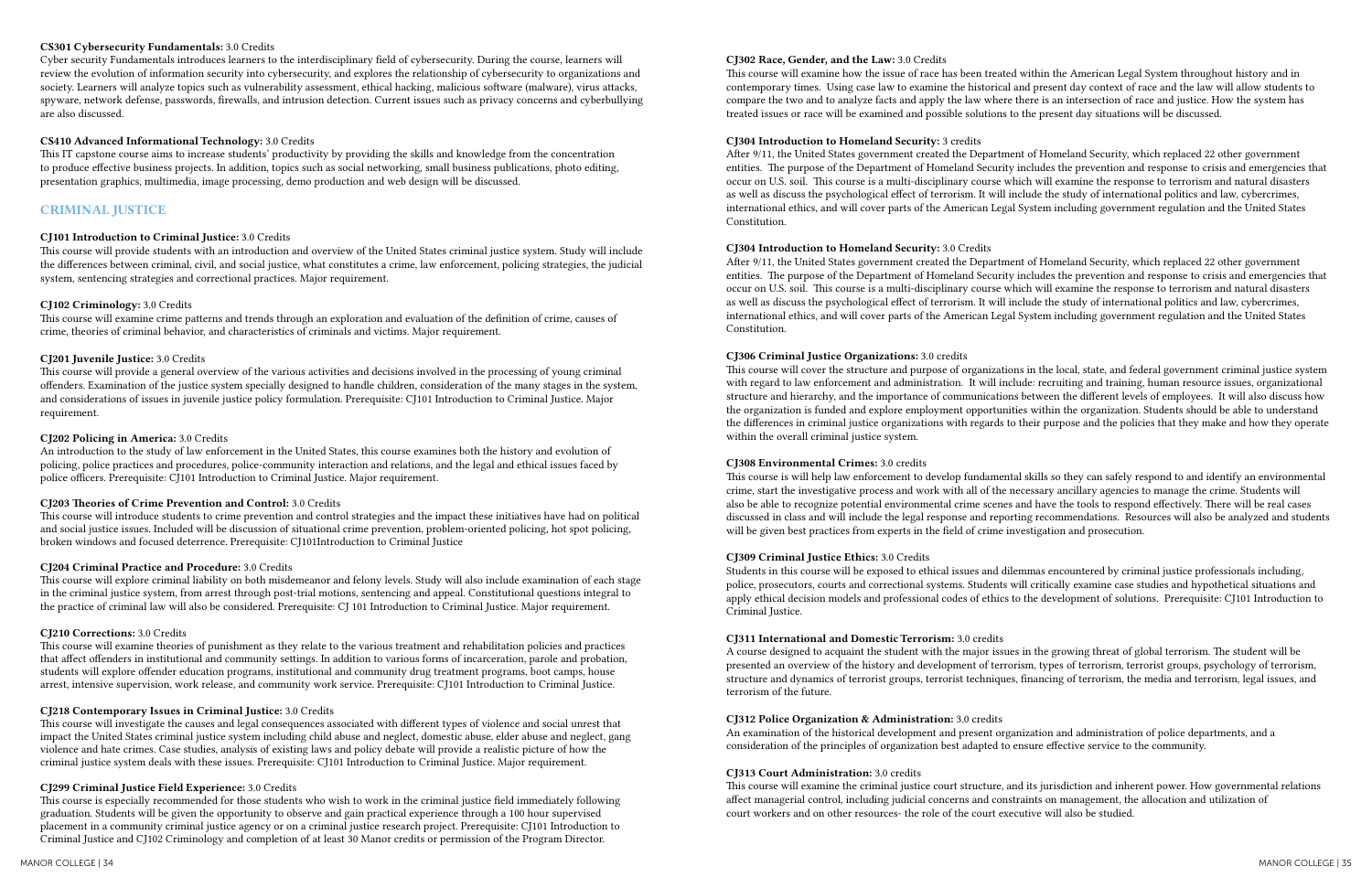#### CJ315 Causes and Prevention of Delinquency: 3.0 Credits

There are many factors that contribute to juvenile delinquency. Students will examine many of these factors including the impact of dysfunctional family systems, over-stressed communities, learning and mental health issues, racial tension and disproportional minority confinement, gangs, criminal thinking patterns, and various types of addiction and substance abuse issues. Prerequisite: CJ201 Juvenile Justice.

#### CJ316 Juvenile Courts and Juvenile Law: 3.0 Credits

The juvenile court system differs significantly in structure and processes from its adult counterpart. As each state's system is unique, special emphasis on the Pennsylvania juvenile justice court system will be the focus of this course. Topics include jurisdiction, treatment and juvenile court proceedings in juvenile justice decision-making. In addition, students will study child abuse and neglect and how the system is designed to deal with these serious issues. Prerequisite: CJ201 Juvenile Justice.

#### CJ317 Juvenile Corrections: 3.0 Credits

This course will analyze the theories, practices and special problems that are part of juvenile corrections. Students will study the effectiveness of juvenile correctional facilities, boot camps and other forms of juvenile detention as well as diversion, communitybased and residential programs. Prerequisite: CJ201 Juvenile Justice.

#### CJ318 Comtemporary Issues in Contemporary Criminal Justice : 3.0 credits

Advanced Contemporary Issues in Criminal Justice is designed to delve into deeper issues in our present day society and to enable the students to think about alternative policing methods. There will be an emphasis on non-traditional practices and policies, and community correction alternatives, and other organizational methods and policies. Topics will include ethical systems; social change, values, and norms; cultural diversity; citizen involvement in criminal justice issues; and other related topics. Students will examine how to make police systems more effective in modern day society with terrorism and other crisis situations, and how to expand and repair service to communities in a rapidly changing society. Prerequisite: CJ218 Contemporary Issues in Criminal Justice.

#### CJ319 Criminal Investigations: 3.0 credits

This course will cover the criminal investigation process at the local, state and federal level. Topics will include crime scene and incident processing, information gathering techniques, collection and preservation of evidence, preparation of applicable reports, and other related topics. This will also include computer forensics. At the end of this course, students will be able to identify, explain, and demonstrate the techniques of the investigative process, report preparation, and courtroom presentation of the evidence. Prerequisite: LE216 Evidence Law

#### CJ320 Correctional Operations: 3.0 credits

This course investigates financially motivated, nonviolent crime, often referred to as "white-collar crime," and its impact on business and the community at large. This course explores these types of criminal offenses while examining government and judicial regulations of financial institutions, commercial entities, and their agents and employees in relation to economic and business crimes.

This course will provide students with an understanding of the basic organization and objectives of a department of corrections. Specific administrative principles required for the effective conduct and operation of a correctional organization will also be examined. Privatization in corrections and alternative correctional solutions such as day-reporting centers, parole and probation will also be covered.

#### CJ321 Advanced Evidence and the Justice System: 3.0 credits

This course shows the interrelationship between evidence and the justice system. It includes an understanding of basic principles, especially regarding expert witness testimony in specific areas. It will also talk about the credibility of witnesses at the fact witness and expert levels. Prerequisite: CJ204 Criminal Practice and Procedure

#### CJ322 Cybercrime: 3 credits

This course will cover computer crimes at a national and international level, on the Internet and in other venues. It will focus on the reasons why they are so prevalent today and will include how to investigate and prosecute these crimes in the criminal justice system. The experiences of local, state, federal and international law enforcement will be discussed as well as regulations and treaties dealing with the issues of computer crimes. There will be a focus on both the criminal and the victim and how the issues impact society as a whole. Prerequisite: PP314 Technology Law and Policy

#### CJ325 Understanding School Violence: 3.0 Credits

This course will explore the historical aspects of school violence as well as its relationship to both offenders and victims. Among the topics covered will be bullying, guns in schools, politics and legislation relating to school violence, prevention and post-event counseling.

#### CJ401 Case Management and Assessment: 3.0 Credits

This course provides an introduction to the process of case management and assessment in order to increase effectiveness when working with children and their families. The various forms and assessments (individual as well as family) used in this process are examined.

#### CJ402 Children's and Victim's Rights in the Criminal Justice System: 3.0 Credits This course will examine children's and victim's rights at the state, federal, and international levels. Victim advocacy, protective services, and related careers will be explored. Special emphasis on the Pennsylvania system for child and victim advocacy, its processes and procedures will be included in this course.

# CJ403 Social Services for Children, Adolescents and Families: 3.0 Credits

 Beginning with a historical overview of social services in the U.S., the course examines current political trends that structure the content and delivery of social services. Among the issues explored are public health crises, poverty and its effect on juveniles, adoption/foster care, family violence, child care, and mental health services for children.

# CJ404 Financial Crime: 3.0 credits

# CJ405 Advanced Criminal Practice and Procedure: 3.0 credits

This course shows the interrelationship between evidence and the justice system. It includes an understanding of basic principles, especially regarding expert witness testimony in specific areas, as well as issues of jurisdiction. This course will discuss the appropriate way to interacts with judges, attorneys, and others in the legal profession. It will include how to testify in court as an expert witness. It will also talk about the credibility of witnesses at the expert level and help the student understand the adversarial system. The laws regarding hearsay evidence and the exclusionary rule will be demonstrated in role playing and advanced to a higher level. Prerequisites: LE216 Evidence Law and CJ204 Criminal Practice and Procedure.

# CJ408 Crisis Intervention and Management: 3.0 credits

This course discusses both incident intervention and management techniques that will assist both law enforcement and administrators regarding all types of situations from street fights to terrorist attacks. Focus will be on the victim/offender situations as well as on highly stressful hostage conditions and other risky or problem-solving citizen interactions. After taking this course, students will be able to analyze all types of stressful, dangerous, disturbing, emotional, violent, drug-induced incidents and will be able to resolve them when they come up in the field using their problem solving skills and including ethical considerations.

# CJ410 Report Writing in Criminal Justice: 3.0 credits

This course will combine technical writing with specific report writing skills needed in Criminal Justice documents. It will take into account possible ethical issues, investigative reporting, and clear information that is necessary in the given situation. It will show what has to go into a report and will help the student communicate all necessary information to have a final product that is clear, concise, grammatically correct, respectful, and legible. This will be a hands-on course, and will include writing many types of legal documents, including memos, reports.

# CJ412 Research Methods: 3.0 credits

This course will teach students the quantitative and qualitative methods for conducting important inquiry and research. Students will get an overview of relevant research and learn various formats, designs, methods, and techniques. They will also be able to present and manage data using statistics. This will enable them to be more effective in the field of Public Policy.

# CJ418 Advanced Contemporary Issues in Criminal Justice: 3.0 credits

Advanced Contemporary Issues in Criminal Justice is designed to delve into deeper issues in our present day society and to enable the students to think about alternative policing methods. There will be an emphasis on non-traditional practices and policies, and community correction alternatives, and other organizational methods and policies. Topics will include ethical systems; social change, values, and norms; cultural diversity; citizen involvement in criminal justice issues; and other related topics. Students will examine how to make police systems more effective in modern day society with terrorism and other crisis situations, and how to expand and repair service to communities in a rapidly changing society. Prerequisite: CJ418 Contemporary Issues in Criminal Justice.

# CJ420 Writing for Legal and Public Administration: 3.0 credits

This course will provide students with the advanced writing skills required for careers in law, civil service, or public administration, including various forms of correspondence, inter-office memos, informal reports, meeting minutes, summaries, briefings and presentations. Because these fields require a strong understanding of information systems in private, public and non-profit sectors and the management of information gathering, evaluation, and presentation, the course will also teach students how to evaluate online and other sources. Particular attention will be given to the application of these skills in academic research.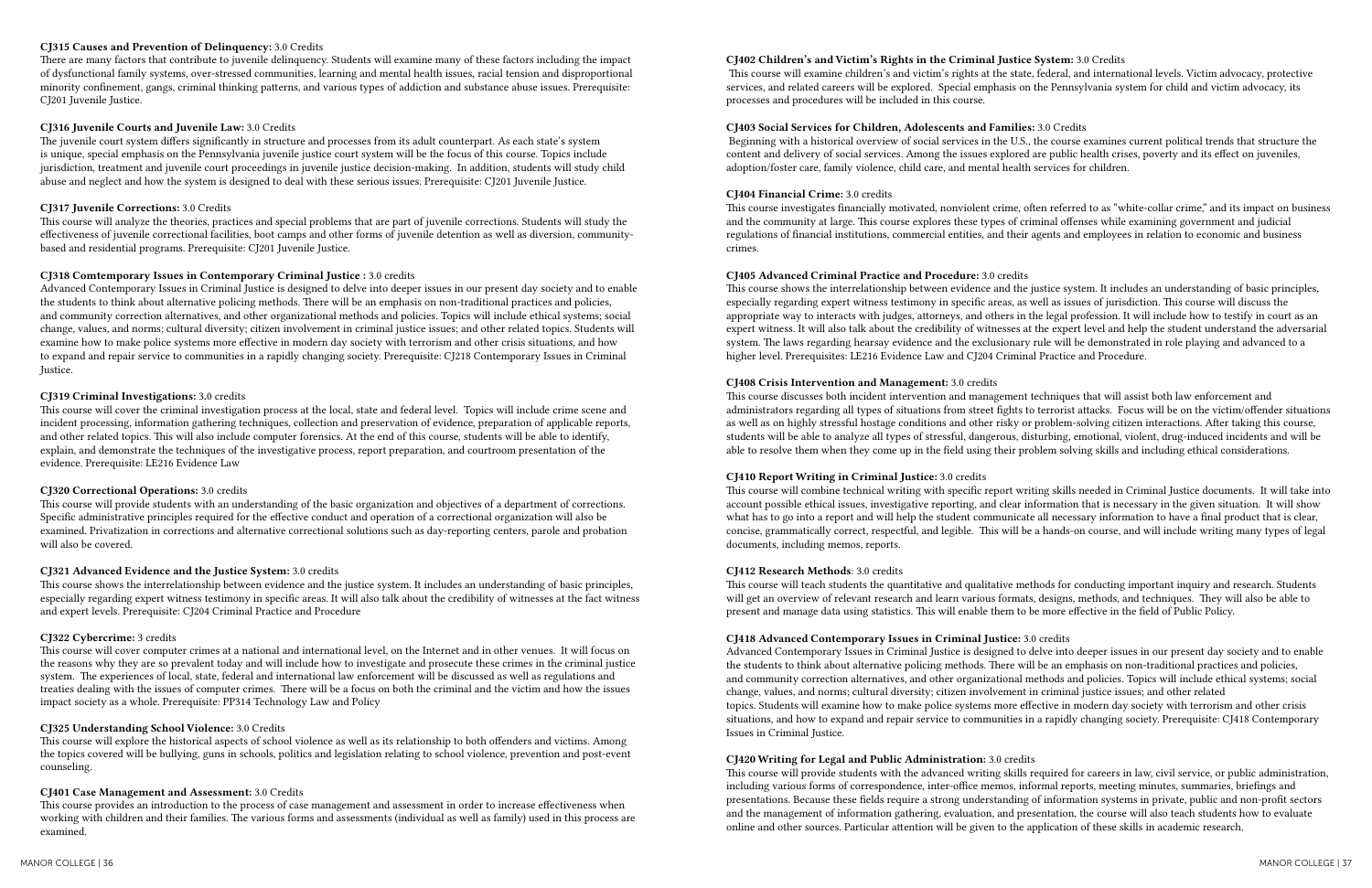#### CJ421 Justice Administration and Planning: 3.0 credits

As a capstone, this course will focus on selected problems involved in planning and administration of programs and agencies involved in criminal justice. Students will examine actual and simulated cases involving the development and implementation of criminal justice policy and practice applying analysis of management technique and policy strategy in the context of theory and practice in public administration and criminal justice.

#### CJ498 Criminal Justice Internship I: 3.0 credits

This culminating course prepares students for the real challenges of working in the Criminal Justice Field. An internship experience will provide an opportunity to combine actual field experience with classroom knowledge in an area of special interest. The course also provides the opportunity to re-examine learning objectives at the program level. (Instructor permission required)

#### CJ499 Criminal Justice Internship II: 3.0 credits

This culminating course prepares students for the real challenges of working in the Criminal Justice Field. An internship experience will provide an opportunity to combine actual field experience with classroom knowledge in an area of special interest. The course also provides the opportunity to re-examine learning objectives at the program level. (Instructor permission required)

### DENTAL HYGIENE

#### DH101 Preventive Oral Health Care I: 4.0 Credits

This course introduces the student to the dental hygiene process. Fundamental concepts, assessment skills and preventive techniques are emphasized. Principles of communication, education and motivation provide a firm foundation for patient education. The laboratory component of this course provides the student with hands-on experience in learning and applying instrumentation techniques utilizing manikins and student partners. Related skills including dental unit operation and patient and operator positioning strategies are also addressed. (Three hours lecture/7 hours laboratory) Prerequisites: CH101; this course is open to students enrolled in the Dental Hygiene program. Major requirement.

#### DH102 Preventive Oral Health Care II: 5.0 Credits

This course focuses on transition into clinical practice. Development of clinical skills continues with consideration of periodontal assessment and treatment planning and the introduction of ultrasonic instrumentation, polishing pit and fissure sealant application, instrument sharpening procedures and pain control techniques. Students are also familiarized with the scope of dental specialty areas and common procedures performed in prosthodontics, endodontics, oral surgery, pedodontics and orthodontics. In the entry level clinical component of this course, the student applies principles and techniques learned in didactic and pre-clinical laboratory courses to actual clinical practice. Students render dental hygiene services to patients in a clinical setting. Assessment, diagnosis and planning skills are cultivated, as well as basic instrumentation skills. (Three hours lecture/8-9 hours clinic) Prerequisites: This course is open to students who have attained a passing grade of "C" or better in all attempted dental hygiene didactic courses, and a "Pass" in pre-clinic laboratory. Major requirement.

#### DH103 Oral Radiography: 3.0 Credits

This course introduces the student to radiological technology to assure that dental professionals who expose patients to radiation for diagnostic purposes meet radiological health standards. Emphasis will be placed on radiation physics, biological effects of radiation, function of dental x-ray equipment, quality and interpretation of x-ray films and darkroom techniques. Students will be taught techniques for producing dental radiographs of acceptable diagnostic quality. Technical skills will be developed on manikins before students demonstrate competence in a clinical setting. (Two hours lecture/two hours laboratory.) Prerequisites: CH 101. This course is open to students enrolled in the Dental Hygiene Program. Major requirement.

#### DH104 Oral Histology and Embryology: 2.0 Credits

This course provides the student with an overview of the development and function of cells, tissues and organs on both the macroscopic and microscopic levels. Embryonic development of the head and neck and the morpho-differentiation of the face and oral structures is presented. The emphasis of this course is to familiarize the student with the parts of oral histology and embryology that are pertinent to clinical dental hygiene practice. Prerequisites: This course is open to students who have attained a passing grade of "C" or better in all attempted dental hygiene didactic courses and a "pass" in pre-clinic laboratory. Major requirement.

#### DH106 Dental Anatomy: 2.0 Credits

This course will provide the student with a comprehensive study of the form, function, and characteristics of the human dentition and supporting structures. Eruption sequence of the primary and permanent dentitions, as well as the occlusion and position of individual teeth will be reviewed. Students will learn pertinent terminology as it relates to dental anatomy. Various activities and exercises will be utilized in the course to enhance the student's knowledge. (Two hours lecture.) Prerequisites: CH101. This course is open to students enrolled in the Dental Hygiene Program. Major requirement.

#### MANOR COLLEGE | 38 MANOR COLLEGE | 39 MANOR COLLEGE | 39 MANOR COLLEGE | 39 MANOR COLLEGE | 39 MANOR COLLEGE | 39

### DH107 Dental Materials: 2.0 Credits

This course introduces the student to materials used in dental practice. Lectures, demonstrations, readings and laboratory activities will assist the student in developing an understanding of the properties, uses and manipulation of amalgam, composite resins, cements, impression materials, gypsum products, waxes, bleaching materials, porcelain and gold. Physical and biological properties will be emphasized and clinical applications will be shown in the laboratory portion of the course. (One hour lecture/2 hours laboratory) Prerequisite: CH101. This course is open to all students enrolled in the Dental Hygiene Program. Major requirement.

# DH108 Oral Pathology: 2.0 Credits

This course presents a study of the disease process occurring in the Oral Cavity and Maxillofacial area. General pathology and its effect on the oral cavity are emphasized as it relates to clinical practice. The diagnosis and treatment of common lesions associated with inflammation, repair and the immune response will be studied in depth. Neoplastic lesions will also be examined, as well as the distinction between benign and malignant tumors. Developmental and genetic abnormalities will be explored, along with systemic diseases that present significant oral changes and complications. (Two hour lecture) Prerequisite: This course is open to students who have attained a grade of "C" or better in all attempted dental hygiene courses.

### DH109 Periodontics I: 2.0 Credits

This course is designed to teach students about the normal, healthy periodontium in order to understand the various stages of periodontal disease and its treatment. A study of the clinical and histological characteristics of both the healthy and the diseased periodontium is presented. (Two hours lecture) Prerequisite: This course is open to students who have attained a grade of "C" or better in all attempted dental hygiene courses. Major requirement.

### DH 110 Medical Emergencies: 1.0 Credit

This course will examine a variety of medical emergencies that can and do occur in the dental office. Students will learn basic information necessary to prevent, recognize and manage medical emergencies as an effective member of the dental health care team. (One hour lecture) Prerequisite: This course is open to students who have attained a grade of "C" or better in all attempted dental hygiene courses. Major requirement.

# DH201 Preventive Oral Health Care III: 5.0 Credits

The lecture portion of this course focuses on advanced treatment planning, dietary analysis and counseling, and further consideration of pain control techniques. The management of patients with developmental, medical, physical, sensory and psychological impairments is discussed with emphasis on normalization of care, adaptation of oral care techniques and access to care. In intermediate level clinic, students continue to integrate preventive, educational and therapeutic care as they treat patients in a clinical setting. Emphasis is on the expansion and refinement of skills through the treatment of patients with moderate to advanced periodontal involvement. (Three hours lecture/12 hours clinic) Prerequisite: This course is open to students who have attained a grade of "C" or better in all attempted dental hygiene courses, and a "Pass" in entry level clinic. Major requirement.

# DH202 Preventive Oral Health Care IV: 5.0 Credits

Lecture, discussion and group activities will focus on ethical and legal issues and controversial topics relating to the dental hygiene profession. Alternative practice settings and job procurement strategies will be explored. In advanced level clinic, students continue to apply knowledge and skills learned in didactic and clinical courses. Emphasis is on efficiency and proficiency in all dental hygiene processes as students prepare for licensure examination and transition into private practice. (Three hours lecture/15 hours clinic) Prerequisite: This course is open to students who have attained a grade of "C" or better in all attempted dental hygiene courses, and a "Pass" in intermediate level clinic. Major requirement.

# DH204 Head and Neck Anatomy: 1.0 Credit

An in depth study of the head and neck is presented in this course. The focus will be on identification of important anatomical structures of all major systems in this region including, but not limited to: bones, muscles, blood vessel, nerves, etc. Prerequisites: DH101, DH103, DH106, DH107; For Dental Hygiene students only. Major requirement.

#### DH205 Local Anesthesia: 2.0 Credits

This course is a study of basic and current concepts in the administration of local anesthetics, systemic effects, and tissues diffusion. Assessment of the patient's health, apprehension and pain threshold will be addressed in determining the indications and contraindications of pain control and alleviation. Emphasis will be placed on the selection and administration of appropriate anesthetic agents and evaluation of proper techniques. (lecture/ lab) prerequisite: this course is open to students who have attained a grade "C" or better in all attempted dental hygiene courses. Major requirement.

#### DH209 Periodontics II: 2.0 Credits

This course is a continuation of Periodontics I. There is a strong emphasis on the different types of periodontal therapy and the reason for their use on periodontal involved patients. (Two hours lecture) Prerequisite: This course is open to students who have attained a grade of "C" or better in all attempted dental hygiene courses. Major requirement.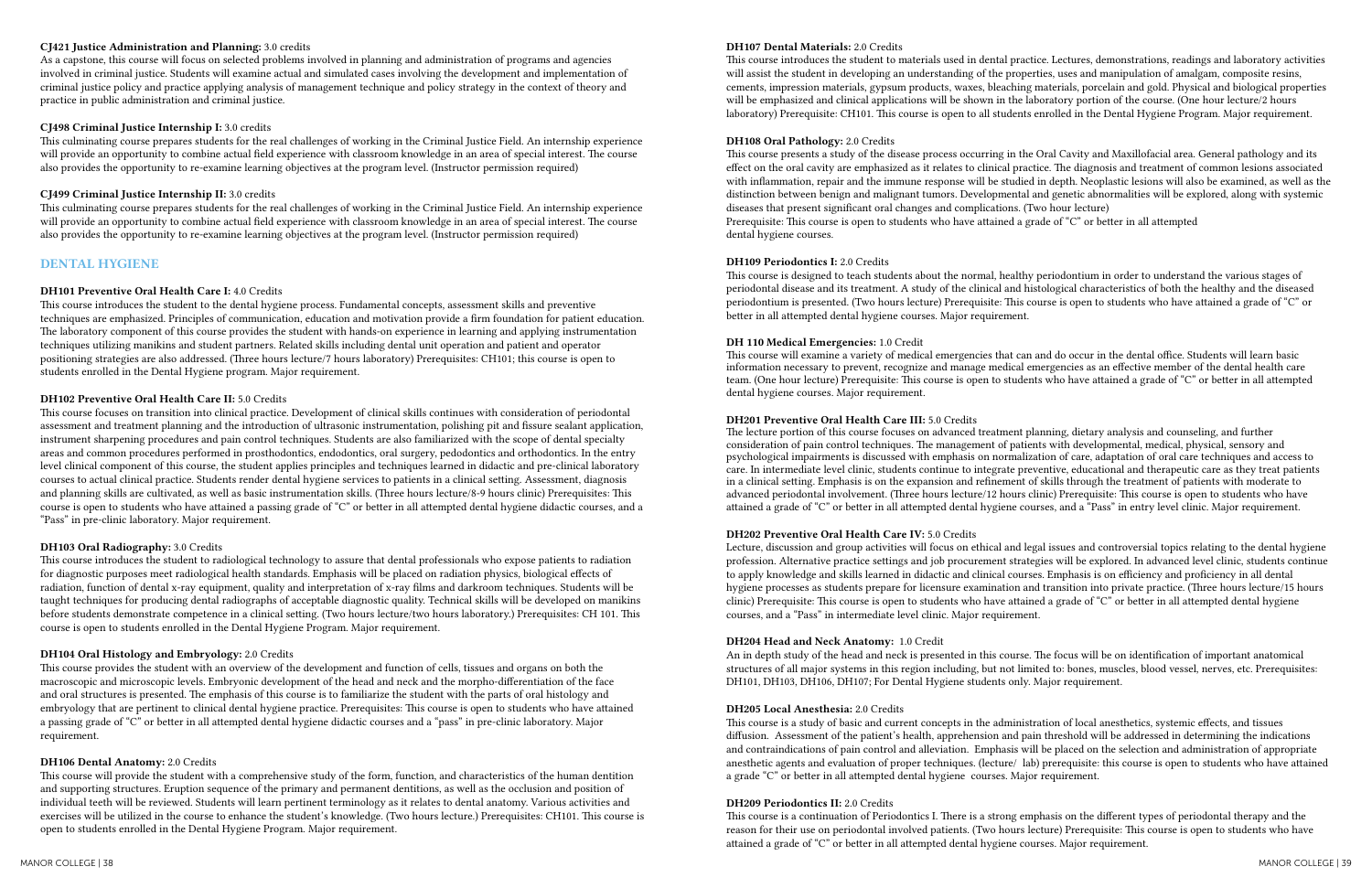#### DH212 Pharmacology: 3.0 Credits

Pharmacology introduces the hygiene student to the study of drugs and how they affect biological systems. This course will provide the student with a base of knowledge in the principles of pharmacology and the drugs used in the current therapy of disease states, as well as a solid foundation in the terminology and vocabulary that is associated with pharmacology. Special emphasis is given to those drugs administered or prescribed in the dental practice, as well as those drugs whose actions, side effects, or interactions with other drugs may impact dental healthcare. (Three hour lecture) Prerequisite: This course is open to students who have attained a grade of "C" or better in all attempted dental hygiene courses. Major requirement.

#### DH215 Community Dentistry: 2.0 Credits

This course introduces the student to the role of dentistry and dental hygiene practice as it relates to community-based oral health promotion and prevention approaches. Students are introduced to health education methods, basic principles of research and the socioeconomic, demographic and epidemiological trends of oral disease. The course provides an opportunity for an active partnership between various community groups and the student by completion of a major project. The student will apply the principles of community dental health as they develop and evaluate a community-based oral health presentation. (Two hours lecture) Prerequisite: MH 203; this course is open to students who have attained a grade of "C" or better in all attempted dental hygiene courses. Major requirement.

# EARLY CHILDHOOD EDUCATION

#### ED102 Intro to Early Childhood Ed.: Historical Foundations and Trends: 3.0 Credits

This course presents an overview of the early childhood education field and profession. Parameters of the field are discussed, along with history, current research, relevant theories, curriculum variations, and projected trends for the future regionally, statewide, and nationally. This is a required course in the ECE program. Requires field work. Major requirement.

#### ED104 Child Development 0 – 9: 3.0 Credits

This course will provide an overview of the development of the typical child in the early childhood years, including birth to age 9. Students will gain an understanding of typical development in the early childhood years in the four developmental domains: physical, cognitive, communication and social/emotional. The work of theorists including Piaget, Vygotsky, Erikson, Gardner and Montessori, as well as recent research on brain growth and development, will be used to establish a theoretical framework for the understanding of the basis of early childhood practice. Students will learn how to apply the theories of early childhood development in the classroom setting to facilitate developmentally appropriate practices. Fieldwork required. Major requirement.

#### ED105 Family Partnerships in Early Childhood: 3.0 Credits

This course will provide students with an overview of family systems and the central role families play in children's development in the early childhood years, 0-9y. Students will gain an understanding of the legal rights of families within the general and special education process, as well as knowledge of laws relating to family and student confidentiality. Students will develop strategies for becoming cross-culturally competent, including identifying potential barriers to partnership and methods of maintaining meaningful, on-going communication with families regarding a child's development and learning. Fieldwork required. Major requirement.

#### ED107 Foundations of Middle Level Education: 3.0 Credits

This course will provide an overview of the organization and philosophy of middle level education spanning grades 4 through 8. Students will gain an understanding of the implications of young adolescent development on program structure, curriculum design and assessment. Various instructional strategies used in middle level education will be presented, as well as current research and trends. Fieldwork required.

#### ED110 The Early Childhood Professional : 3.0 Credits

Students learn regulations, public policies, professional standards, and ethical guidelines for the early childhood profession. The student will become familiar with key state policies essential to the establishment and support of a comprehensive, cross sector early childhood professional development system. Professional communication, self- assessment and advocacy for one's own personal and professional growth is a theme. We, as teachers, must help children develop into independent individuals who can control emotions, make positive decisions about their activities, learn effectively, and be aware of socially acceptable behaviors. This is an elective course in the ECE program. Major requirement.

#### ED112 Early Adolescent Development: 3.0 Credits

This course is designed to provide an overview of early adolescent development spanning grades 4 through 8. Students will gain an understanding of the major features of early adolescent development, including cognitive development, learning styles, memory, perception, and social cognition. Course content will emphasize the range of individual differences in young adolescents and implications for handling these differences in the context of the classroom. Fieldwork required. Major requirement.

This course will provide students with an introduction to educational technology as well as the latest research on important issues, trends, diffusion and adoption of technology in education. Students will be able to identify, develop and apply a variety of

# ED113 Introduction to Educational Technology: 3.0 Credits technological skills to meet the increasingly diverse needs of 21st century learners.

#### ED119 Observation/Field Experience: 3.0 Credits

Even the best of textbooks cannot prepare students for all the experiences they will encounter as early childhood teachers. The observation/field experience is intended to give students a more comprehensive education. Observing children is a tool that educators use for assessment. Assessment must focus on the whole child's physical, cognitive, social, and emotional development. Observation is one of the oldest and best methods that educators use to learn about young children. The information collected is used in planning a developmentally appropriate curriculum. Through the field experience students are afforded the opportunity to become involved and active participants in a classroom setting. This is an elective course in the ECE program.

# ED204 Curriculum Planning and Assessment: Infant – Toddler: 3.0 Credits

It is the responsibility of the infant and toddler caregivers to provide on demand care giving while attending to the routine needs of the children in their care. It is important to recognize the importance of routines and transitions in encouraging development and learning. Students will learn developmental theories and milestones of children from birth to age 3, as well as strategies to manage an effective child care program. The Infant Toddler Curriculum will center on maintaining a healthy, safe environment for all children. This is a required course in the ECE program. Fieldwork required. Prerequisite: ED102 & ED104. Major requirement.

#### ED208 The Inclusive Classroom: 3.0 Credits

An introductory course which focuses on children with special needs from birth through early childhood and early adolescence. Students will learn basic terminology and characteristics of common special needs, be introduced to the diagnostic and assessment process and learn about laws governing the inclusion of children with special needs in public schools in the United States. This course is a required course in the Early Childhood and Middle Level Education programs. Fieldwork required. Prerequisites: Completion of all required 100-level coursework. Major requirement.

#### ED209 Teaching Math in Early Childhood: 3.0 Credits

Students will gain an understanding of research-based best practices in math instruction for children from Pre-K-4th grade. Knowledge of early math foundations, including numbers and operations, algebra, geometry, measurement, data analysis and probability will be presented. Students will learn strategies for incorporating math knowledge throughout the curriculum in a developmentally appropriate manner in methods, materials and assessments. Pennsylvania's learning standards for Pre-K through 4th grade, as well as national standards from the National Council for Teachers of Mathematics (NCTM) and National Association for Education of Young Children (NAEYC), will be used as a basis for establishing best practices. Fieldwork required. Prerequisites: ED102 Intro to ECE and ED104 Child Development and placement into College Level Math. Major requirement.

### ED210 Integrated Arts in Early Childhood: 3.0 Credits

Students will gain an understanding of research-based best practices in the creative arts, including music, dance, drama/theater and the visual arts. Students will learn strategies for planning developmentally appropriate experiences, in choosing appropriate materials and in assessing children's knowledge and development in all areas of the creative arts. Pennsylvania's learning standards for Pre-K through 4th grade, as well as national standards from the National Association for Education of Young Children (NAEYC) and Consortium of National Arts Education, will be used as a basis for establishing best practices. Fieldwork required. Prerequisites: ED102 Intro to ECE and ED104 Child Development. Major requirement.

#### ED212 Early Literacy Foundations: 3.0 Credits

Students will gain an understanding of research-based best practices in language and literacy development of young children, PK- 4th grade. Knowledge of integrating reading, writing, speaking and listening across the curriculum through developmentally appropriate methods, materials and assessments will be emphasized. Pennsylvania's learning standards for Pre-K through 4th grade, as well as national standards from the National Association for Education of Young Children (NAEYC) will be used as a basis for establishing best practices. Fieldwork required Prerequisites: ED102 Intro to ECE and ED104 Child Development and placement into EN 101. Major requirement.

ED214 Teaching Science in Early Childhood: 3.0 Credits Students will gain an understanding of research-based best practices in science knowledge development in young children, PK-4th grade. Teachers of young children must have knowledge of science content, including physical, life and earth/space sciences, and ability to plan developmentally appropriate experiences using scientific thinking and inquiry. Pennsylvania's learning standards for Pre-K through 4th grade, as well as national standards from the National Association for Education of Young Children (NAEYC) will be used as a basis for establishing best practices. Fieldwork required. Prerequisites: ED102 Intro to ECE and ED104 Child Development and placement in to College Level Math. Major requirement.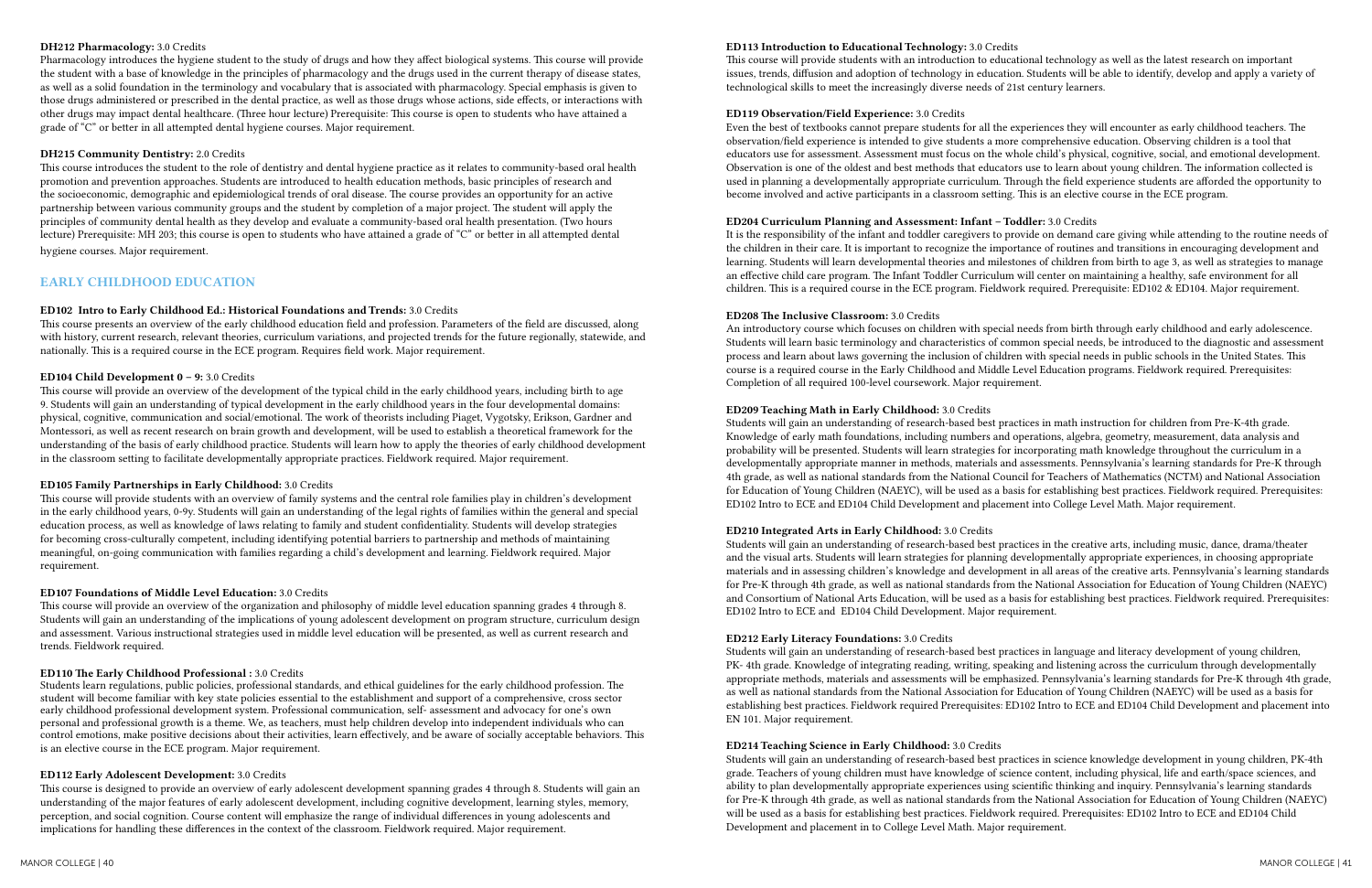#### ED305 Introduction to English Language Learners: 3.0 Credits

This course will provide early childhood practitioners an overview what is means teach and support English Language Learners in the classroom. Practitioners will initial best practices when it comes to teaching ELL learners as well as working with their families to support their overall development in the classroom. The course will help practitioners develop a deep understanding of teaching strategies that not only support ELL learners but further develop the use of cultural relevant pedagogy as well. This course is a required course in the Child Development and Child Care Administration Programs and aligns with the following National Association for Education of Young Children (NAEYC) Standards for Early Childhood Professional Preparation and Pennsylvania Department of Education (PDE) Standards for Pre-K-4th Grade—Chapter 49-2 Regulations.

#### ED307 Liability, Ethics, and Advocacy: 3.0 Credits

This course will provide early childhood practitioners with overview of the best practices when it comes to ethical code in the field of early childhood education. Using the National Association of Young Children (NAEYC)'s Code of Ethical Conduct and Statement of Commitment, practitioners will investigate what it means to advocate for the field of early childhood education as well as engage in ethical conduct with four groups: children, families, colleagues (coworkers and employers), and community and society. Lastly, practitioners will discuss proactive measures to decrease incidents of liability within the field. This course is a required course in the Child Development and Child Care Administration Programs and aligns with the following National Association for Education of Young Children (NAEYC) Standards for Early Childhood Professional Preparation and Pennsylvania Department of Education (PDE) Standards for Pre-K-4th Grade—Chapter 49-2 Regulations.

#### ED309 Children's Literature: 3.0 Credits

This course will require early childhood practitioners to read several classics in children's literature as well as a number of contemporary children's books. It will include an exploration culturally relevant children's literature through various genres. These genres include contemporary novel, classic novel, historical fiction, and realistic fiction, picture books, and folk and fairy tales. In addition, early childhood practitioners will learn how to effectively choose and integrate children literature throughout a program's curriculum.

This course is a required course in the Child Development and Child Care Administration Programs and aligns with the following National Association for Education of Young Children (NAEYC) Standards for Early Childhood Professional Preparation and Pennsylvania Department of Education (PDE) Standards for Pre-K-4th Grade—Chapter 49-2 Regulations.

# ECONOMICS

#### EC101 Macroeconomics: 3.0 Credits

An introductory course in principles and problems of economics with emphasis on macroeconomics. Topics considered are the scope and nature of economics, ideology and structure of the American economy, national income and employment theory, business fluctuations, money and banking, fiscal and monetary policies, and economic growth. Major requirement.

#### EC102 Microeconomics: 3.0 Credits

An introductory course in principles and problems of economics with emphasis on microeconomics. Topics considered are the scope and nature of economics, ideology and structure of the American economy, consumer choice theory, market structure, income distribution, and environmental economics. Major requirement.

# ENGINEERING SCIENCE

#### ES101 Engineering I: 3.0 Credits

Engineering Design I provides for the development of analytical and communication skills by problem solving, teamwork and project presentation. This course emphasizes problem solving, data acquisition and analysis. Students learn the elements of the engineering design process through execution of actual design projects applied to numerous engineering disciplines.

#### ES102 Engineering II: 3.0 Credits

This course is a continuation of the introduction to Engineering I and includes another interactive team-oriented design project of greater difficulty. Emphasis is placed on numerical analysis using computational software. Supporting topics include programming, data gathering, analysis, presentation and consideration of alternate and past solutions. Prerequisite: ES101 Engineering I.

#### ED221 Teaching Language Arts 4th – 8th: 3.0 Credits

Students will gain knowledge of the major research, theories and instructional methods involved in teaching reading and language arts to grades 4 through 8. Emphasis will be placed on the interdisciplinary nature of language arts with the middle level curricular areas of science, math and social studies. Use of state and national standards will be included. Fieldwork required. Prerequisites: ED107 Foundations of Middle Level Education and ED112 Early Adolescent Development and placement into EN 101.

#### ED231 Teaching Math 4th – 8th: 3.0 Credits

This course will present the research, theory and instructional strategies necessary for the successful teaching of math to middle level students. Students will become familiar with state standards for middle level math learning as well as standards presented by the National Council for Teachers of Mathematics (NCTM). Fieldwork required. Prerequisites: ED 107 Foundations of Middle Level Education and ED 112 Early Adolescent Development and placement into College Level Mathematics.

#### ED241 Teaching Social Studies 4th – 8th: 3 Credits

Students will become familiar with content inherent in teaching social studies to middle level students through use of state standards and recommendations from national organizations. Various instructional strategies will be presented alongside current theory and research in the field. Fieldwork required. Prerequisites: ED 107 Foundations of Middle Level Education and ED112 Early Adolescent Development.

#### ED251 Teaching Science 4th – 8th: 3.0 Credits

This course will provide an overview of the content of science teaching at the middle level. State standards for science learning will be presented along with NCTM (National Council for Teachers of Mathematics) and NSES standards to provide students with an appropriate knowledge base. Fieldwork required. Prerequisites: ED107 Foundations of Middle Level Education and ED112 Early Adolescent Development and placement into College Level Mathematics.

#### ED301 Introduction to Child Care Administration and Management: 3.0 Credits

This course will help early childhood practitioners develop a sound foundation in administrating a high-quality program for children and their families. Students will shadow a program director for several weeks to develop full picture of what it means to be program director in a center as well. Students will explore several core topics including creating a mission statement to drive center practices that support positive child and family interactions, identifying high-quality policies that promote sound program practices that are ethical and follow best practice, develop an understanding of local and national regulations and standard, ability to articulate best practice in regard to hiring practices, finances, and curriculum development, and developing key resources to support positive family-school communication.

Fieldwork is required. A minimum of 10 hours is required for this course. Students must possess required clearances prior to beginning fieldwork (PA Child Abuse, PA Criminal Background Check, FBI Background Check).

This course is a required course in the Child Care Administration Program and aligns with the following National Association for Education of Young Children (NAEYC) Standards for Early Childhood Professional Preparation and Pennsylvania Department of Education (PDE) Standards for Pre-K-4th Grade—Chapter 49-2 Regulations.

#### ED302 Leadership in Practice: 3.0 Credits

This course will provide early childhood practitioners a strong foundation in leadership theory and best practice in the field of early childhood administration. Several types of leadership models will be explored, and practitioners will develop a leadership plan for making systematic changes within an early childhood program that supports children, families, and employees within an early childhood program.

Fieldwork is required. A minimum of 5 hours is required for this course. Students must possess required clearances prior to beginning fieldwork (PA Child Abuse, PA Criminal Background Check, FBI Background Check).

This course is a required course in the Child Care Administration Program and aligns with the following National Association for Education of Young Children (NAEYC) Standards for Early Childhood Professional Preparation and Pennsylvania Department of Education (PDE) Standards for Pre-K-4th Grade—Chapter 49-2 Regulations.

#### ED303 Teacher Leadership: 3.0 Credits

This course will provide early childhood practitioners an opportunity to delve into what is needed to support teacher leadership with an early childhood program. Practitioners will explore the work of Danielson, Katzmeyer & Moyer, as well as many other scholars who have worked on teacher leadership research. Practitioners will develop a deep understanding of what it means to be a teacher leader, review the barriers to its development, as well as the supports that need to be in place to ensure that teacher leadership thrives in and outside the classroom.

This course is a required course in the Child Care Administration Program and aligns with the following National Association for Education of Young Children (NAEYC) Standards for Early Childhood Professional Preparation and Pennsylvania Department of Education (PDE) Standards for Pre-K-4th Grade—Chapter 49-2 Regulations.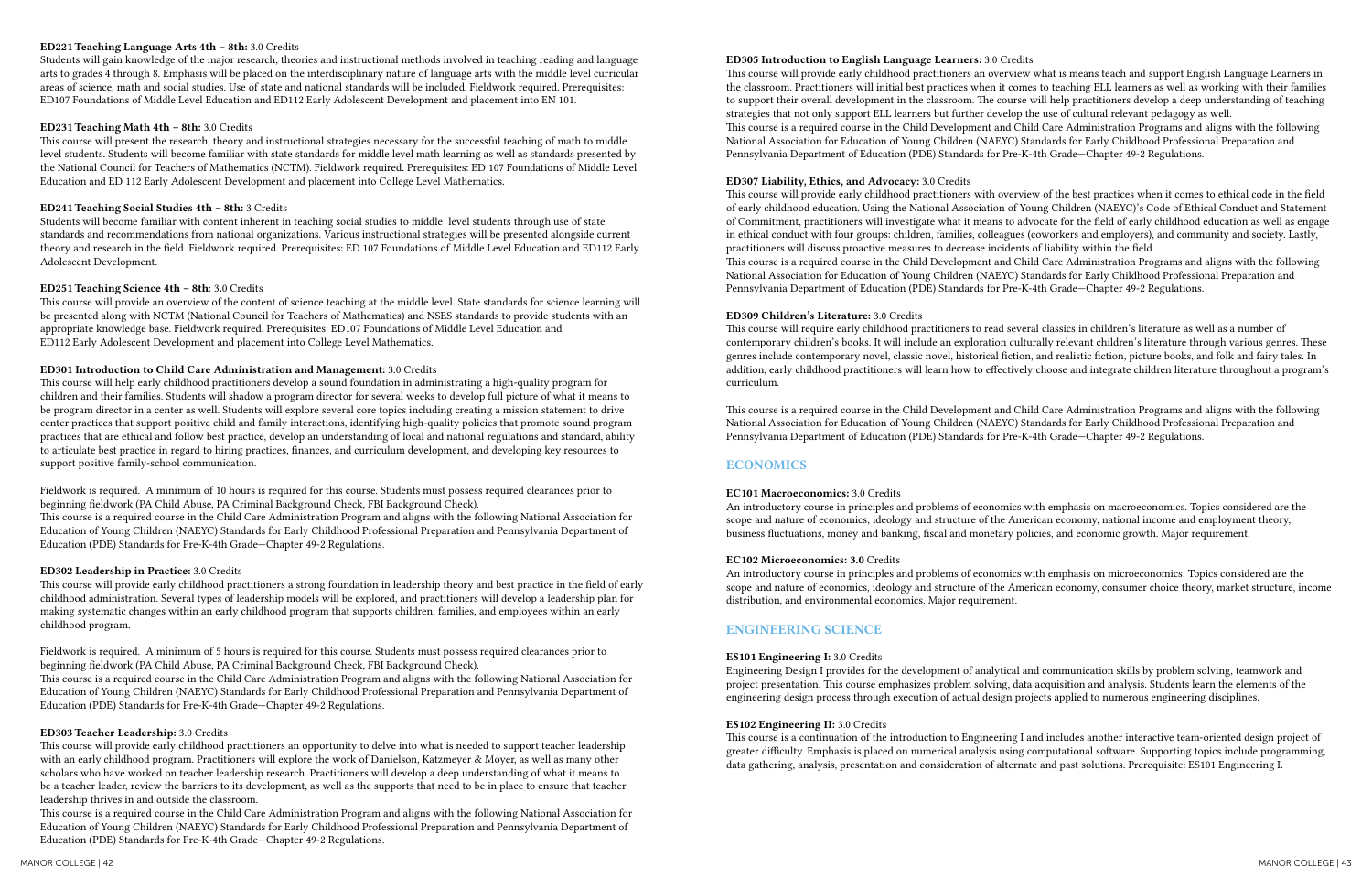### EN101 Fundamentals of Composition I: 3.0 Credits

Instruction and practice in the basic forms of expository writing. Information Literacy Skills will be addressed. Prerequisite: Students must either pass or place out of EN065 Reading and Writing Skills. Major requirement.

#### EN102 Fundamentals of Composition II: 3.0 Credits

Further development of those expository writing skills mastered in EN101 with emphasis on analysis, argument, and documentation. Information Literacy Skills will be addressed. Prerequisite: EN101 Fundamentals of Composition I. Major requirement.

#### EN103 Effective Oral Communication: 3.0 Credits

Introduction to oral communication, including interpersonal speaking, interview techniques, small group discussion, and speech preparation and delivery. Prerequisite: Placement into EN101 Fundamentals of Composition I. Major requirement.

#### EN201 Introduction to Literature: 3.0 Credits

Introduces the student to the three major literary genres: Drama, Fiction (short stories and novels), and Poetry. The student will learn the characteristics that distinguish these literary genres and the important literary terms and techniques necessary to become a more sensitive, empathetic, astute, and critical reader. Prerequisite: EN101 Fundamentals of Composition I.

#### EN207 Introduction to Film: 3.0 Credits

The student will examine film as an important and distinctive medium of expression. The course will trace the evolution of the art of film through analysis of technical, social, and artistic elements of historically important and contemporary films. Prerequisite: EN101 Fundamentals of Composition I.

#### EN209 Cultural Diversity in American Literature: 3 Credits

Cultural Diversity in American Literature introduces students to the fiction, drama, poetry, and film of selected diverse cultures in American literature. Prerequisite: EN101 Fundamentals of Composition I.

#### EN301 Folktales, Fairy Tales, and Myths: 3.0 Credits

This course is an in-depth exploration of the oral traditions of literature passed down through generations. Students will analyze this literature and discover themes and archetypes shared by diverse cultures around the world. Prerequisites: EN201

#### EN302 Cultural Diversity in Film: 3.0 Credits

This course is an in-depth exploration of the literary and cinematic techniques by which film addresses the issues of diverse cultures. Students will analyze these films as artistic creations and as expressions of the diverse ideas, beliefs, and activities as well as of the challenges faced by diverse cultures. Prerequisites: EN201, EN207, or EN209

#### EN304 Science Fiction and Fantasy in Literature and Film: 3.0 Credits

This course is an in-depth exploration of the various forms of fantasy in the literature and films around the world. Students will analyze the diverse forms of fantasy and science fiction as reflections of the times, events, and societies that gave rise to them. Prerequisites: EN201, EN207, or EN209

#### EN305 Advanced Composition: 3.0 Credits

Advanced Composition introduces students to composition theory while giving them practice in and command of a range of academic styles. Prerequisites: EN101 Fundamentals of Composition I and EN102 Fundamentals of Composition II.

#### EN310 World Literature: 3.0 Credits

This course is an in-depth exploration of the fiction, drama, and poetry created by artists from countries around the world. Students will analyze this literature as artistic creations and as expressions of diverse ideas and beliefs. Prerequisites: EN201, EN207, or EN209

#### EN311 Spoken Word: 3.0 Credits

This course is an in-depth exploration of the various forms of oral communication in diverse cultures, including rap, hip-hop, songs, and poetry. Students will study the relationship between the modes of communication and the cultures and events occurring during their creation Students will be encouraged to communicate through their own spoken forms. Prerequisites: EN201, EN207, or EN209

# EXPANDED FUNCTIONS DENTAL ASSISTING

#### DA101 Chairside Procedures: 4.0 Credits

This course is designed to orient the dental assisting student to a new profession. An overview of its history, structure, professional organization, ethics and jurisprudence, areas of services, certification, and Pennsylvania State Dental Practice acts are included. Emphasis in this course will be placed upon preparing the student to assist the dentist in all operative procedures. Proper patient positioning, selection of instruments and materials for all operative procedures, as well as proficiency in four-handed dentistry, and proper asepsis and sterilization techniques according to blood borne pathogen and OSHA standards will be required for completion of this course. Students are required to purchase required uniform for program.(Three hours lecture/two hours laboratory). No prerequisites. Major requirement.

#### DA103 Principles of Radiology: 2.0 Credits

This course will acquaint the student with the physical principles involved in the production and clinical use of X-radiation. Students will be made cognizant of radio-biological effects so that this knowledge can be used in understanding and implementing basic principles of radio-biological health. X-ray films and the various factors which influence the density, contrast, definition, and distortion of the radio-graphic image will be studied. Darkroom, film mountings, recognizing and understanding landmarks and interpretation will also be studied. (Two hours lecture). Major requirement.

#### DA104 Radiographic Techniques: 1.0 Credit

In order for dental auxiliaries to produce diagnostically useful radio-graphs with minimal patient radiation exposure, it is essential that they possess a thorough understanding of extra oral and intra-oral techniques. This course will provide students with two recommended techniques used in taking exposures utilizing both traditional and digital radiography, as well as those extra oral techniques as they pertain to dental procedures. Students must demonstrate proficiency in all techniques by passing required competencies to complete this course. Additional Fee: Radiation Badge. Prerequisite: A satisfactory grade of "C" or better in DA101 Chair-side Procedures; DA103 Principles of Radiology; DA115 Practice Management; and DA107 Dental Materials. (Assigned laboratory/clinical responsibilities.). Major requirement.

#### DA106 Dental Anatomy: 4.0 Credits

Emphasis is placed upon the form and function of both the primary and permanent dentitions, as well as the supporting structures. Students will be required to carve a select number of teeth from wax blocks, as well as perform other laboratory procedures that will reinforce learning. Stu- dents are required to purchase a typodont and carving instruments, which will also be used in DA202, DA213, and DA204. (Three hours lecture; two hours laboratory). Prerequisites: A satisfactory grade of "C" or better in DA101 Chairside Procedures; DA103 Principles of Radiology; DA115 Practice Management; and DA107 Dental Materials. Major requirement.

#### DA107 Dental Materials: 3.0 Credits

Comprehensive knowledge of the physical and biological properties of the materials used in treating dental patients is pertinent in any practice. Lecture periods are reinforced with laboratory demonstrations and procedural experiences which are designed to instruct the student in the handling and preparation of materials used in dentistry. Students are required to purchase laboratory instruments for this course. (Two hours lecture; two hours laboratory) Major requirement.

#### DA108 Dental Specialties: 2.0 Credits

A series of lectures in different specialty areas of dentistry are given by instructor and guest speakers. Students will have the opportunity to visit a specialty practice when possible. These lectures and visiting rotations will serve to instruct and reinforce knowledge needed to assist in specialty practices. Students are also required to research a specialty topic and do a table clinic presentation. (Two hours lecture. Visiting rotations are assigned.) Prerequisites: A satisfactory grade of "C" or better in DA101 Chairside Procedures; DA103 Principles of Radiology; DA115 Practice Management; and DA107 Dental Materials.

#### DA109 Medical Management of the Dental Patient: 1.0 Credit

This course will introduce the students to pharmacology and how it relates to the dental profession. Students will also learn how to identify and treat medical emergencies in the clinical setting. Instruction will also include the handling of the medically compromised patient. CPR Certification is required to complete this course. No prerequisites.

# DA111 Infection Prevention and Control in Dentistry: 1.0 Credit

This course will give the student the opportunity to learn and practice infection prevention and control in the dental setting. Understanding how to control the spread of infectious disease is critical. Emphasis in this course will be placed on Standard Precautions and prevention of disease transmission, Prevention of cross contamination during procedures, Instrument device and processing and OSHA protocols. This course will prepare the student for the infection control component (ICE) of the DANB exam. (1-hour lecture). No prerequisites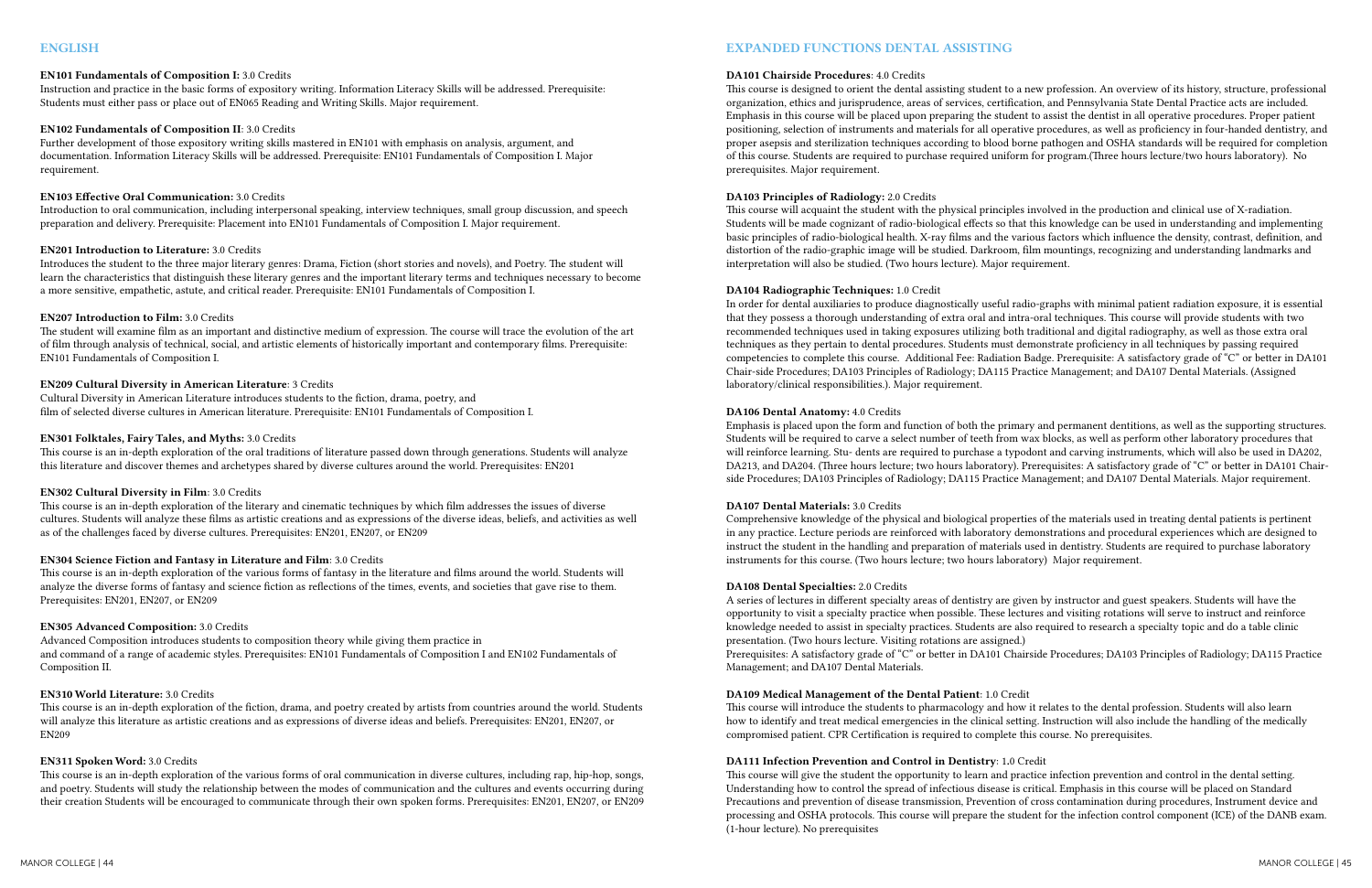#### DA112 Clinical Experience I: 3.0 Credit

This clinical experience is to orient the student to working chair-side with staff, dentists and sophomore EFDA students providing dental care to patients within Manor's Dental Health Center located at the college. This course incorporates all aspects of dental assisting learned in the DA101 Chair-side Procedures, DA111 Infection Prevention and Control in Dentistry and DA107 Dental Materials and allows application of skills learned through hands on experience. Students must a grade of 75% or better to pass this course. (12 clinical hours per week) Additional fee: Dosimetry Badge. Prerequisite: satisfactory grade of 75% or better in all attempted DA coded courses. Major requirement.

#### DA115 Practice Management: 1.0 Credit

Learning the intricate functions that comprise and support a professional dental practice, including patient management, appointment scheduling, telephone techniques, insurance, financial statements, book keeping and inventory control. Use of technical communications, Dentrix computer program and fax machines are also highlighted. Included in the didactic portion are the application of skills learned within our on-campus dental facility. (One lecture hour). No prerequisites. Major requirement.

#### DA118 Dental Specialties: 1 Credit

A series of lectures in different specialty areas of dentistry are given by instructor with guest speakers. Students will have the opportunity to visit a specialty practice. These lectures, visiting rotations and guest speakers will serve to instruct and reinforce knowledge needed to assist in specialty practices. Students are also required to research a specialty topic and do a classroom presentation. (Two hours lecture. Visiting rotations as assigned.) Prerequisites: A satisfactory grade of 75% or better in all attempted DA coded courses. Major requirement.

#### DA118 Dental Specialties: 1.0 Credit

A series of lectures in different specialty areas of dentistry are given by instructor with guest speakers. Students will have the opportunity to visit a specialty practice. These lectures, visiting rotations and guest speakers will serve to instruct and reinforce knowledge needed to assist in specialty practices. Students are also required to research a specialty topic and do a classroom presentation. (Two hours lecture. Visiting rotations as assigned.) Prerequisites: A satisfactory grade of 75% or better in all attempted DA coded courses. Major requirement.

#### DA119 Dental Assisting Internship: 1 Credit

Students will be required to participate in a total of 90 hours in a private practitioner's office. The purpose of this experience is to build confidence in a student's ability to perform dental assisting duties and assume the responsibility of a dental assistant. (90 hours -off campus externship). Prerequisites: A satisfactory grade of 75% or better in all DA coded courses, BI105 Survey of Anatomy, BI106 Nutrition

#### DA120 Oral Health Issues: 2.0 Credit

This course will introduce the student to oral health theories, oral disease etiology and prevention, patient education skills, overall physical health correlations to dentistry, dental emergencies, vital tooth whitening, oral cancer screening and taking and recording of vital signs. (2-hour lecture) Prerequisite: A satisfactory grade of 75% or better in all attempted DA coded courses. Major requirement.

#### DA200 Clinical Experience II: 1.0 Credit

This experience is a continuation of Clinical Experience I. Students will provide dentist with chairside assistance, as well as begin preliminary patient care services. This course is offered in summer session only. (12 hours clinic per week).Prerequisite: Satisfactory grade of 75% or better in DA102 Clinical Experience I.

#### DA201 Expanded Functions Seminar: 3.0 Credits

This course provides didactic instruction for advanced operative procedures. It is taken in con- junction with DA202 Expanded Functions Laboratory. Prerequisite: Satisfactory grade of "C" or better in all freshman-level courses. This course may also be taken by Certified Dental Assistants (CDA) that have been working within the dental profession for 3 or more years or graduates of an accredited Dental Hygiene program. Requirements also include that you be X-ray and CPR Certified. It is also required that you supply us with a transcript from an accredited institution showing a satisfactory grade of 75% or better in dental anatomy (equivalent to DA106). Potential students are offered the option to take a challenge final examination in dental anatomy and receive a grade of 85 or better to be eligible for this course. This course is offered in summer session only (45 hours lecture). Major requirement.

#### DA202 Expanded Functions Laboratory: 4.0 Credits

This course includes practical procedures for performing reversible intraoral expanded functions as delegated to Certified EFDA Auxiliaries by the Pennsylvania State Dental Practice Act. It includes, but is not limited to, practical procedures in placement, condensing, carving, and finishing of amalgam and other restorative materials, placement and removal of rubber dams and matrices, and the fabrication of crowns, bridges, preliminary impressions, coronal polishing, sealants, and impressions for athletic appliances.

This course may also be taken by Certified Dental Assistants (CDAs) meeting set requirements for EFDA Certificate Program, or Registered Dental Hygienists (RDHs). (135 hours laboratory. Additional fees: Materials and Optical Loops. Prerequisite: A satisfactory grade of 75% or better in all freshman-level courses. Major requirement.

#### DA203 Clinical Experience III: 2.0 Credits

This course will give the student the opportunity to gain experience in performing expanding functions chairside with direct supervision of dentist and faculty instructors. The entire experience will take place at Manor's Dental Health Center with students being provided with restorative procedures in the role of direct patient care, enabling them to become active participating members of a dental health team within our facility. (Twelve hours clinic per week). Prerequisites: satisfactory grade of 75% or better in all freshman-level courses.

#### DA204 Clinical Experience IV: 3.0 Credits

A continuation of Clinical Experience III. (Nine (9) hours clinic per week=135 hours). Prerequisite: grade of "C" or better in DA203 Clinical Experience III

#### DA205 Dental Sciences: 3.0 Credits

This course introduces the students to the dental aspects of many different disciplines. It includes histology, anatomy, neuroanatomy/anesthesiology, pathology. Students are required to participate in a class wide campus education presentation. (Three hours lecture). Prerequisites: Satisfactory completion of BI 105 Survey of Anatomy and Physiology or BI101 Biology I and BI102 Biology II. Major requirement.

#### DA206 Externship Experience: 2.0 Credits

Students will be required to participate in a total of 90 hours in a private practitioner's office. The purpose of such an experience is to build confidence in student's ability to perform expanded functions and assume the responsibility of an EFDA. (90 hours clinicoff campus). Prerequisite: A grade of "C" or better in DA203 Clinical Experience III. Major requirement.

#### DA210 EFDA Independent Study: 1.0 Credit

For students in need of additional direct patient care experience.

#### DA212 Clinical Experience II: 3.0 Credit

This experience is a continuation of Clinical Experience I. Students will provide the dentist with chair-side assistance as well as begin preliminary patient care services. This course is offered in the summer session only. Students must a grade of 75% or better to pass this course. (12 clinical hours per week) Additional fee: Dosimetry Badge Prerequisite: A satisfactory grade of 75% or better in all attempted DA coded courses. Major requirement.

#### DA213 Clinical Experience III: 3.0 Credits

This course will give the student the opportunity to gain experience in performing expanded functions procedures chair-side with direct supervision of the dentist and clinical instructors. The entire experience will take place at Manor's Dental Health Center with the students being provided with restorative procedure opportunities in the role of direct patient care. (12 clinical hours per week) Additional fees: Dosimetry Badge, preps and additional composite. Prerequisite: A satisfactory grade of 75% or better in all attempted Freshman DA coded courses and a satisfactory grade of 80% or better in DA201 and DA202. Proof of Passing the DANB RHS exam must be submitted. Major requirement.

#### DA214 Clinical Experience IV: 2.0 Credits

This course is a continuation of DA213 Clinical Experience III, which provides the student with opportunities to hone their EFDA skills while developing time efficiency through direct patient care in Manor's Dental Health Center (9 clinical hours per week)

### DA250 Expanded Functions of Dental Assisting I: 5.0 Credits

This module provides classroom and laboratory instruction for advanced operative procedures, including amalgam, composite, and temporary procedures. Fabrication of temporary crowns, placement of matrices, wedges, and rubber dams will also be covered. Prerequisite: Must be in EFDA Certificate program. Major requirement.

# DA265 Expanded Functions of Dental Assisting II: 1 Credit Additional fees: Materials.

This course follows the completion of DA 250 EFDA I. Students are required to complete a total of 90 hours performing expanded duties. All of these required hours will be spent at Manor's Dental Health Center under the direct supervision of faculty dentist and clinical instructors. The student will be responsible for two clinic rotations (6 hours) per week for 15 weeks. The purpose of this experience is to strengthen and perfect the skills that were taught in DA 250 and allow the student to apply their skills to direct patient care. Any student wishing to take additional hours for the purpose of addition experience should speak to the instructor.

Prerequisite: DA250 EFDA I. Major requirement.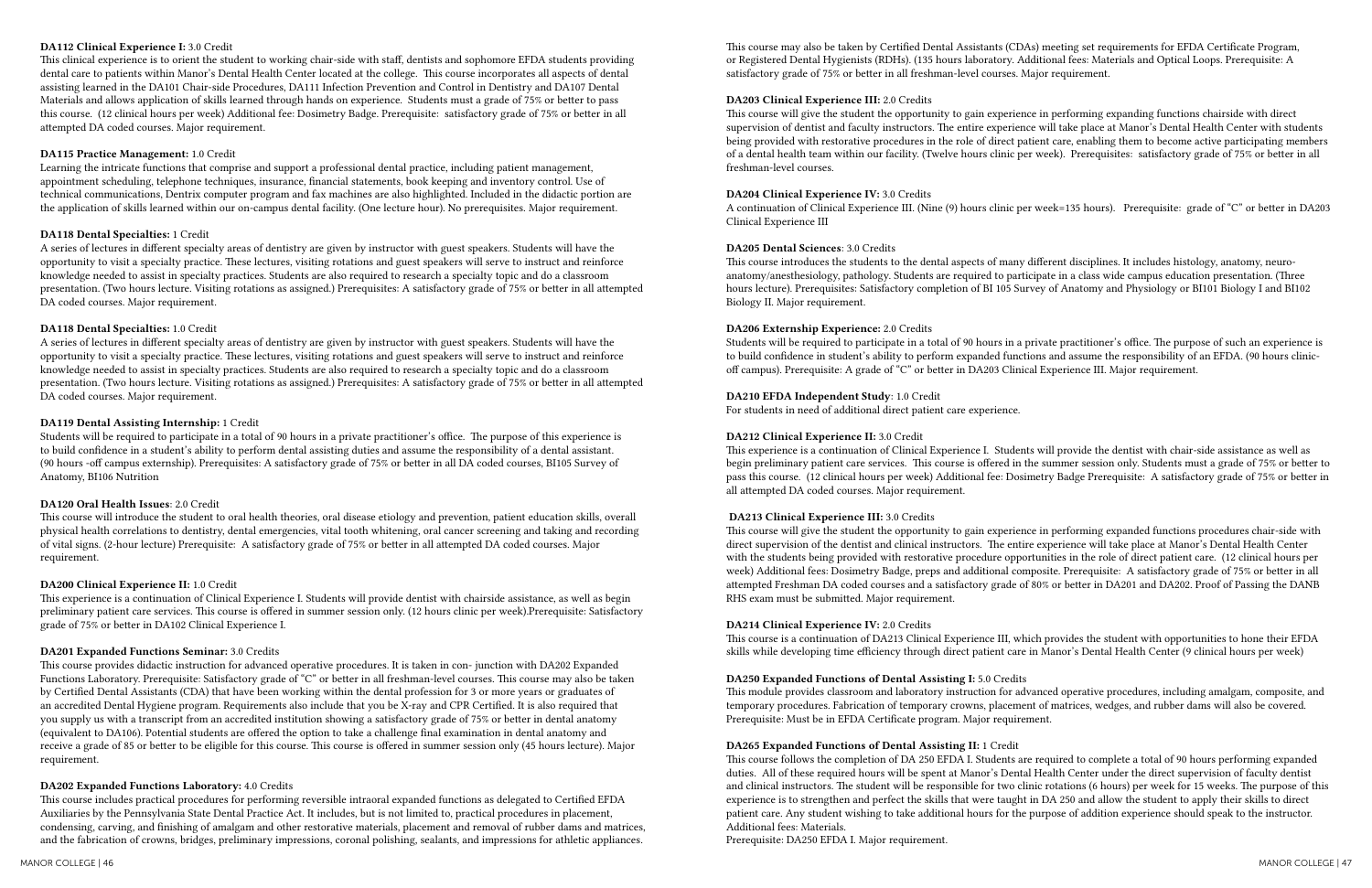#### DA270 Expanded Function Externship: 1.0 Credit

This course follows the completion of DA265 EFDA II. The student will then be required to complete 20 hours of expanded duties in a private dental office under the direct supervision of a sponsoring dentist. Time doing the required restorative procedures will be the time counted toward the 20 hours. All requirements and a total of 20 hours (doing restorative procedures) must be met. This part of the internship usually takes about two months to complete. The internship must be completed by the end of the fall semester to pass the course. Prerequisite: DA265 EFDA II. Major requirement.

# HEALTH CARE ADMINISTRATION

#### HC101 Foundations of Health Care Administration: 3.0 Credits

This course is designated for Undergraduate students who seek an understanding of the administration, organization, and delivery of health care in the United States. This course studies the organizational structures, types of governance, and management issues in the American health care system. Topics to be examined include Introduction to Health Care Systems; Managing Health Care Services, Organizations, and Systems; Health Care Environments; Administrative Responsibilities and Structures; and Function and Roles of Professional and Non-Professional Staff. Major requirement.

#### HC218 Health Care Law and Ethics: 3.0 Credits

This course will provide a basic understanding of health care law by examining the legal issues facing health care administrators and health care professionals in today's society. Current legislation and regulatory issues will be explored along with ethical questions relating to health care and law. Prerequisite: HC101. Major requirement.

#### HC301 Financial Management in the Health Care Industry: 3.0 Credits

This course will address the basics of financial management in health care organizations including accounting, cost analysis, managing financial resources, and other management tools. Budget development and FTE allocation will be addressed along with federal and state regulations.

#### HC310 Management of information in the Health Care Industry: 3.0 Credits

The focus of this course will be on exposure to the management of information to support decision-making, communication, and strategic planning. These include systems for managing human resources, improving quality of care and tracking organizational metrics.

#### HC401 Occupational Health and Safety: 3.0 credits

This course explores health and safety issues related to the workplace and the laws that control workplace safety. Environmental controls that reduce transmission of communicable diseases, exposure to toxic substances, hazardous working conditions, and accidents are included. Public policy decisions and health control program compliance issues are addressed.

#### HC410 Operations Management in Health Care Organizations: 3.0 Credits

Ongoing demands for increased productivity, quality and service have resulted in a renewed emphasis on operational efficiency in the delivery of health care services. This course will utilize clinical practice settings and case studies to examine critical issues related to restructuring patient care delivery models and clinical practice.

# HEALTH SERVICES

#### HEA205 Introduction to Health Professions: 3.0 Credits

The Introduction to Health Professions provides students an overview of various careers in healthcare. Students will learn about various professions, work environments, educational requirements, and the role of various providers in patient care. Contemporary issues in healthcare will be discussed, including topics in delivery and regulation of health care services.

### HEA301 History of Medicine: 3.0 Credits

This course probes and deconstructs the different historical contexts in which notable, scientific developments, theories and concepts facilitated the emergence of standards, methods and practices across the broad spectrum of modern scientific and medical disciplines, covering the history of science from the Ancient to the Modern World.

#### HEA399 Health Services Apprenticeship: 4.0 Credits

The Health Services Apprenticeship introduces the student to practical applications learned in the classroom. Students develop career related skills in a healthcare industry setting while earning college credit. Gaining practical, on-the-job experience allows students to build their resumes, network within the field and gain a competitive edge when seeking employment.

#### HEA499 Health Services Internship: 6.0 Credits

The Health Services Internship allows students to apply and put into practice principles learned in the classroom. Students develop career related skills in a healthcare industry setting while earning college credit. Gaining practical, on-the-job experience allows students to build their resumes, network within the field and gain a competitive edge when seeking employment.

### **HISTORY**

# HS103 History of the United States I: 3.0 Credits

Examination of American History from its discovery to the Reconstruction (1865). A survey of the growth and development of the United States, its people, government, and institutions, from colonial times to the Reconstruction.

#### HS104 History of the United States II: 3.0 Credits

Examination of American History from the Reconstruction (1865) to the election of today's President. A survey of the growth and development of the United States, its people, government, and institutions, from the Reconstruction to the election of today's president.

HS105 Culture, Race, and Ethnicity in American History: 3.0 Credits A study of social and cultural currents in American history, historical experiences of America's racial and ethnic groups, and attitudes toward race and ethnicity in the course of American History.

HS113 History of Ukraine I: Pre-Christianity to 1800: 3.0 Credits An examination of the Geo-political, social, religious, cultural, and economic developments of Ukraine and its people from pre-Christianity to 1800

HS114 History of Ukraine II: 1800 to the Present: 3.0 Credits An examination of the Geo-political, social, religious, cultural, and economic developments of Ukraine and its people from 1800 to the present.

HS115 History of the Ukraine III: Ukrainians in the Diaspora – 19th Century to the Present: 3.0 Credits An examination of the phenomenon of emigration/immigration, focusing on the causes behind these actions and specifically reviewing the effects on the Ukrainian people.

# HS151 Global Patterns in the Making of the Modern World: 3.0 Credits

This course provides a thematic overview of broad patterns and changes that shaped and influenced civilizations and societies in a globalized context between 1450 to the present. Students will acquire an enhanced understanding of why and how change has occurred over time across early modern and modern societies and cultures in a globalized context, while seeking to understand and analyze the comparative contexts and cross-cultural relationships in which they emerged and developed globally.

#### HS205 Women in America: 3.0 Credits

An interdisciplinary approach to the study of the identity and role of women in America.

#### HS210 The Making of Modern Philadelphia: 3.0 Credits

This course examines the historical evolution of modern Philadelphia (1854-present) from the mid-nineteenth century to the present day. It specifically focuses on the "modernization" of Philadelphia and its place in American society, paying close attention to the following major events and developments: the act of consolidation (1854); the Civil War; the second Industrial Revolution; progressivism and ethnic assimilation; the great depression and second world wars; postwar urban planning and municipal government reform, race relations in the postwar period, and gentrification. Prerequisites: HS103 or HS104 or HS105

#### HS220 History of Baseball in the US and Latin America: 3.0 Credits

This course examines how our "national pastime" has shaped, and reflected, the changes and continuities in American culture and society since the early Republic and antebellum America to the present day. It also probes how the game has grown into an international and cultural phenomenon in Latin America. Prerequisite: HS103, HS104, or HS151

#### HS301 History of Medicine: 3.0 Credits

This course probes and deconstructs the different historical contexts in which notable, scientific developments, theories and concepts facilitated the emergence of standards, methods and practices across the broad spectrum of modern scientific and medical disciplines, covering the history of science from the Ancient to the Modern World.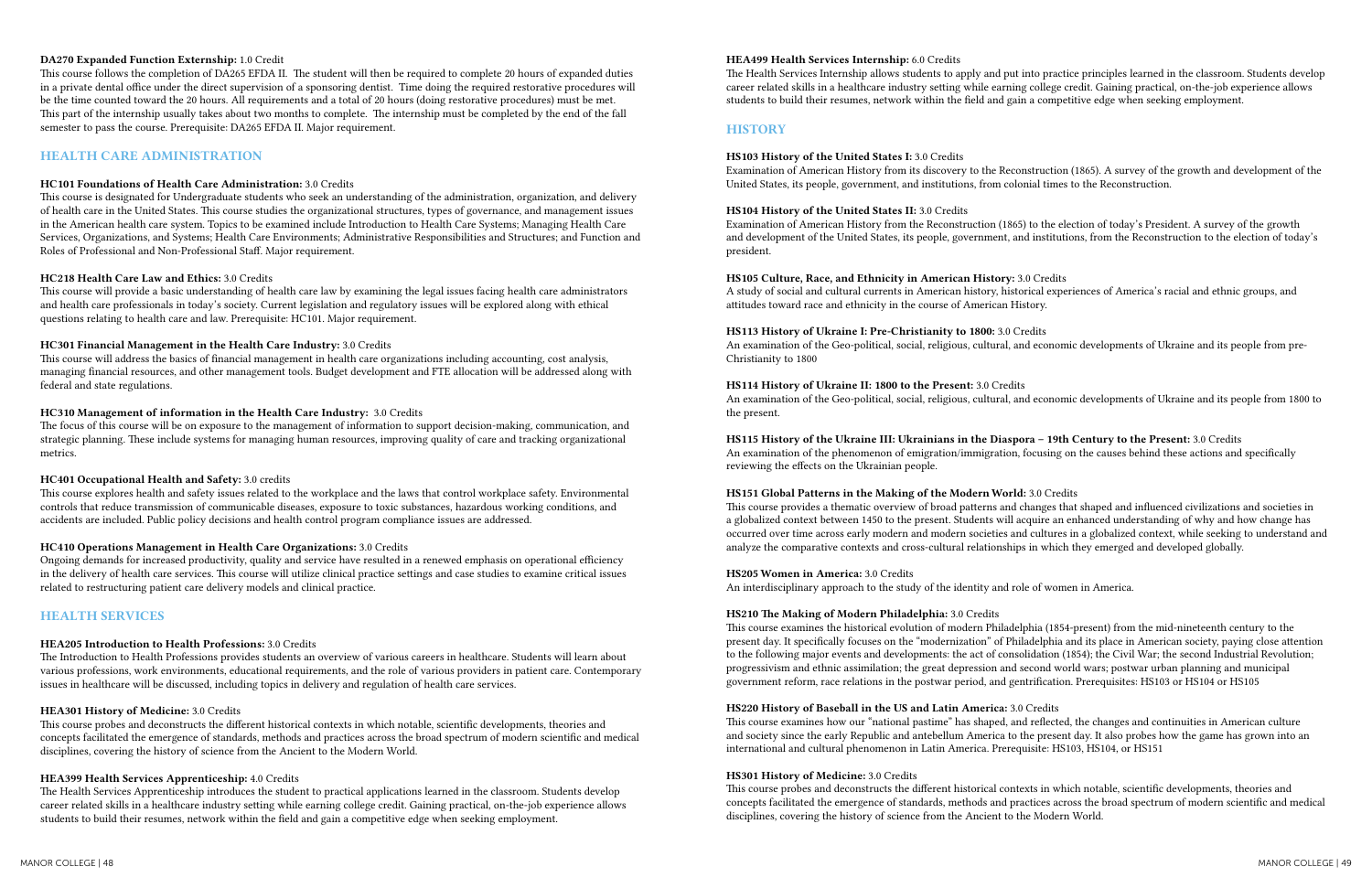#### HS310 History of American Sport: 3.0 Credits

This course explores the historical evolution of American sports from colonial America to the present day, focusing on the evolution of professional sports; the impact of sports on American society; race, class and gender issues in the history of American athletics; and the impact of American sports on the global community. Prerequisite: HS105

# HUMANITIES

#### HUM100 Introduction to Humanities: 3.0 Credits

This course will introduce students to the humanities using an interdisciplinary approach. The course will focus the fundamental nature of humanities disciplines, including philosophy, architecture, literature, music, religion, and art and how concepts from these disciplines are integrated into different cultures.

### HUM301 Food "Channel": The Role of Food in Culture and Religion": 3.0 Credits

Food has always held both symbolic and ritual significance in many cultures and religions. This course will explore those roles in both past and in the contemporary world and examine the deep meaning that food plays in specific ritual religious and cultural practices.

#### HUM302 Special Topics in Humanities: 3.0 Credits

A focused study of selected issues and themes from one of the humanities' disciplines, including literature, history, philosophy, religion, art and music. Prerequisite: Approval of Chairperson of Humanities and Social Sciences. Prerequisites: EN201, EN207, or EN209.

# LAW (PARALEGAL)

### LE101 Introduction to Law and Para-legalism: 3.0 Credits

While exploring the structure of the American legal system and the principles of law which control the various legal specialties, this course is designed to provide the student with an understanding of the role of the paralegal in today's legal community and the ethical and professional responsibilities incumbent upon today's legal assistants. Major requirement.

#### LE102 Legal Research: 3.0 Credits

In this introduction to legal research, Manor's in-house law library will serve as the workshop in which students will become familiarized with research materials, their applicability to various legal specialties and how they are used. In addition to fundamentals of legal research, students will be trained to analyze issues, a skill vital to paralegal competency. Major requirement.

#### LE103 Civil Practice and Procedure: 3.0 Credits

This course is designed to provide students with an understanding of civil litigation both at the federal and state levels. All phases of the litigation process will be reviewed in detail with special emphasis upon pre-trial and trial procedures. Major requirement.

#### LE104 Legal Writing: 3.0 Credits

Students will be instructed in interpretation and preparation of legal documents relevant to civil practice. The course will familiarize students with the language and format of legal documents through the use of a sample form book and through practical drafting assignments. Major requirement.

#### LE201 Tort Litigation: 3.0 Credits

This course prepares students to assist attorneys, insurance companies and corporations in the practice of tort law. Relevant insurance practices and procedures will also be reviewed. The course covers primary legal principles of tort law as well as proper procedures for investigating such cases and preparing them for settlement or trial. Prerequisite: LE101 or LN101.

#### LE202 Trusts and Estates: 3.0 Credits

Students will be introduced to the basic legal concepts which control wills, trusts and intestacy. The course includes a study of the fundamental principles of law applicable to each, as well as the organization and jurisdiction of the probate court, estate administration and fiduciary accounting. Commonly used estate and fiduciary forms and trust agreements will be analyzed. Prerequisite: LE101.

#### LE203 Real Estate Law: 3.0 Credits

This course will provide students with understanding of the basic concepts of real property law including ownership, sale, leasing, financing and government regulation of land, whether improved, with buildings or other features, or unimproved. Students will be introduced to various issues and terminology typically encountered in real estate practice. The course will also provide analysis of and instruction in the preparation of documents relevant to real estate practice. Prerequisite: LE101.

#### LE204 Criminal Practice & Procedure: 3.0 credits

This course will explore criminal liability on both misdemeanor and felony levels. Study will also include examination of each stage of the criminal justice system, from arrest through post-trial motions, sentencing and appeal. Constitutional questions integral to the practice of criminal law will also be considered. Prerequisites: LE101 or LN101

#### LE205 Family Law: 3.0 Credits

The course will introduce students to those legal concepts which relate to and control the family unit. Topics addressed include marriage, divorce, annulment, support, child custody, adoption, change of legal name, guardianship and paternity. Prerequisite: LE101.

### LE206 Administrative Law: 3.0 Credits

Administrative agencies are often referred to as "the fourth branch of the government." In this course the evolution of the administrative justice system will be examined. Students will become acquainted with the powers and procedures of a government agency and the legal assistant's role in administrative grievance procedures and hearings will be reviewed. Prerequisite: LE 101 or LN101.

#### LE209 Law Practice Management: 3.0 Credits

This course will cover the fundamentals of law office management and organization. Subjects covered include: basic principles and structure of management, employment opportunities for the paralegal, timekeeping and accounting systems, marketing issues, administrative and substantive systems in the law office, and law practice technology. Prerequisite: LE101 Introduction to Law and Para-legalism.

#### LE211 Contracts and Business Organizations: 3.0 Credits

This course is intended to familiarize the student with the law of business from both a consumer and business point of view. A variety of business organizations will be studied as will the law pertaining to contract formation and the resolution of contract disputes. Prerequisite: LE 101

#### LE212 Technology and Law: 3.0 Credits

This course will introduce students to technology and its relationship to law practice and the delivery of legal services. Emphasis will be placed on the use of technology in the areas of case management, document management, litigation support, on-line research, office management, and security issues.

#### LE213 Advanced Paralegal Studies: 3.0 Credits

This course is designed to ready the student for entry into the legal community through intensive study of the paralegal profession and additional development of the student's organizational, communication, and critical analysis skills through an experiential learning component and other learning opportunities including portfolio preparation, mock interviews, and advanced research and writing assignments. Students may choose from a variety of experiential learning opportunities to fulfill the practicum requirements of this course.

#### LE215 Employment Law: 3.0 Credits

This course will provide the student with an understanding of current legal issues in the area of employer/employee relations. Emphasis is placed on both federal and state regulations applicable to employment law. Areas covered will include the basis for the employer-employee relationship, pre-employment concerns, legal aspect of the employment relationship, discrimination issues, discrimination actions, termination of the employer-employee relationship, and ethical issue in employment law. Prerequisite: LE101 Introduction to Law or BA103 Legal Environment of Business.

#### LE216 Evidence Law: 3.0 Credits

This course will provide students with an understanding of the rules of evidence as they apply, not only in the courtroom, but at every stage of litigation. Application of evidentiary rules to issues of communication, relevance, admissibility and privilege will be explored, as well as the ethical limitations imposed by the rules. Prerequisite: LE101.

#### LE217 Immigration Law: 3.0 Credits

This course is designed to provide students with an overview of U.S. immigration law. We will focus on immigrants, the various categories of non-immigrants, and the laws that must be followed to enter the U.S. from abroad or to gain permanent resident status and citizenship. Immigration law is a form-based practice and for this reason, we will review and discuss the various forms that are used in the immigration process. Students will gain an understanding of the vocabulary used in immigration cases and learn how to prepare various types of immigration forms and of the issues confronting immigration clients. Prerequisite: LE101.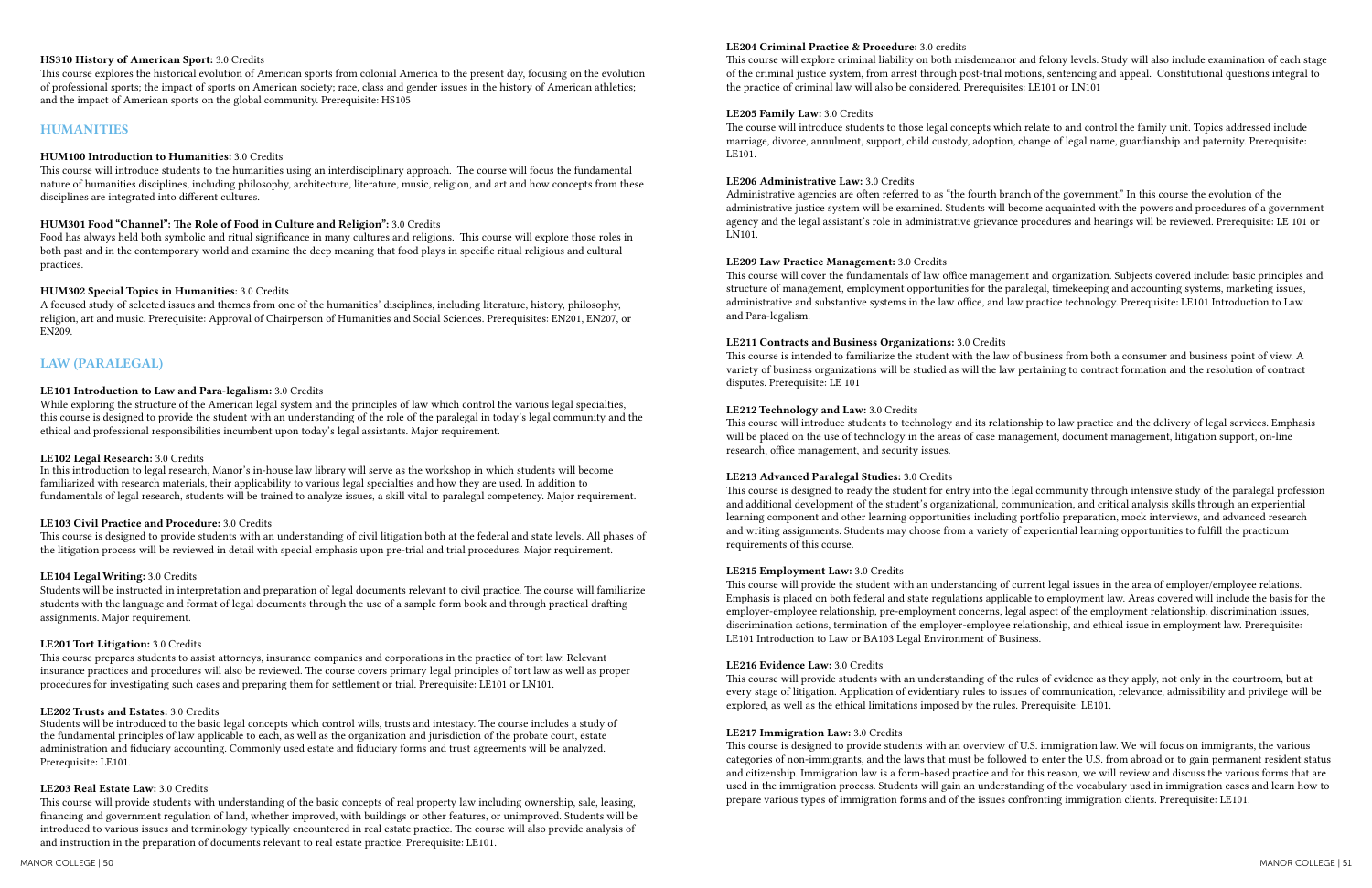#### LE289 Legal Independent Study: Variable Credits

A student who wishes to expand his/her knowledge of law in a particular subject area may participate in an advanced study or practicum relating to research, analysis, and application of legal doctrine or procedures. Weekly meetings with the advisor culminating in the preparation of a comprehensive, properly formatted, written legal analysis will be required. Prerequisite: Permission of the Program Director.

# LE299 Legal Internship: 3.0 Credits

The main objective of this course is to provide students with the opportunity to observe and gain practical work experience under the supervision of an attorney, legal assistant or other legal personnel. Weekly seminars with the course instructor will emphasize resume and cover letter preparation, job interview skills and job search strategies. Prerequisites: LE101, LE102, LE103, and LE104. Major requirement.

# LE301 (PLS301) Constitutional Law: 3.0 credits

This course will cover the main general themes of the United States Constitution with an emphasis on: Constitutional Articles, Federalism, Separation of Powers, the Amendments to the Constitution, Rights of the Accused, and the individual rights to liberty and equal protection. It will also include a history of the U.S. Constitution.

# LE302 Race and the Law: 3.0 credits

This course will examine how the issue of race has been treated within the American Legal System throughout history and in contemporary times. Using case law to examine the historical and present day context of race and the law will allow students to compare the two and to analyze facts and apply the law where there is an intersection of race and justice. How the system has treated issues or race will be examined and possible solutions to the present day situations will be discussed.

# LE311 (PP311) Environmental Law: 3.0 credits

This course will examine major statutes and policies used, at both the federal and state levels, to protect people and the environment against exposure to harmful substances, including the Clean Air Act, Clean Water Act, Superfund, the Resource Conservation & Recovery Act, and laws designed to regulate toxic substances. The course will also examine enforcement challenges, alternative legal mechanisms for advancing environmental policies (such as voter initiatives and common-law actions), the role of market mechanisms in addressing environmental problems, and constitutional restrictions on environmental regulation.

# LE312 Law and Economics: 3.0 credits

This course will investigate the relationship between economic incentives and the design of laws and contracts. The effect of law and regulation on economic efficiency and the distribution of resources will be a particular focus. The course will also cover discussions of property rights, transactions cost, contract theory, tort law, the legal process and crime and punishment.

# LE316 (PP316) International Law: 3.0 credits

International Law is the foundational course in public law, treaties, systems, and policies that bind nations into a world community of law. The class places special emphasis on the origins of international law; statehood; international responsibility and claims; investment, criminal law, use of force; and human rights.

# LE402 Animal Rights: 3.0 credits

This course will explore and study the laws that affect and protect animals, including how animals have been defined by the courts and legislatures and interpretation and enforcement of state anti-cruelty laws and federal laws such as the Animal Welfare Act and the Endangered Species Act. The course will also consider liabilities connected with guardianship/ownership of animals and the ethical implications of using animals for experimentation and food.

# LIBERAL STUDIES

# LS400 Liberal Studies Capstone: 3.0 Credits

This course is designed to be the culmination of the Bachelor of Arts Degree in Liberal Studies. In this topic-based capstone course, with an opportunity for service learning or field experience, students complete a major project that draws upon and synthesizes the knowledge and skills scaffolded throughout the Liberal Studies program. Students will demonstrate their learning through a research paper and presentation.

# LS498 Liberal Studies Internship: 3.0 Credits

This course is designed to afford student interns experiential learning opportunities that integrate analytical and critical thinking skills acquired by them throughout the duration of the liberal studies' program. Students will be placed in professional work contexts that directly pertain to their prospective career interests. Participating employers must allow student interns direct engagement in meaningful and challenging workplace activities that demonstrate relevant competencies and proficiencies commensurate with the academic objectives of the liberal studies' degree program. The Program Director of the Liberal Studies Internship will maintain contact with workplace supervisors to track the performance of student interns for assessment purposes.

# MATHEMATICS

# MH107 Foundations of Algebra: 3.0 Credits

This course introduces the beginning concepts of algebra. Topics include: signed numbers, algebraic terminology, basic operations on algebraic expressions, exponents, solutions of linear equations and inequalities, simple factoring, simplification of radicals and word problems. There is a lab built into the course. Earning a C or better in this course, qualifies a student to register for program level math courses with the following prerequisite: Placement into program level math course or a passing grade in MH106 Foundations of Mathematics.

# MH110 College Algebra: 3.0 Credits

College algebra is a course in Introductory Algebra, including real-life applications and problem-solving techniques. The emphasis of the course will be on equations, polynomials, graphs, systems of equations, inequalities, rational equations, radicals, and quadratic equations. Prerequisite: Placement into College Level Math. Major requirement.

# MH115 Algebra & Trigonometry I: 3.0 Credits

This course covers the real number system, imaginary and complex numbers. It explores polynomial, rational, exponential and logarithmic functions, their characteristics, graphs and applications. It develops the unit circle and the trigonometric functions with their applications. Students will use a graphing calculator. Prerequisite: Placement into College Level Math or successful completion of all developmental courses and a "C" in MH110.

# MH116 Algebra & Trigonometry II: 3.0 Credits

This course will cover exponential and logarithmic functions, trigonometric functions, and graphs of trigonometric functions, basic identities, the sum and difference formulas, double-angle and half-angle formulas, solving trigonometric equations and the laws of sines and cosines. Prerequisites: MH115

# MH201 Calculus I: 4.0 Credits

This is a course in differential and integral calculus of functions in one variable. Specific topics covered are: graphs of functions, limits, differentiation and differentiation rules, chain rule, implicit differentiation, extrema on an interval, and the Mean Value Theorem, limits at infinity, area under a curve, antiderivatives, definite integrals, and the fundamental theorem of calculus. Every topic is presented geometrically, numerically and algebraically. Work in the computer lab is included in this course. Prerequisite: Placement into College Level Math, and high school level algebra and trigonometry.

# MH202 Calculus II: 4.0 Credits

This course is a continuation of MH 201 and includes the following: the fundamental theorem of calculus, applications of the definite integral, exponential and logarithmic functions, trigonometric functions, differentiation and integration of trigonometric functions, integration techniques and improper integrals. Work in the computer lab is included in this course. Prerequisite: A "C" or better in MH 201.

# MH203 Statistics I: 3.0 Credits

This is a basic course in the principles and techniques of statistics. The course will explore descriptive and inferential statistics. Sampling techniques, classification of data, probability theory, measures of central tendency, measures of dispersion, normal distribution, population parameters, testing hypotheses, and the law of large numbers are among the topics to be covered. The purpose of the course is to provide the fundamental concepts of applied statistics. Emphasis will be placed on understanding of the basic concepts. The course will balance methodology with contemporary application. Prerequisite: Placement into College Level Math. Major requirement.

# MH204 Statistics II: 3.0 Credits

This second course in statistics will broaden the student's experience and understanding of principles, techniques and methods in statistical analysis. This course will extend the treatment of inferential statistics. The main thrust of the course is interpretation and analysis of data. Estimation of parameters, hypothesis testing, inferences from two samples, simple and multiple regression, multinomial experiments, analysis of variance, process control and non-paramedic methods are among the topics to be covered. Prerequisite: MH203 with a grade of C or better, or permission of coordinator.

# MH205 Calculus III: 4.0 Credits

Topics covered in this course include: vectors, vector functions, partial differentiation, directional derivatives, multiple integration, and vector calculus. The student is expected to use computer software, such as Mathematical, in addition to a graphing calculator.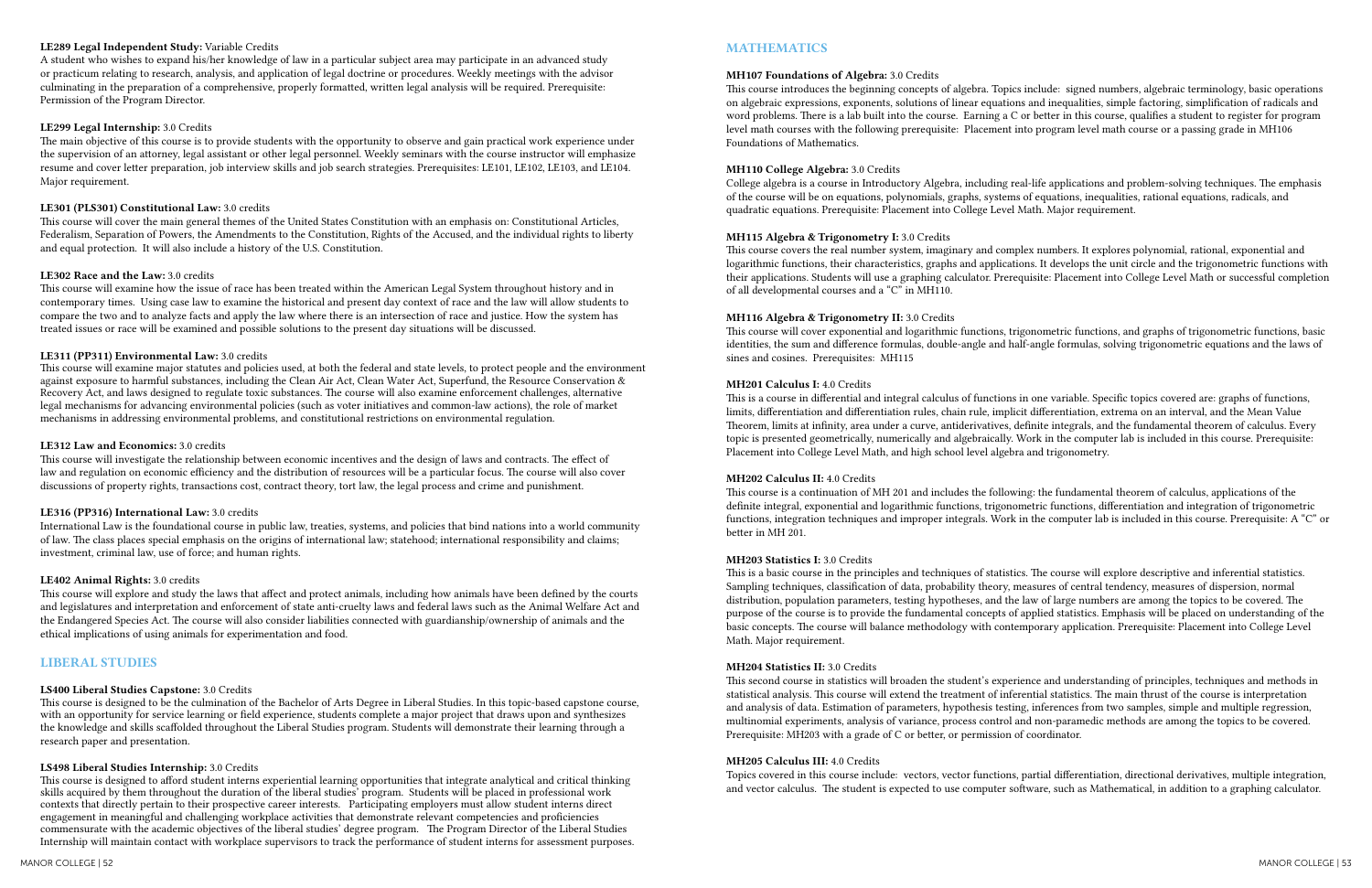# PHILOSOPHY

#### PL100 Philosophy and the Human Condition: 3.0 Credits

An introduction to the study of philosophy through an examination of primary works in philosophy. The focus is on the historical development of major concepts (e.g., theories of human nature, freedom, war, etc.). Prerequisite: Placement into EN101 Fundamentals of Composition I. Major requirement.

#### PL211 Philosophy in Film: 3.0 Credits

An introduction to the study of philosophical themes in film. The course is organized around a unifying theme presented in film and that theme is analyzed through the use of philosophical essays and contemporary literature. Topics include: the individual, authority and rebellion, theories of human nature, freedom, work, etc. Students will read original writings from major philosophers and contemporary literature, and watch contemporary films that deal with philosophical themes. Prerequisite: PL100 or Permission from the Instructor.

#### PL214 Public Philosophy: 3.0 Credits

An introductory overview of contemporary philosophers who bring philosophical awareness to public life, specifically on various topics such as diversity, globalization, social justice, gender, race, animal rights, effective altruism, etc. Prerequisite: PL100

#### PL216 Ethical Issues in Health Care: 3.0 Credits

A study of general ethical principles and their application to individual decision making in the health care field. Includes such topics as the rights and responsibilities of the patient and health care team, truth-telling, informed consent, allocation of scarce medical resources, genetic engineering, death and dying. Prerequisite: PL100 or Permission from the Instructor.

#### PL302 Philosophy of the Ancient Greek World: 3.0 Credits

A study of the development of ancient Greek and Roman philosophy from the Pro-Socratics through Plotinus, with an emphasis on the critical analysis of primary readings. Prerequisite: PL100

#### PHYSICS

#### PH201 Physics I: 4.0 Credits

This course is an introduction to the principles of mechanics and heat. The course provides working knowledge of measurement, motion, Newton's Laws, conservation of energy and momentum, rotational dynamics, properties of matter, and heat energy. (Three hours lecture, two hours laboratory). Prerequisite: Algebra II in high school.

#### PH202 Physics II: 4.0 Credits

This course is a continuation of Physics I. It is an introduction to the principles of wave motion, sound, light, electricity and magnetism, and atomic physics. (Three hours lecture, two hours laboratory). Prerequisite: PH201.

#### PH202 Physics II (Honors): 4.0 Credits

This honors level course covers the same topics as PH202 but in more depth and with more applications in specific disciplines. The course is a continuation of Physics I. It is an introduction to the principles of wave motion, sound, light, electricity and magnetism, and atomic physics. (Three hour lecture; two hour lab) Prerequisite: A "C" or better in PH201 or PH201H.

#### PH206 Calculus Based Physics I: 4.0 Credits

This course is the first course of a two-semester calculus-based physics course. Topics include: one- and two-dimensional motion, Force, Newton's Laws of Motion and their applications, work, energy and conservation of energy, Linear Momentum and Collisions, Rotational Kinematics and Dynamics, Oscillatory Motion, Waves and Sound, Gravitation, Fluid Statics and Dynamics. The laboratory component will include experiments on projectile motion, uniformly accelerated motion, centripetal force, the Atwood Machine, The Force Table, potential energy of a spring, ballistic pendulum, rotational motion and torque, oscillations and waves, fluids in a tube.

#### PH207 Calculus Based Physics II: 4.0 Credits

This course is the second course of a two-semester calculus-based physics course. Topics include: Thermodynamics, electric charges, faces and fields; electric potential and electric potential energy, electric current and direct current circuits, Magnetism, Magnetic flux and Faraday's Law of Induction, Alternating current circuits, electromagnetic waves, Geometric Optics, Optical Instruments and the Eye, Physical Optics (Interference and diffraction). The laboratory component will include experiments Thermodynamics, Electricity, Magnetism, Geometric Optics and Physical Optics. Prerequisite: PH201 or PH206

### POLITICAL SCIENCE

#### PLS101 American National Government: 3.0 Credits

The student will examine the Constitution, Bill of Rights, the development of Congress, Presidency and the Judicial Branch. The course will also show the relationship that state and local governments have with the Federal Government.

#### PLS301 (LE301) Constitutional Law: 3.0 credits

This course will cover the main general themes of the United States Constitution with an emphasis on: Constitutional Articles, Federalism, Separation of Powers, the Amendments to the Constitution, Rights of the Accused, and the individual rights to liberty and equal protection. It will also include a history of the U.S. Constitution.

#### PLS302 Women in Politics: 3.0 Credits

This course explores the impact of women on American and global politics, emphasizing the influential role of the women's rights movement on the evolution of our political practices and institutions and the emergence of women in critical, political roles and policy making capacities.

#### PLS310 Corruption in American Politics: 3.0 Credits

Incorporating case studies, political cartoons, and various forms of news media that catalog and unveil political corruption at different levels of American government, the course defines the nature and systems of political corruption in their relevant historical and contemporary contexts, analyzes the historic and contemporary impact of political cronyism and malfeasance on the integrity and cohesion of our governing institutions, electoral processes and legal framework, and addresses the public policy and criminal justice implications of corruption in American politics. It also examines the institutional and grassroots obstacles that have besieged political reformers, progressive thinkers and policymakers, and journalists in their quest to promote transparency and fairness in government, authentic forms of participatory democracy, and legal, social and economic equality for disadvantaged constituencies in our political system. Elective

#### PLS401 Contemporary Global Issues: 3.0 Credits

This course provides students with an examination of major, contemporary global issues through an interdisciplinary perspective, exploring an array of political, diplomatic, economic and cultural problems and policy issues as they relate to and intersect with the needs of various global constituencies and communities. Case studies are utilized to explore the specific impact of globalization on shared and varying political, economic and cultural institutions and practices.

### **PSYCHOLOGY**

#### PS101 Introduction to Psychology: 3.0 Credits

This course is an overview of the diverse field of psychology, and examines methods and concepts necessary for a basic understanding of human behavior and functioning. Topics include biology of behavior, perception, learning, memory, stress, personality psychological disorders, and social influence. Major requirement.

#### PS102 Developmental Psychology: 3.0 Credits

This course examines human development across the life span from conception to death. Emphasis is on physical, social, moral and cognitive development. Topics include theories of human development, nature vs. nurture issues, genetic influences, and psychosocial issues in childhood, adolescence, adulthood and old age. Prerequisite: PS101 Introduction to Psychology. Major requirement.

#### PS104 Educational Psych: 3.0 Credits

Topics of Education Psychology will be explored; parental disciplinary techniques, the nature of learning, behavioral and cognitive environments, motivation and its effect on intelligence, the exceptional child, and developmental disabilities as they relate to mainstreaming. Prerequisite: PS101

#### PS105 Social Psychology: 3.0 Credits

In this course, the history and nature of social psychology, small group processes, attitudes and attitude change, conformity, cooperation, authority, research situations and applications are examined in depth. Prerequisite: PS101 Introduction to Psychology.

#### PS106 Stress and Health Psychology: 3.0 Credits

This course examines the connection between the mind and the body with emphasis on how biological, psychological, and social factors interact to affect the susceptibility to illness. Topics include the nature and causes of stress, relationships between stress and disease, the impact of beliefs on perceptions of health and recovery, and stress management strategies. Students develop a personal plan for holistic health.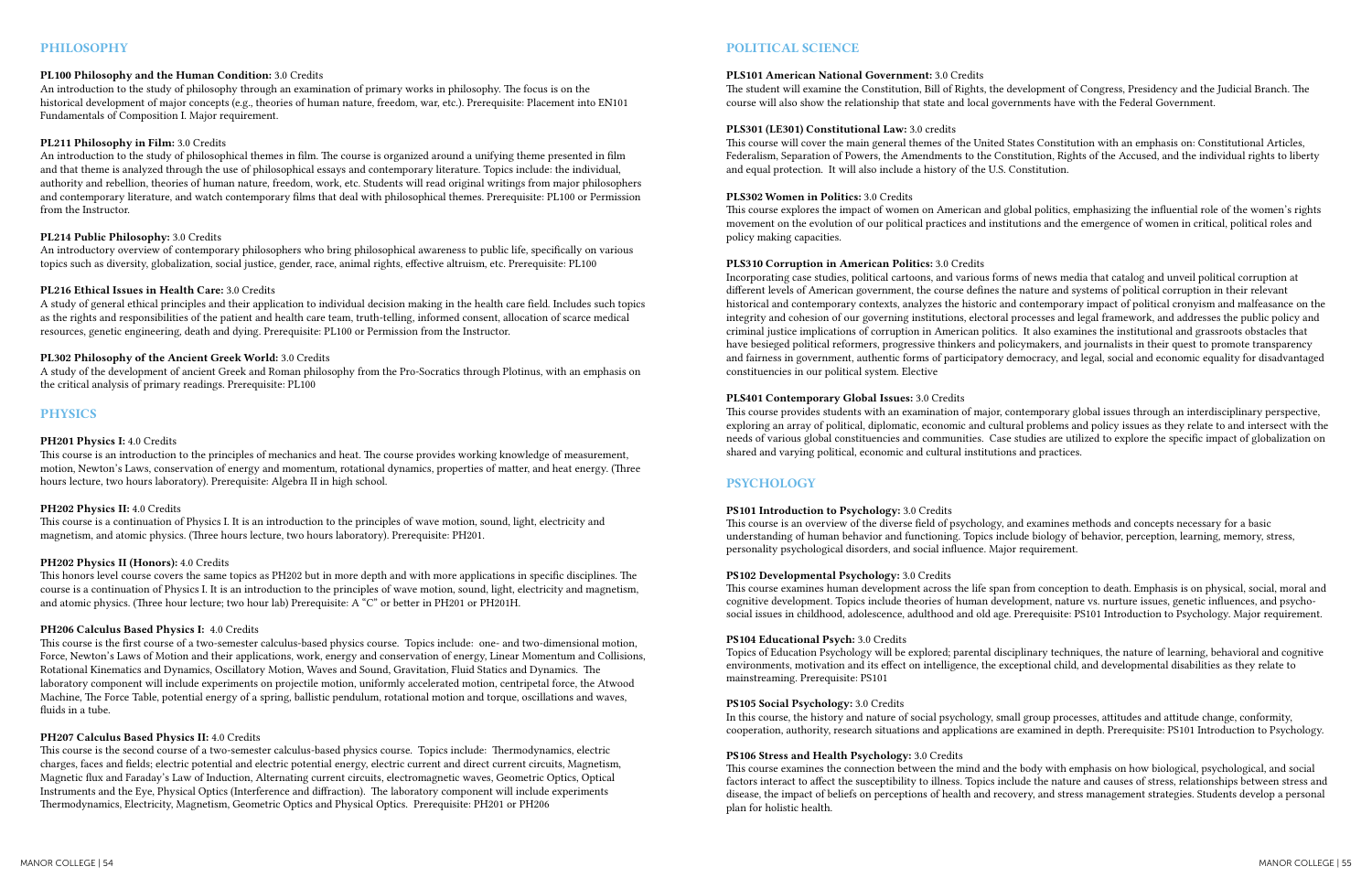#### PS107 Explorations in Personal Growth: 3.0 Credits

This course examines the importance of knowing ourselves as individuals and in social relationships and of being conscious of the way personality and behavior affects others. Students are given the opportunity to develop self awareness and competence in dealing with others by understanding their own beliefs about people, society, and themselves.

#### PS201 Abnormal Psychology: 3.0 Credits

This course is an introduction to the study of manipulative behavior and psychopathology. Emphasis is on the etiology, symptoms, and treatment of various psychological disorders in children, adolescents and adults. Biological, psycho-dynamic, behavioral, cognitive and multicultural perspectives of abnormal behavior are examined. Prerequisite: PS101 Introduction to Psychology. Major requirement.

#### PS203 Drugs in American Society: 3.0 Credits

This course explores drug and alcohol use, abuse and addiction in American society. Topics include historical perspectives, classifications of drugs and their effects, factors contributing to abuse and addiction, and prevention efforts. Intervention strategies, self -help support groups, and treatment options are also examined. Prerequisite: PS101 Introduction to Psychology. Major requirement.

#### PS204 Psychology of Aging: 3.0 Credits

This course is an overview of the aging process, with an emphasis on the later periods of life. Major theories of aging, stereotypes about aging and older adults, and changes in physical health, cognition, and social relationships are examined. There are opportunities for students to apply course material to everyday life in an effort to promote appreciation of the challenges and opportunities involved in the aging process. Prerequisite: PS101 Introduction to Psychology. Major requirement.

#### PS290 Fundamentals of Interviewing and Counseling Practice: 3.0 Credits

This course introduces students to the field of counseling with an emphasis on basic interviewing. Students learn interviewing strategies, active listening, empathy, paraphrasing, and other fundamental skills through discussion and role play. Major theories of counseling are examined and techniques associated with those approaches are demonstrated. Open to Psychology majors only or with permission of program director. Major requirement.

# PUBLIC POLICY

#### PP101 Introduction to Public Policy: 3.0 credits

Introduction to Public Policy is an overview/survey course, which covers a wide range of topics, from the standards, norms and values informing democratic policymaking to the basics of cost-benefit and other economic tools of policy analysis. It will address the institutional arrangements for making public policy decisions, the role of nonprofit and private-sector professionals-in shaping policy outcomes, and the fundamentals (and pros and cons) of analytic approaches to public policy.

#### PP102 Introduction to Public Administration: 3.0 credits

This course will provide students with an overview of how public administration, often referred to as "government bureaucracy" fits within our American system of government. Students will examine the rapid growth of the administrative branch of the government and how its operations interact and influence politics and policy.

#### PP302 Public Policy Analysis: 3.0 credits

This course will investigate the procedures that help to make sure that the needs and preferences of individuals are successfully converted into public policy. Public problems and issues will be examined along with methods to design better policies that will help to resolve these problems. A close look at the ways that analysts and policy makers use these methods to address these public policy issues will be discussed. There will also be instruction on how to conduct research regarding policy issues.

#### PP303 Public Health and Epidemiology: 3.0 Credits

This course will provide students with foundational knowledge of important zoonotic diseases, focusing on their etiology and epidemiology, common manifestations in humans and in animals, diagnostic procedures and specific preventative and control measures. The role of veterinary epidemiology in maintaining human and animal health and analysis of animal health data will also be covered.

#### PP310 Public Service Ethics: 3.0 credits

This course examines the ethical issues that will arise in performing services to the public, and the statutes and regulations required of those in public service. Issues that will be covered include: conflicts of interest, honorariums and gifts, communications made by public officials, post government service and reporting/accounting. This will also include specific areas of implementation, such as: how to set up an ethics hotline, reporting issues, and what to do when dealing with ethical dilemmas.

#### PP311 (LE311) Environmental Law: 3.0 credits

This course will examine major statutes and policies used, at both the federal and state levels, to protect people and the environment against exposure to harmful substances, including the Clean Air Act, Clean Water Act, Superfund, the Resource Conservation & Recovery Act, and laws designed to regulate toxic substances. The course will also examine enforcement challenges, alternative legal mechanisms for advancing environmental policies (such as voter initiatives and common-law actions), the role of market mechanisms in addressing environmental problems, and constitutional restrictions on environmental regulation.

#### PP314 Technology Law and Policy: 3.0 credits

This course will focus on a series of historical and contemporary challenges posed by a range of technologies to the government's administration of security and justice, and the solutions implemented or proposed by the state in response. The course will examine the interface of government regulation with advancing technologies including government regulation of the Internet and Internet commerce, government surveillance, governmental access to people's devices and data, use of technology to predict and prevent threats.

#### PP316 (LE316) International Law: 3.0 credits

International Law is the foundational course in public law, treaties, systems, and policies that bind nations into a world community of law. The class places special emphasis on the origins of international law; statehood; international responsibility and claims; investment, criminal law, use of force; and human rights.

#### PP 318 Energy Law and Policy: 3.0 credits

This course introduces students to the legal, economic, regulatory, and structural issues that both shape our energy practices and regulation. Traditional monopoly models of regulation will be compared and contrasted to evolving competitive regulatory alternatives. Students will be introduced to issues and practices such as energy resource planning, pollution management, rate design, green markets, energy efficiency, demand side management, renewable energy portfolios, climate change, and carbon management.

#### PP398 Public Policy Internship I: 3.0 credits

This culminating course prepares students for the real challenges of working in the field of Public Policy. An internship experience will provide an opportunity to combine actual field experience with classroom knowledge in an area of special interest. The course also provides the opportunity to re-examine learning objectives at the program level. (Instructor permission required)

#### PP401 Non-Profit Organizations and NGOs: 3.0 credits

This course deals with the issues related to non-profit organizations, from start up to termination, and everything in between. Students will explore the different regulations and operations of a non-profit entity. The course will also include, the nonprofit sector, many nonprofit organizations, and will focus on the ways that they are led and governed in today's society. Non-Government Organizations will also be covered in this course with attention to national and international organizations that have assisted the government in the role of helping citizens of this country and the world.

#### PP499 Public Policy Internship II: 3.0 credits

This culminating course prepares students for the real challenges of working in Public Policy Administration. An internship experience will provide an opportunity to combine actual field experience with classroom knowledge in an area of special interest. The course also provides the opportunity to re-examine learning objectives at the program level. (Instructor permission required)

#### RELIGION

#### RS102 Biblical Themes: 3.0 Credits

An introductory study of the major themes and books of the Jewish and Christian Scriptures, this course provides literary and historical background for reading Scripture. Contemporary significance of the Bible will also be considered.

#### RS103 World Religions: 3.0 Credits

World Religions provides an introduction to the major living world religions, including Hinduism, Buddhism, Chinese religious tradition, Islam, Judaism, and Christianity. The course will compare and contrast key concepts found in the various religious traditions.

#### RS107 Religion and Human Experience: 3.0 Credits

A study of the relation between religious thought and practice and the personal and social dimensions of human experience. The course will also elaborate on the content of religion especially in its role to communicate between immanence and transcendence. Issues include: the meaning and existence of God; faith and reason; the problem of evil and moral choice; the function of myth, symbol, and ritual.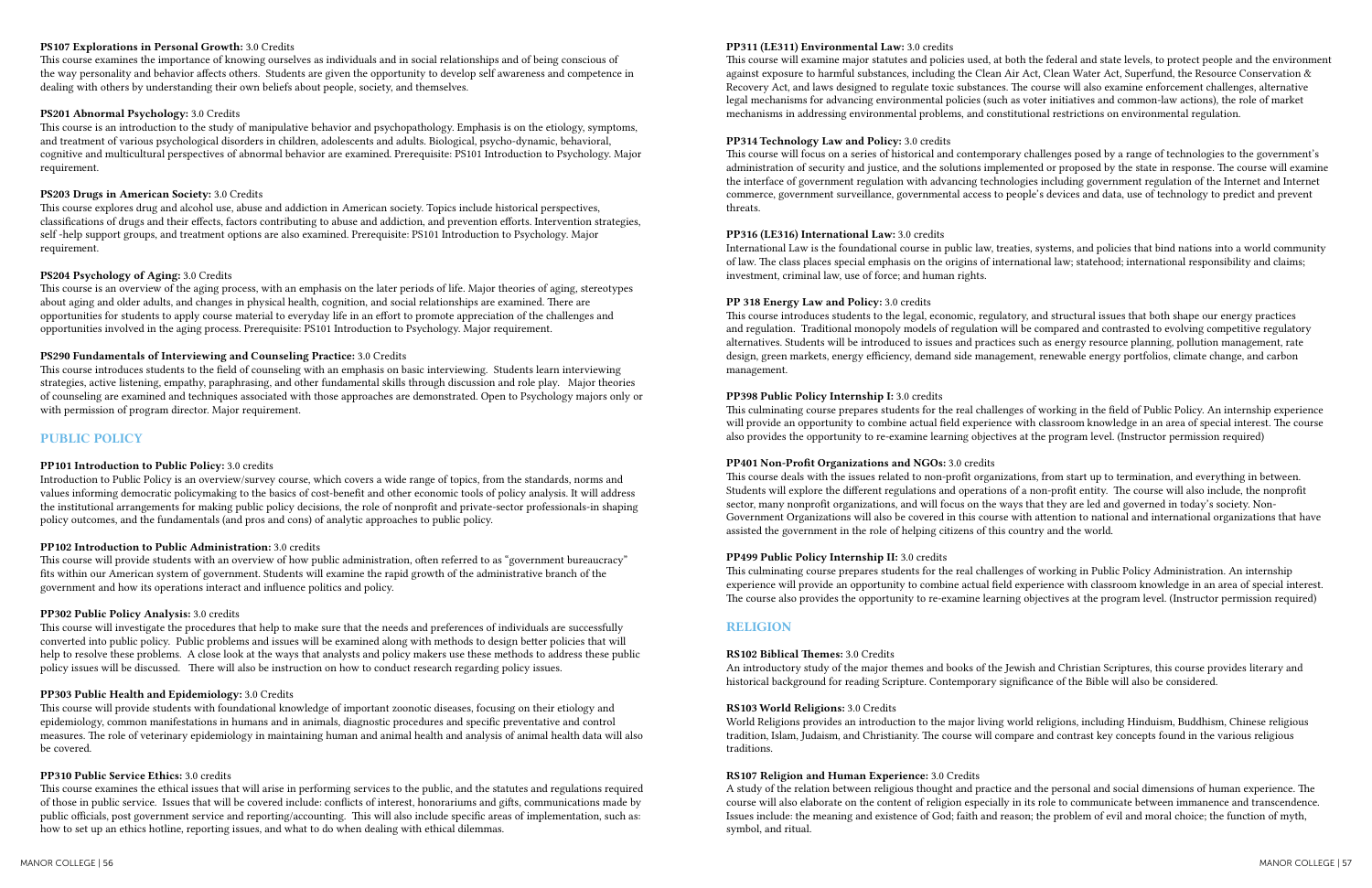#### RS108 Contemporary Religious Values: 3.0 Credits

An investigation of personal and societal values in light of current religious thought. Selective issues of morality, justice and peace, with an emphasis placed on discovering root causes of problems and ways of response will be examined.

#### RS205 A Theology of the Encounter: The Life and Teachings of Jesus Christ: 3.0 Credits

The life, ministry and teachings of Jesus and the early Christian church are the focus of this course and provide the foundation in understanding our contemporary "culture of encounter," that is, encountering the poor, the vulnerable, and the outcasts of the world. A theology of encounter stands in opposition to today's throwaway culture that sees a human being as a means to an end. Special attention is given to the content of the synoptic gospels as well as the social, political and religious conditions of the time. By means of lecture, class discussions and close readings of scripture, this course will also examine the prophetic, moral and ethical implications of Jesus' message for today. Prerequisite: At Least One Three Credit Religion Course.

#### RS303 Neuroscience and Religion: 3.0 Credits

Students will explore ideas on human religious experience as interpreted through contemporary discoveries in neuroscience. Prerequisite: Any 100 or 200 religion course.

### **SOCIOLOGY**

#### SO102 Introduction to Sociology: 3.0 Credits

An introduction to the basic concepts in the field of sociology. The course includes an analysis of the structure and function of social organization, culture, socialization, social groups, social stratification, social institutions, and collective behavior. Major requirement.

#### SO103 Contemporary Social Issues: 3.0 Credits

This course is designed to enable the student to consider different viewpoints on social issues and to encourage debate through proactive questions during each class session. Major contemporary social issues, all of which affect society at large, will be examined (i.e. aging, the homeless, domestic violence, child abuse, rape and substance abuse.) We will attempt to gain new insights and interpretations to help us better understand and evaluate society's contemporary social issues.

#### SO108 Medical Sociology: 3.0 Credits

This course will provide an overview of the relationship between social factors and health, the interaction between health practitioners and patients, and the ability of the patient to adapt to society's changes within the health care delivery system.

# UKRAINIAN

#### UK101-102 Elementary Ukrainian I and II: 3.0 Credits

Basic Ukrainian conversation courses designed to lay a firm foundation for subsequent Ukrainian courses. Emphasis will be placed on grammar, pronunciation, and conversation, with some reading and writing. Individual participation encouraged.

#### UK201-202 Intermediate Ukrainian I and II: 3.0 Credits

For students who wish to further develop their skills in reading, writing, speaking and listening to Ukrainian. Readings drawn from a wide variety of fiction and non-fiction works on topics of general interest. In addition, students are introduced to the Ukrainian world, its peoples, and their cultures. Prerequisite: UK 102 or placement into UK201 or UK202.

#### UK203 Independent Study: 3.0 Credits

Offered to students who desire to pursue more intensive study of the Ukrainian language beyond the introductory levels, especially with the purpose of developing conversational and translation skills. Work will include readings from Ukrainian literature. Prerequisite: Approval from Chairperson of Liberal Arts Division.

#### VETERINARY TECHNOLOGY

#### VT102 Laboratory Animal Management: 3.0 Credits

This course provides an introduction (ALAT level) to the care and use of laboratory animals in a research environment. Topics include animal welfare regulation, animal care and management, species and strain identification, nutrition, reproduction, gnotobiology, disease recognition and control, and euthanasia methods. A supplemental laboratory will cover the clinical management of rats, mice, and rabbits. In addition to lecture and laboratory, the course includes a field trip to a laboratory animal facility and ward duty. Students should expect to spend time outside of class completing animal-care duties.(2 lecture hours, 1.5 laboratory hours).

Prerequisite: Must have prior hands on experience in small animal clinical practice and have submitted the following forms: Immunization and Health Insurance Requirements Manor College Veterinary Technology Program Health Risk Acknowledgement and Release of Claims Manor College Agreement and Release of Liability Manor College Aggressive Animal/Bite Protocol and Aggressive Animal Policy

#### VT103 Introduction to Veterinary Technology & Practice Management: 2.0 Credits

This course includes an overview of the laws, ethics and rules of professional conduct that define the profession of veterinary technology. Areas of discussion include the role of the veterinary technician in veterinary medicine, research, regulatory agencies, industry and private practice. Topics in professional development include law, ethics, resume writing, professional conduct and grief management. An overview of office procedures and business practices relevant to private veterinary hospitals will also be covered. (2 lecture hours)

#### VT104 Animal Parasitology: 2.0 Credits

This course is a survey of clinically significant parasites of domestic animals. Parasites discussed include: fleas, ticks, mange mites, lice, roundworms, heartworms, hookworms, tapeworms, coccidia, and more. Information is provided on: host(s); life cycles; pathogenesis; means of diagnosis; prevention; and treatment. A supplementary laboratory will cover preparation of fecal samples and identification of the above-mentioned parasites. (1.5 lecture hours, 1.5 laboratory hours)

#### VT105 Large Animal Clinical and Emergency Procedures: 3.0 Credits

This course provides an introduction to the medical management of domestic farm animal species. Topics of the lecture include an overview of the livestock industry as well as farm animal reproduction, common diseases and surgeries. Emphasis in the laboratory is placed on basic nursing skills, such as venipuncture, IV catheterization, the administration of medication by various routes and fluid therapy. Emergency clinical procedures, the care of neonates and recumbent patients are also emphasized. Laboratories are held at the Motherhouse Barn and offsite farms or hospitals. This course requires animal care shifts outside of classroom time. (2 lecture hours, 2 laboratory hours) Prerequisite: VT107 (Animal handling and Husbandry).

#### Submission of the following forms:

Immunization and Health Insurance Requirements Manor College Veterinary Technology Program Health Risk Acknowledgement and Release of Claims Manor College Agreement and Release of Liability Manor College Aggressive Animal/Bite Protocol and Aggressive Animal Policy

#### VT107 Animal Handling and Husbandry: 2.0 credits

This course provides an introduction to the care and handling of common domestic species. For each of the species covered, topics will include: common breed identification, associated normal behaviors, methods of handling and restraint, basic nutritional care and husbandry. The course also explores how diet and environmental factors relate to the health status of animals. Emphasis in the laboratory is placed on handling, restraint and animal care. This course requires animal care shifts outside of classroom time. (2 lecture hours) Prerequisite: Major in the VT program.

#### Submission of the following forms:

Immunization and Health Insurance Requirements Manor College Veterinary Technology Program Health Risk Acknowledgement and Release of Claims Manor College Agreement and Release of Liability Manor College Aggressive Animal/Bite Protocol and Aggressive Animal Policy

VT107L Animal Handling and Husbandry Lab: 1.0 credit Lab for VT107

# VT110 Animal Anatomy and Physiology I: 4.0 Credits

This course offers a comparative study of the anatomy and physiology of domestic animals. Cell biology, including a discussion of basic organic molecules, and cellular reproduction is covered in the early part of the course. Tissues, integument, skeletal and muscular systems are subsequently covered. Laboratories include microscopic examination of cells and tissues, gross examination of mammalian skeletons and dissection of preserved cats. Radiographs are employed to further illustrate anatomical parts. (3 hours lecture, 2.5 hours laboratory) Prerequisite: Successful placement into college level English and math.

VT111 Animal Anatomy and Physiology II: 4.0 Credits A continuation of Animal Anatomy and Physiology I. This course examines the remainder of the anatomical systems in the mammal and discusses comparative anatomical and physiological differences. Laboratory includes examination of gross tissues from various species including: cat, dog, sheep, pig, and ox. (3 hours lecture, 2.5 hours laboratory). Prerequisite: VT 110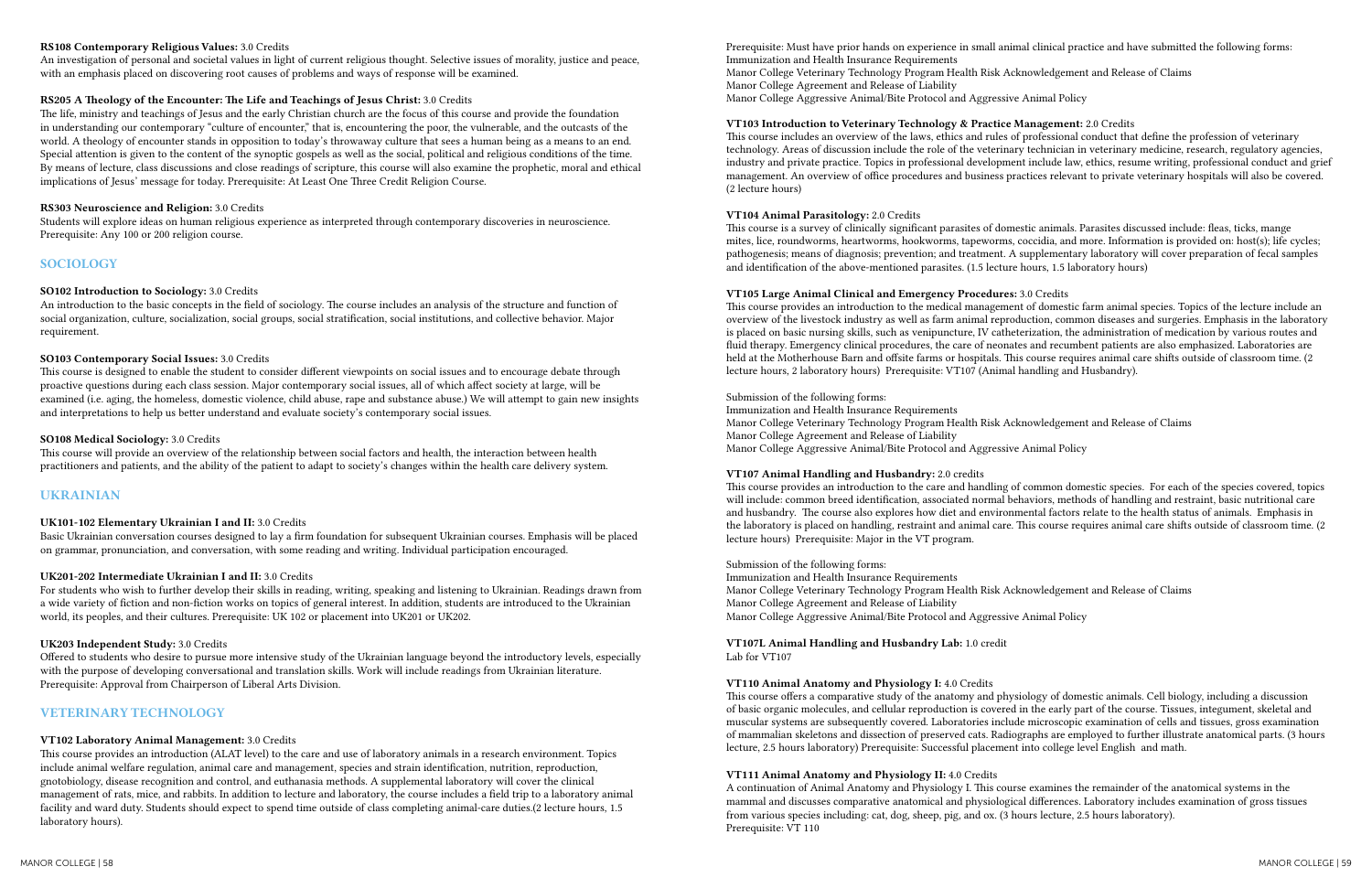#### VT119 Veterinary Pharmacology: 2.0 credits

This course provides an introduction to the theory and application of pharmacology. Topics include drug classifications, pharmacokinetics (the process by which drugs are absorbed, distributed, metabolized and eliminated by the body) and pharmacodynamics (the interaction of a drug and the receptors responsible for its action in the body). Clinical case presentations will be used to illustrate specific drug use, dosing, contraindications, side effects and the potential for interactions with other drugs. Prerequisites: VT214 (Veterinary Anesthesiology and Pain Management), VT227

#### VT 204 Small Animal Dentistry: 1.0 Credit

This course offers students a hands-on laboratory in small animal dentistry. Oral examination, dental charting, dental radiography and prophylactic care will be addressed. (2 laboratory hours) Prerequisite: VT111

### VT208 Hematology: 3.0 Credits

This course includes the study of the origin, development and characteristics of blood cells and provides an overview of hemostasis, immunology and cytology. Topics include normal and abnormal hematopoiesis, anemia, leukemia, normal and abnormal platelet function, principles of coagulation and fibrinolysis. Emphasis is placed on manual skill development, attention to basic laboratory techniques and applications to veterinary medicine. (2 lecture hours, 2 laboratory hours). Prerequisites: BI100, VT111

# VT212 Animal Radiology: 2.0 Credits

This course provides an overview of the basic principles of radiology. Topics include theory of x-ray production; parts and use of radiographic equipment; radiation control and safety; restraint and positioning of animals; radiographic quality; film development. (1 lecture hour, 2 laboratory hours) Prerequisites: VT111 Submission of the following forms: Immunization and Health Insurance Requirements Manor College Veterinary Technology Program Health Risk Acknowledgement and Release of Claims Manor College Agreement and Release of Liability

Manor College Aggressive Animal/Bite Protocol and Aggressive Animal Policy

# VT214 Veterinary Pharmacology and Pain Management II: 2.0 credits

This course will cover the principles of anesthesia and pain management in animals. Topics will include inhalant anesthetic agents, injectable anesthetic agents, pain management techniques and pharmaceutical agents. This course will cover all aspects of the anesthesia machine, patient anesthesia records and anesthetic monitoring equipment. Patient assessment of the pre-anesthetic, intraoperative and post-operative period will be emphasized. Principles of drug calculation will also be introduced. Prerequisites: VT103, MH110, VT107

# VT217 Small Animal Clinical and Emergency Procedures: 4.0 Credits

This course provides an introduction to the medical management of domestic small animal species. Emphasis in the laboratory is placed on basic nursing skills, such as venipuncture, IV catheterization, and the administration of medication and fluid therapy. Routine and emergency clinical procedures are also emphasized. This course requires animal care shifts outside of classroom time. (2 lecture hours, 2 laboratory hours). Prerequisite: VT107 Animal Handling and Husbandry, VT111, VT103, MH110, BI100 Prerequisites: BI100, VT103, VT105, VT111, VT112, VT113, and MH102 or MH103. Submission of the following forms: Immunization and Health Insurance Requirements

Manor College Veterinary Technology Program Health Risk Acknowledgement and Release of Claims Manor College Agreement and Release of Liability Manor College Aggressive Animal/Bite Protocol and Aggressive Animal Policy

# VT220 Clinical Pathology for Veterinary Technicians: 3.0 Credits

This course is a survey of the causes of infectious disease affecting domestic animal species. Clinically significant microbes and parasites will be covered. Topics will include virology, bacteriology, mycology, and parasitology. Disease prevention and issues of public health will be discussed. Laboratory exercises will provide comprehension of and experience in aseptic techniques, sterilization, biosafety, sample collection and cultures, antimicrobial sensitivity testing, diagnostic testing and identification of organisms. Prerequisites: BI100, EN101

#### VT221 Clinical Pathology for Veterinary Technicians II: 3.0 Credits

A continuation of Clinical Laboratory Procedures I, this course covers the remaining topics and procedures encountered in the veterinary clinical pathology laboratory including hematology, clinical chemistry, urinalysis, immunology, and cytology. Students will gain the necessary didactic and remaining hands on skills required to run and evaluate clinical pathological specimens on

common veterinary species. An overview of clinical pathological procedures on exotic species will be included if time permits. Prerequisite: VT220 Clinical Pathology I

### VT 224 Independent Study: Variable Credits

A student who wishes to increase his/her scope of experiences within a particular area may elect to receive credit for that work by requesting independent study. Areas for independent work could include, but are not limited to: additional clinical experience at any of the externship sites, laboratory animal medicine at research facilities, exotic or wildlife medicine, and emergency medicine. A student earns 1 credit for each 40 hours of clinical work or 1 credit per 1 hour of Lecture or 2 hours of Laboratory weekly. Prerequisite: Permission of the Program Director.

#### VT 225 Animal Medicine II: 3.0 credits

We will continue to emphasize the veterinary nursing process in large and small animal species. Diseases affecting the hepatobiliary, gastrointestinal, urinary, reproductive and endocrine systems will be covered, as well as introduction to oncology. Epidemiology, etiology, pathophysiology, clinical presentation, clinical pathology, nursing interventions, and client education topics will be addressed during discussion of each disease. Prerequisites: VT208 and VT227

#### VT 226 Veterinary Surgical Assisting: 3.0 Credits

This course provides an introduction to surgical principles and procedures. Topics include: asepsis operating room protocol, instrumentation, sterile technique, suture materials, suturing techniques, wound management, surgical assistance, pre and postoperative care of animals and pain assessment and management. An accompanying laboratory will include hands-on practice of surgical and anesthesia-related skills. Students should expect to spend time outside of class completing animal care duties. (2 lecture hours, 3 laboratory hours)

Prerequisites: VT217, VT214. Submission of the following forms: Immunization and Health Insurance Requirements Manor College Veterinary Technology Program Health Risk Acknowledgement and Release of Claims Manor College Agreement and Release of Liability Manor College Aggressive Animal/Bite Protocol and Aggressive Animal Policy

### VT 227 Animal Medicine I: 2.0 Credits

This course offers an introduction to the principles of small animal disease as it relates to the veterinary technician. The students will be introduced to the nursing process: assessment, nursing diagnoses/technician evaluation, development of nursing care plans (nursing interventions), and evaluations of interventions and outcomes. Diseases are discussed in terms of pathophysiology, clinical presentation, nursing considerations, and client education topics. Diagnostics and treatments will be discussed in terms of relevancy to the nursing process. This course focuses on the following body systems: sensory (eyes and ears), dermatology, cardiology, respiratory, orthopedic, neurology. Additional topics covered include: shock and emergency medicine; pediatric care; and geriatric care. (2 hours lecture) Prerequisites: BI100, EN102, VT103, VT105, VT111, VT112 and VT113.

#### VT229 Sophomore Clinical Externship: 12.0 Credits

This one semester clinical experience provides the sophomore student with the opportunity to refine clinical skills in off-campus veterinary facilities. Students choose from a list of College- approved externship sites and are trained under the supervision of certified veterinary technicians or veterinarians. Approved sites include specialty, emergency and critical care animal hospitals, USDA registered research facilities, and veterinary practices that specialize in equine, feline and exotic animals. Excellent general small animal practices are also available. This course includes 12 weeks of full-time training and requires one semester of fulltime tuition. Sites may not be easily accessible via public transportation and students will be expected to provide their own transportation to and from externship locations. Prerequisites: Successful completion of all other degree requirements. Students may not be on academic probation and must have a GPA > 2.2 in all program, math and science courses.

### Submission of the following forms:

Immunization and Health Insurance Requirements Manor College Veterinary Technology Program Health Risk Acknowledgement and Release of Claims Manor College Agreement and Release of Liability Manor College Aggressive Animal/Bite Protocol and Aggressive Animal Policy

*The College reserves the right to make changes as necessary.*